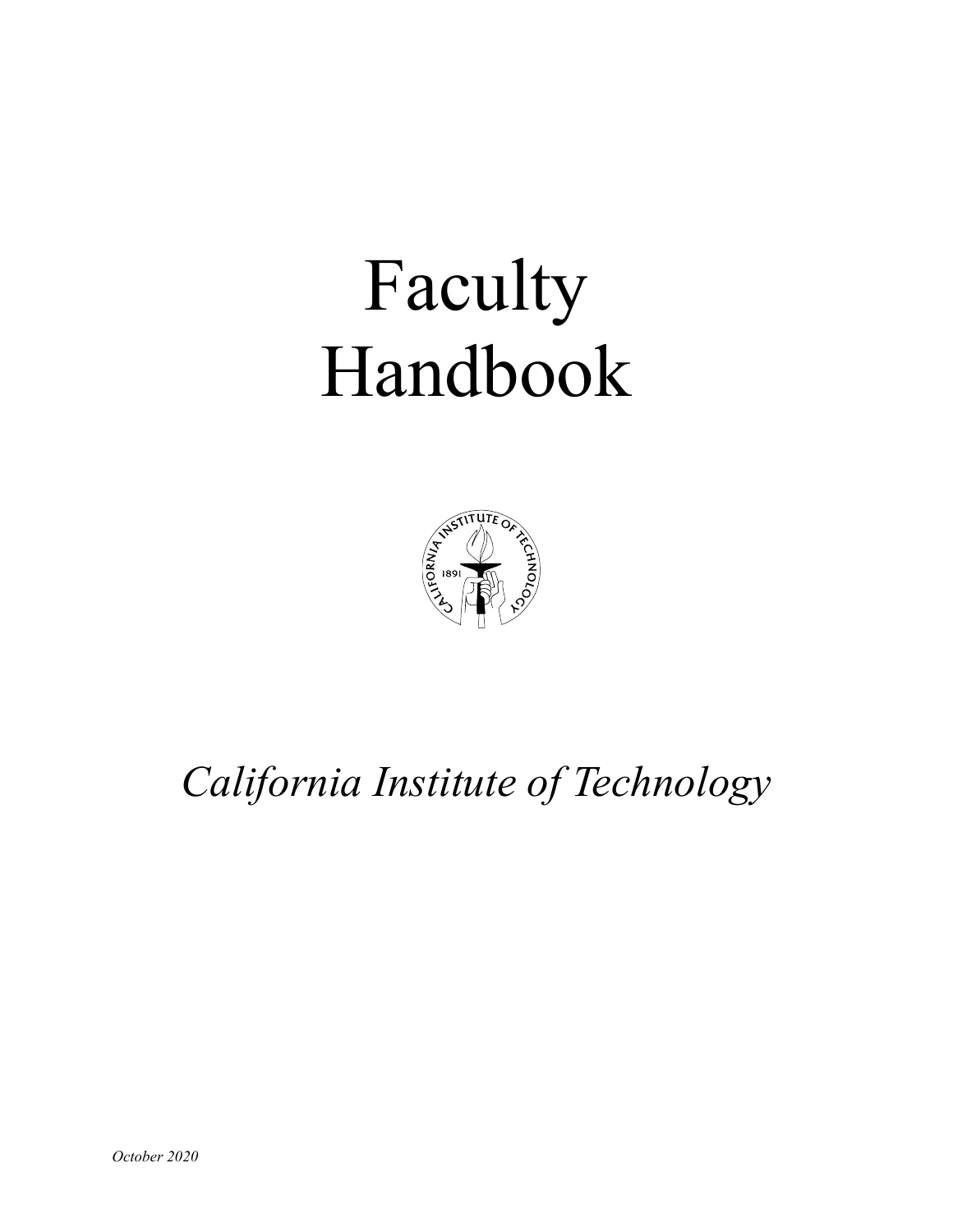| CHAPTER 1.        |                                                        |  |
|-------------------|--------------------------------------------------------|--|
|                   |                                                        |  |
|                   |                                                        |  |
|                   |                                                        |  |
|                   |                                                        |  |
|                   |                                                        |  |
| CHAPTER 2.        |                                                        |  |
|                   |                                                        |  |
|                   |                                                        |  |
|                   |                                                        |  |
| <b>CHAPTER 3.</b> |                                                        |  |
|                   |                                                        |  |
|                   |                                                        |  |
|                   |                                                        |  |
|                   |                                                        |  |
|                   |                                                        |  |
|                   |                                                        |  |
|                   |                                                        |  |
|                   |                                                        |  |
|                   |                                                        |  |
|                   |                                                        |  |
|                   |                                                        |  |
| <b>CHAPTER 4.</b> | FACULTY, POSTDOCTORAL SCHOLAR, AND STAFF APPOINTMENTS1 |  |
|                   |                                                        |  |
|                   |                                                        |  |
|                   |                                                        |  |
|                   |                                                        |  |
|                   |                                                        |  |
|                   |                                                        |  |
|                   |                                                        |  |
|                   |                                                        |  |
|                   |                                                        |  |
|                   |                                                        |  |
|                   |                                                        |  |
|                   |                                                        |  |
|                   | In structures. 33                                      |  |
|                   |                                                        |  |
|                   |                                                        |  |
|                   |                                                        |  |
|                   |                                                        |  |
|                   |                                                        |  |
|                   |                                                        |  |
|                   |                                                        |  |
|                   |                                                        |  |
|                   |                                                        |  |
|                   |                                                        |  |
|                   |                                                        |  |
|                   |                                                        |  |
|                   |                                                        |  |

# **Table of Contents**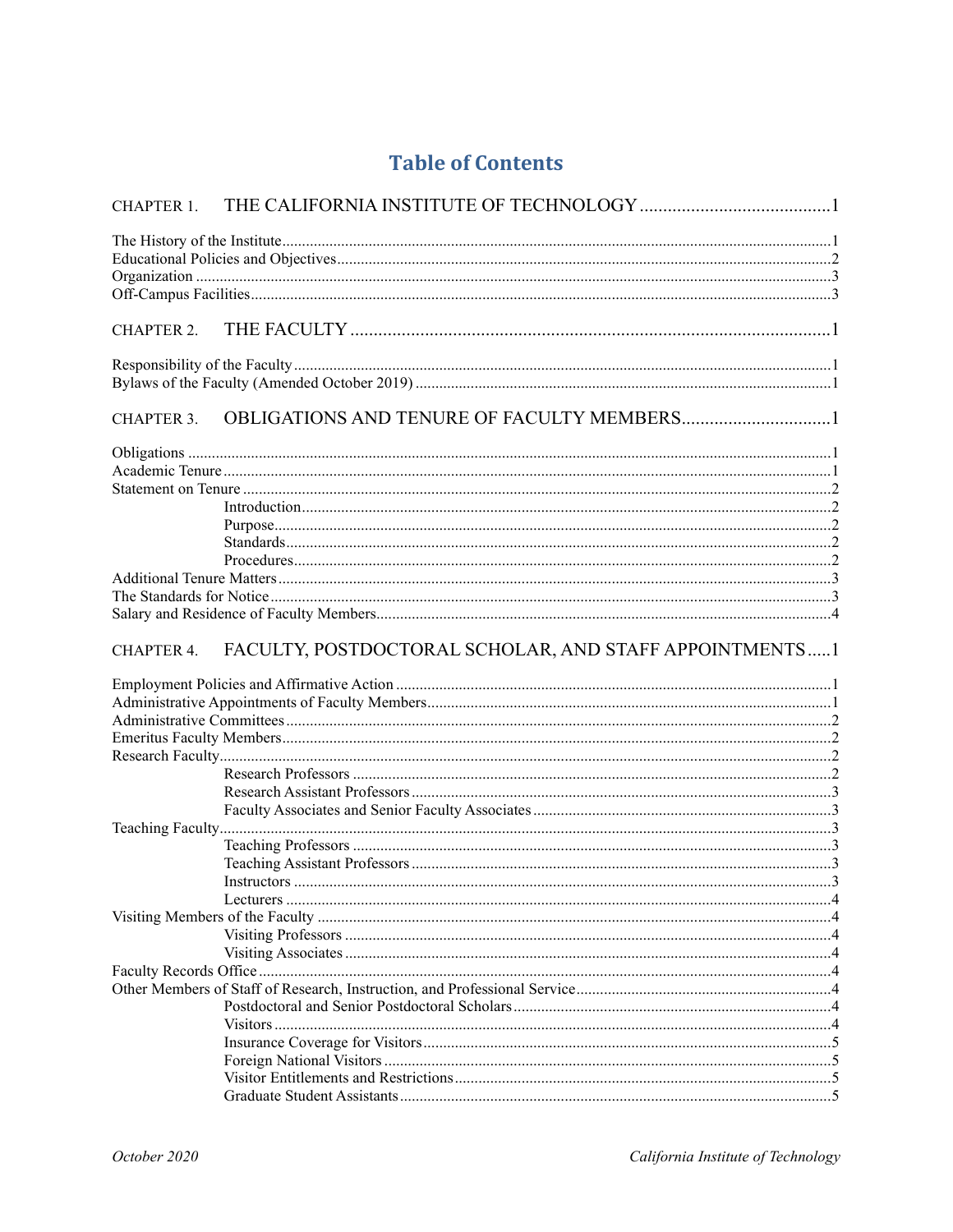|                   | Members of the Professional Staff, Members of the Beckman Institute, and Librarians5 |  |
|-------------------|--------------------------------------------------------------------------------------|--|
|                   |                                                                                      |  |
|                   |                                                                                      |  |
|                   |                                                                                      |  |
|                   |                                                                                      |  |
|                   |                                                                                      |  |
|                   |                                                                                      |  |
|                   |                                                                                      |  |
| <b>CHAPTER 5.</b> |                                                                                      |  |
|                   |                                                                                      |  |
|                   |                                                                                      |  |
|                   |                                                                                      |  |
|                   |                                                                                      |  |
|                   |                                                                                      |  |
|                   |                                                                                      |  |
|                   |                                                                                      |  |
|                   |                                                                                      |  |
|                   |                                                                                      |  |
|                   |                                                                                      |  |
|                   |                                                                                      |  |
| <b>CHAPTER 6.</b> |                                                                                      |  |
|                   |                                                                                      |  |
|                   |                                                                                      |  |
|                   |                                                                                      |  |
|                   |                                                                                      |  |
|                   |                                                                                      |  |
|                   |                                                                                      |  |
| <b>CHAPTER 7.</b> |                                                                                      |  |
|                   |                                                                                      |  |
|                   |                                                                                      |  |
|                   |                                                                                      |  |
|                   |                                                                                      |  |
|                   |                                                                                      |  |
|                   |                                                                                      |  |
|                   |                                                                                      |  |
|                   |                                                                                      |  |
|                   |                                                                                      |  |
|                   |                                                                                      |  |
|                   |                                                                                      |  |
|                   |                                                                                      |  |
|                   |                                                                                      |  |
|                   |                                                                                      |  |
|                   |                                                                                      |  |
|                   |                                                                                      |  |
|                   |                                                                                      |  |
|                   |                                                                                      |  |
|                   |                                                                                      |  |
|                   |                                                                                      |  |
|                   |                                                                                      |  |
|                   |                                                                                      |  |
|                   |                                                                                      |  |
|                   |                                                                                      |  |
|                   |                                                                                      |  |
|                   |                                                                                      |  |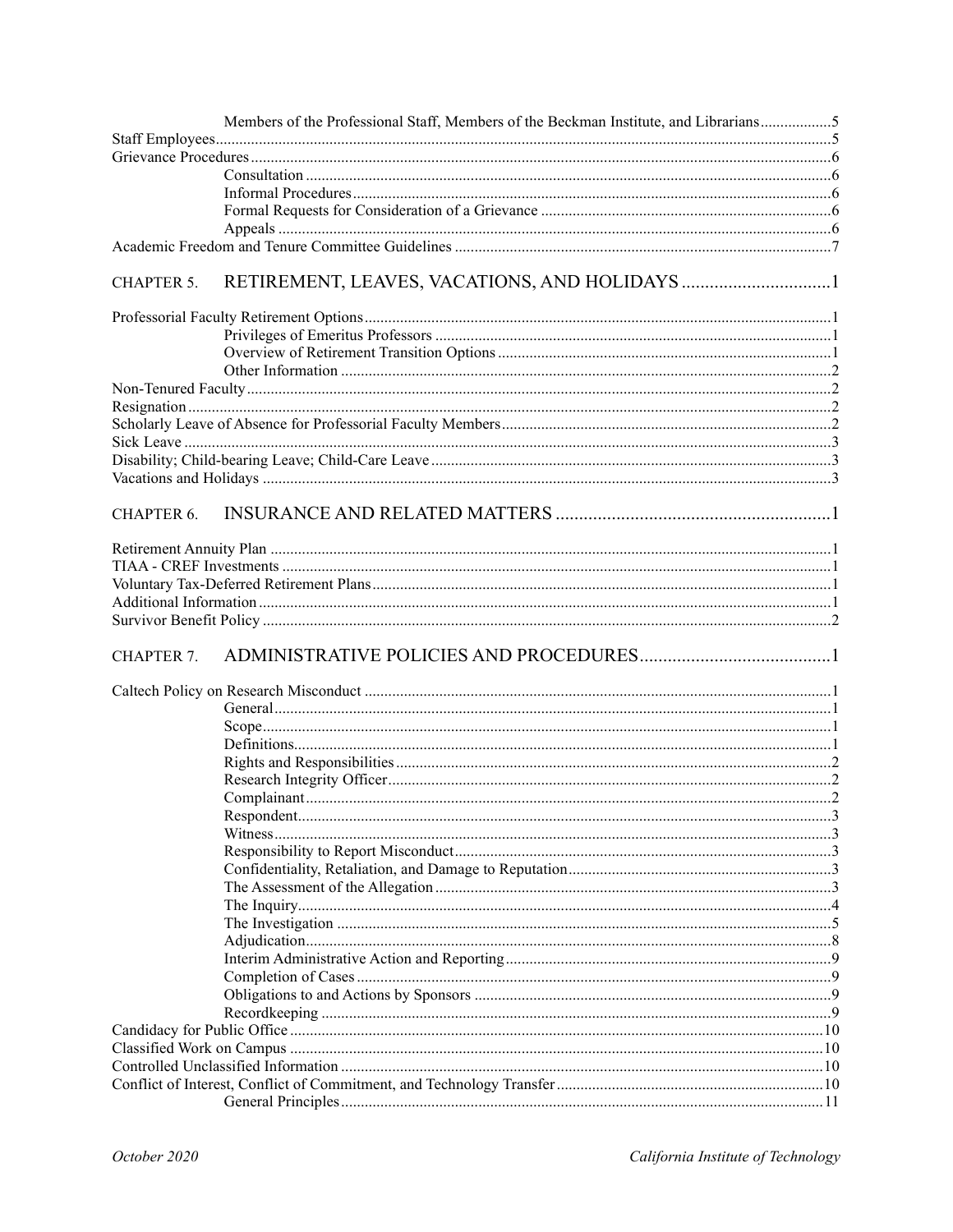| <b>CHAPTER 8.</b> |  |
|-------------------|--|
|                   |  |
|                   |  |
|                   |  |
|                   |  |
|                   |  |
|                   |  |
|                   |  |
|                   |  |
|                   |  |
|                   |  |
|                   |  |
|                   |  |
|                   |  |
|                   |  |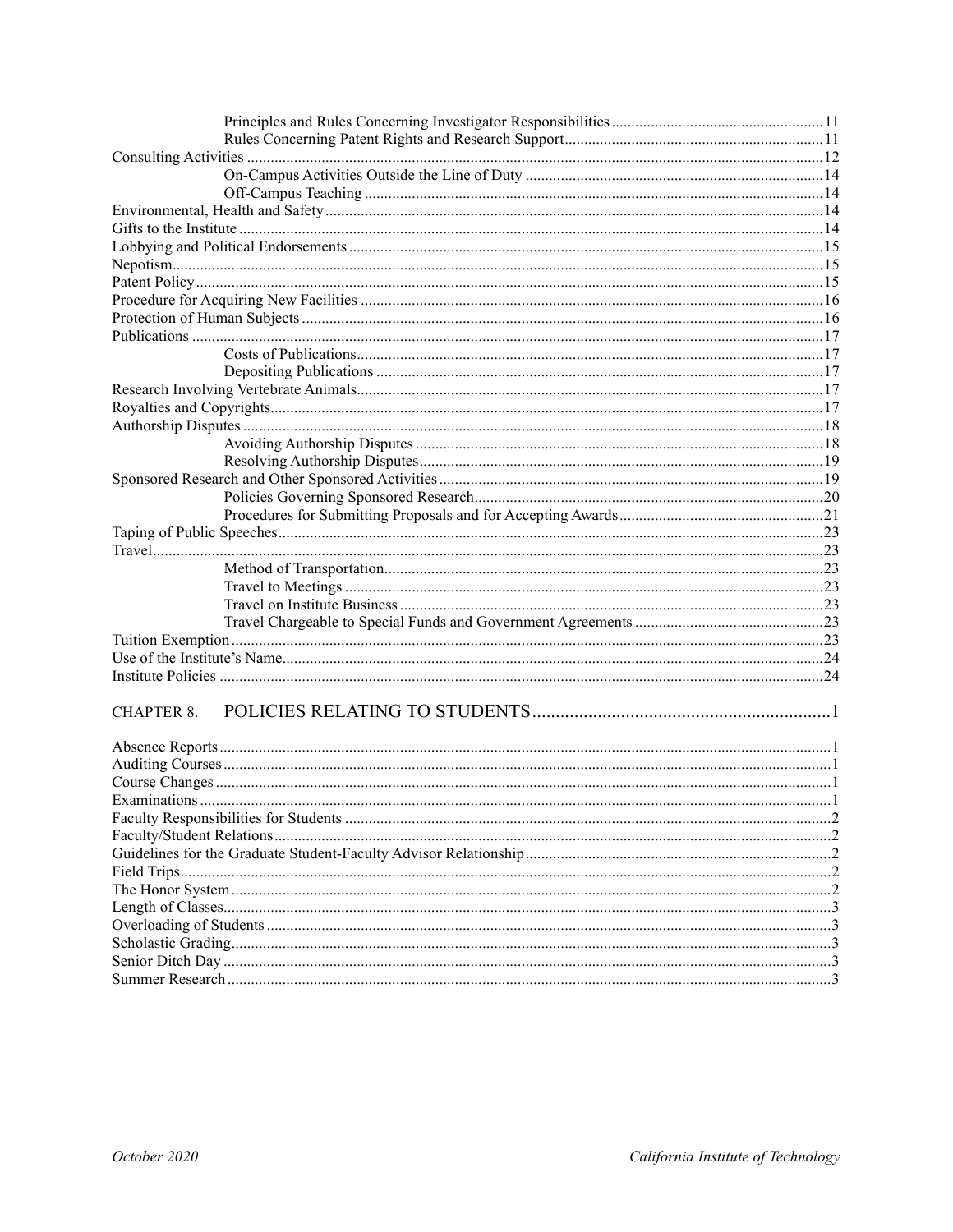# The California Institute of Technology

The California Institute of Technology is a privately endowed, nonprofit educational institution of university rank devoted to undergraduate and graduate instruction and research in science, engineering, and the humanities and social sciences. For financial support, the Institute depends on income from endowment funds, tuition fees, gifts, and contracts or grants involving federal, state, and local agencies. Research performed under such contracts or grants is chosen to be appropriate to the Institute's general program of advancing basic knowledge or else in response to an urgent public need.

As a private institution, the Institute is free to pioneer in education and research. It selects its own students and thus can concentrate on quality. It is able to conserve its resources for the most effective development of its students and for those programs of instruction and research that will make the greatest contribution to the acquisition of knowledge.

# *The History of the Institute*

The Institute traces its origin to Throop University, which the Honorable Amos G. Throop founded in Pasadena in 1891 to supply instruction in manual training, domestic science, and kindred subjects, and to prepare its students for teaching positions in these fields. Throop Polytechnic Institute (as it was known after 1892) offered college-level work leading to the bachelor's degree and, to round out its educational program, also maintained an academy and an elementary school.

Thus it continued for nearly two decades, housed in three buildings on a campus in the current business section of Pasadena. In 1907, under the influence of Dr. George Ellery Hale, then the Director of the Mount Wilson Observatory, the aim of the institution was redefined. It was to concentrate on engineering training, with the possibility that it might in time, with the friendly association of the Mount Wilson Observatory, develop into a center for instruction and research in both pure and applied science.

In 1910 the Institute moved into Pasadena Hall (later Throop Hall), the first building on the present campus. For the next decade it continued primarily as an engineering college (known after 1913 as Throop College of Technology). The direction in which it was to develop, however, was broadened by the completion of the Gates Chemistry Laboratory in 1917 and the inauguration of instruction and research in chemistry and chemical engineering in the same year under the direction of Dr. Arthur Amos Noyes, Professor of Physical Chemistry and former Acting President of the Massachusetts Institute of Technology. Also in 1917, Dr. Robert A. Millikan, Professor of Physics at the University of Chicago, agreed to spend a part of each year at Throop, developing a program of graduate instruction and research in physics.

World War I necessitated a temporary diversion of energies, but after its close, plans for reorganization and development were taken up again. In 1920, the name Throop College of Technology was changed to California Institute of Technology. The following year, with the assurance of a permanent endowment fund and a physics laboratory, Dr. Millikan came to the Institute as Chair of the Executive Council.

In the same year, Noyes, Hale, and Millikan formulated the basic educational policy of the Institute. This policy, adopted by the Board of Trustees on November 29, 1921, has been largely responsible for the present character of the Institute and resulted in a graduate school that is recognized as one of the country's outstanding centers for advanced study and research. Similarly, an undergraduate school of distinctive quality developed, which merits recognition as making a contribution to collegiate education in science and engineering fully comparable to that which the graduate school makes to more advanced professional training.

For the five years beginning with the summer of 1940, the major part of the Institute's personnel and facilities were devoted to national defense for World War II. A part of the war effort involved research in rockets and jet propulsion, and the laboratories set up for these studies continue as the Jet Propulsion Laboratory in the upper Arroyo Seco. At the end of the war, the Institute returned rapidly to its primary objectives of undergraduate and graduate instruction and fundamental research.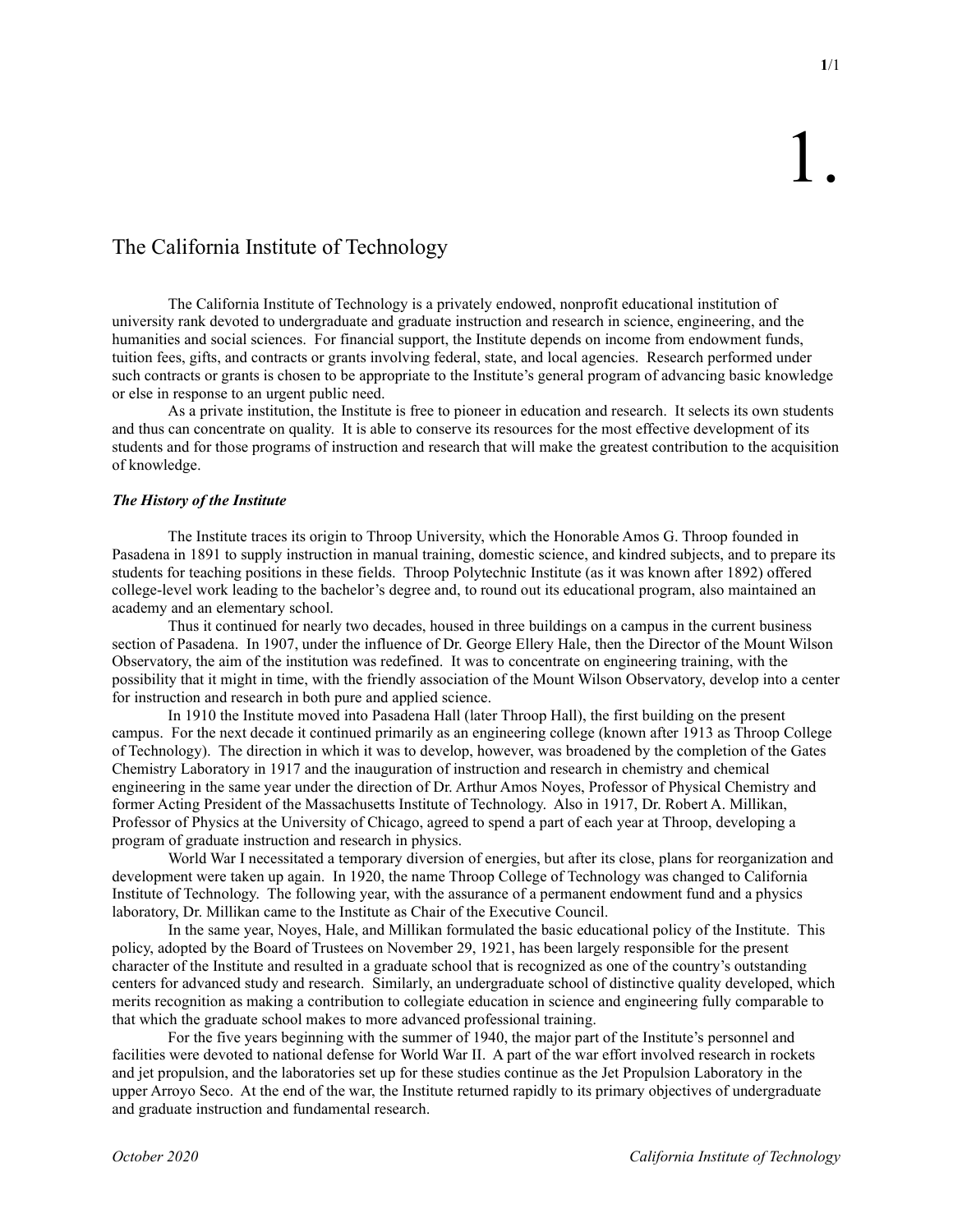In 1945, Dr. Millikan retired from the chairmanship of the Executive Council to become Vice President of the Board of Trustees. The following year, Dr. Lee A DuBridge was elected President of the Institute and served in that position until 1969. He was succeeded first by Dr. Robert F. Bacher as Acting President and then by Dr. Harold Brown. In January 1977, Dr. Brown became the Secretary of Defense and Dr. Robert Christy, Caltech's Vice President and Provost, became Acting President. On July 1, 1978, Dr. Marvin L. Goldberger became President. Dr. Goldberger retired from the Presidency in 1987. He was succeeded by Dr. Thomas E. Everhart, who became President on September 1, 1987, and served in that position for 10 years. From October 15, 1997 through August 31, 2006, Dr. David Baltimore served as President. He was followed by Dr. Jean-Lou Chameau who took office on September 1, 2006 and served until June 30, 2013. He was succeeded by Caltech's Provost, Dr. Edward M. Stolper who served as Interim President until June 30, 2014. On July 1, 2014, Dr. Thomas F. Rosenbaum became President.

The Institute has moved rapidly ahead in improving the quality of its education and research in all fields. A complete account of these developments can be found in the annual *Caltech Catalog*.

# *Educational Policies and Objectives*

The educational policy of the Institute has not changed from that formulated by Caltech's three founders. It is a wise and still pertinent statement of education philosophy. Its substance is stated here.

"The four-year undergraduate engineering courses of the Institute shall include an unusually thorough training in the basic sciences of physics, chemistry, and mathematics, and a large proportion of cultural studies; the time for this being secured by eliminating some of the more specialized engineering subjects, which may be pursued in graduate courses by students desiring further professional training. It is hoped in this way to make the undergraduate courses of the Institute a combination of a fundamental scientific training with a broad cultural outlook, which will afford students with scientific interests a type of collegiate education which avoids the narrowness common with students in technical schools and the superficiality and the lack of purpose of many of those taking academic college courses. The instruction in the basic engineering subjects will, however, be maintained at the highest efficiency so that the graduates of the engineering courses may be prepared for positions as constructing, designing, operating, and managing engineers. Provision will also continue to be made, especially in the four-year courses of Physics and Engineering, Chemistry and Chemical Engineering, for the training of students for positions in the research and development departments of manufacturing industries.

"Every effort shall be made to develop the ideals, breadth of view, general culture, and physical well-being of the students of the Institute. To this end the literary, historical, economic, and general scientific subjects shall continue to be taught by a permanent staff…of mature judgment and broad experience; the regular work in these subjects shall be supplemented by courses of lectures given each year by people of distinction from other institutions, the …assemblies addressed by leading people in the fields of education, literature, art, science, engineering, public service, commerce and industry shall be maintained as effectively as possible; moderate participation of all students in student activities of a social, literary, or artistic character, as in the student publications, debating and dramatic clubs, musical clubs, etc., shall be encouraged; and students shall be required or encouraged to take regular exercise, preferably in the form of games or contests affording recreation….Great importance is also attached to making the campus attractive in its architectural and landscape features, because of the influence of such surroundings on the students and on the public.

"In all the scientific and engineering departments of the Institute, research shall be made a large part of the work, not only because of the importance of contributing to the advancement of science and thus to the intellectual and material welfare of mankind, but also because without research the educational work of a higher institution of learning lacks vitality and fails to develop originality and creativeness in its students. To insure the development of research the Trustees will provide for it financially, not as is so often the case out of the residue that may be left after meeting the demands of the undergraduate work, but duly limiting the extent of this work and by setting apart in advance funds for research and graduate study.

"In order that the policies already stated may be made fully effective as quickly as possible and in order that the available funds may not be consumed merely by increase in the student body, it is the intention of the Trustees, as previously announced, to limit the registration of students at any period to that number which can be satisfactorily provided for with the facilities and funds available. As students are not admitted on the basis of priority of application, but of a careful study of the merits of the individual applicants, the limitation has the highly important result of giving a select body of students of more than ordinary ability. A standard of scholarship is also maintained which rapidly eliminates from the Institute those who from lack of ability or industry are not fitted to pursue its work to the best advantage.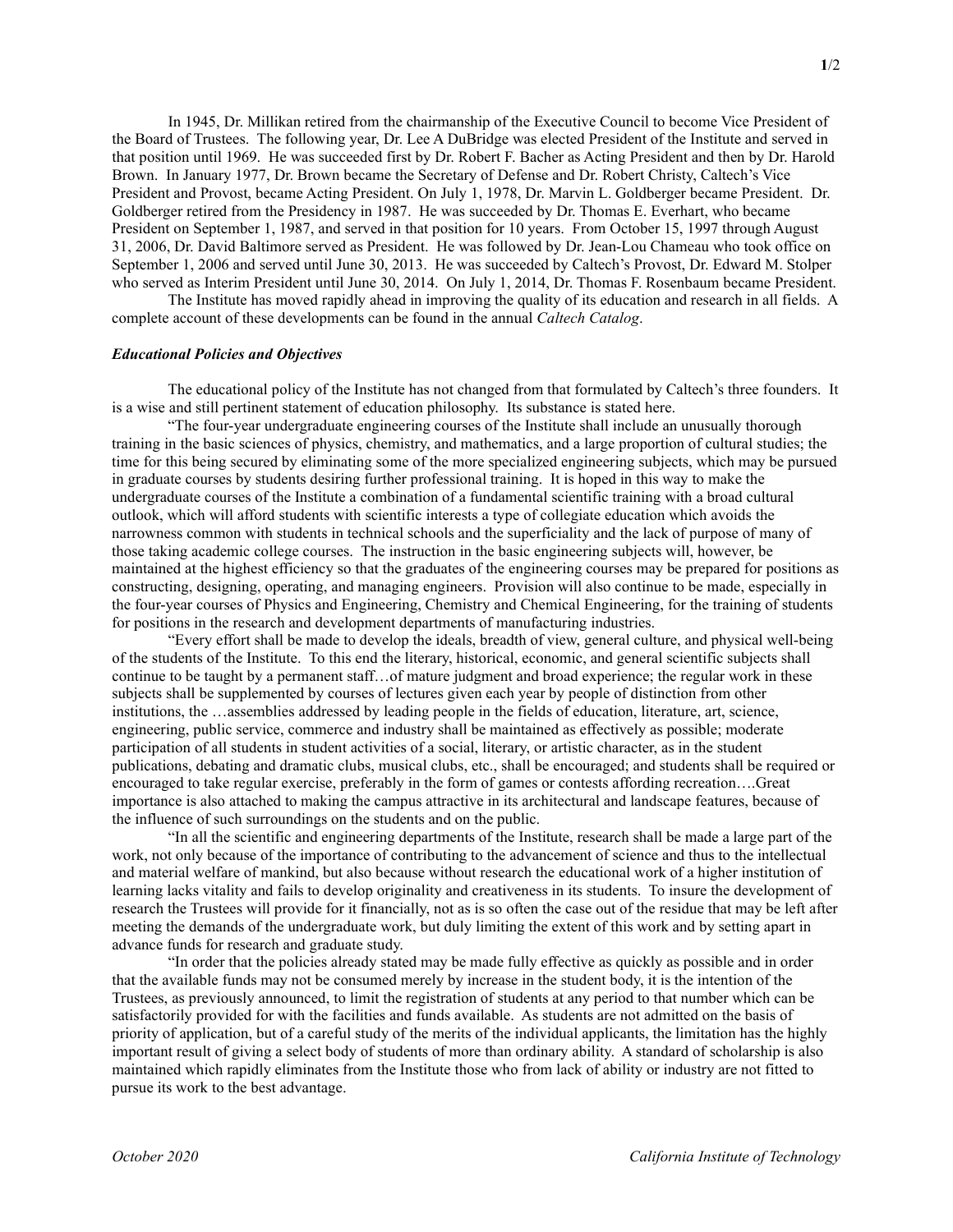"For the same reasons it is the intention of the Trustees not to allow the work of the Institute to be extended into new branches of science or engineering until all the existing departments are brought to the highest efficiency and until the needs of student life are more fully provided for. This is in accordance with the policy pursued from the beginning of the Institute of undertaking only a few lines of work and doing these well…The Trustees consider that it is of more immediate importance to increase the salary scale, the staffs of instruction, and the laboratory facilities…already established…so that the undergraduate instruction may be improved, graduate courses offered, and research actively prosecuted…"

# *Organization*

The President of the Institute is elected by the Board of Trustees and is charged with the responsibility of administering the affairs of the Institute. The following officers are also approved by the Board of Trustees and are responsible to the President: Provost, Vice President for Business and Finance, Vice President for Development and Institute Relations, Vice President for Student Affairs, General Counsel, Treasurer, Controller, Secretary of the Board of Trustees, and various other officers.

The Provost is the principal academic officer of the Institute. The Provost, aided by the Vice Provosts, is responsible for the academic budget, faculty appointments, and promotions; acts as Dean of Faculty; serves as coordinator for curriculum development; acts for the President in his absence; and carries out such other academic duties as are assigned by the President.

The Vice President for Business and Finance is responsible for recommending and implementing policies concerning the Institute's business and financial operations.

The Vice President for Development and Institute Relations is responsible for the staff functions involved in fundraising, establishing and maintaining relations with the Alumni Association and the Associates, and related matters. The Vice President for Student Affairs is responsible for the various student administrative services and oversees the operation and organization of the student activities of the Institute. The Secretary of the Board of Trustees maintains the records of the Board of Trustees and performs such other duties as are directed by the Board.

Further information regarding the Board of Trustees and its committees and officers will be found in the Bylaws of the Corporation, available from the Secretary of the Board of Trustees.

For the work of instruction and research, the Institute is organized in six divisions, each under its own chair—the Division of Biology; the Division of Chemistry and Chemical Engineering; the Division of Engineering and Applied Science; the Division of Geological and Planetary Sciences; the Division of the Humanities and Social Sciences; and the Division of Physics, Mathematics and Astronomy.

The Institute Administrative Council is composed of the principal academic and administrative officers of the Institute—the President, the Provost, the Vice President for Business and Finance, the Vice President for Development and Institute Relations, the Vice President for Student Affairs, the Vice President and Director of the Jet Propulsion Laboratory, the Division Chairs, the General Counsel, the Vice Provosts, the Chair of the Faculty, the Associate Vice President for Human Resources, the Director of Government Relations, and others at the request of the President. The Institute Academic Council (IACC) is composed of the principal academic officers of the Institute—the President, the Provost, and the Division Chairs. The IACC is the Institute body charged with reviewing and approving academic appointments, as well as the policies that guide the Institute's academic affairs.

# *Off-Campus Facilities*

The Jet Propulsion Laboratory is a federally funded research and development center (FFRDC) owned by the National Aeronautics and Space Administration, and operated as a division of Caltech through a contract between NASA and Caltech, sometimes referred to as the Prime Contract. JPL's primary mission is to conduct challenging robotic space missions to explore our solar system, to increase knowledge of our planet and the universe, and to pave the way for human space exploration. JPL is headed by a Director who is a Caltech Vice President and responsible to the President of the Institute for the management of the Laboratory.

Astronomical observatories are operated by the Division of Physics, Mathematics and Astronomy: Palomar Observatory, San Diego County; Owens Valley Radio Observatory, Big Pine; Submillimeter Observatory, Mauna Kea, Hawaii; W. M. Keck Observatories, Mauna Kea, Hawaii (operated in cooperation with the University of California) and the Laser Interferometer Gravitational-Wave Observatory (LIGO) at Livingston, Louisiana and Richland, Washington (operated jointly with M.I.T.). The Biology Division operates the William G. Kerckhoff Marine Laboratory in Corona del Mar.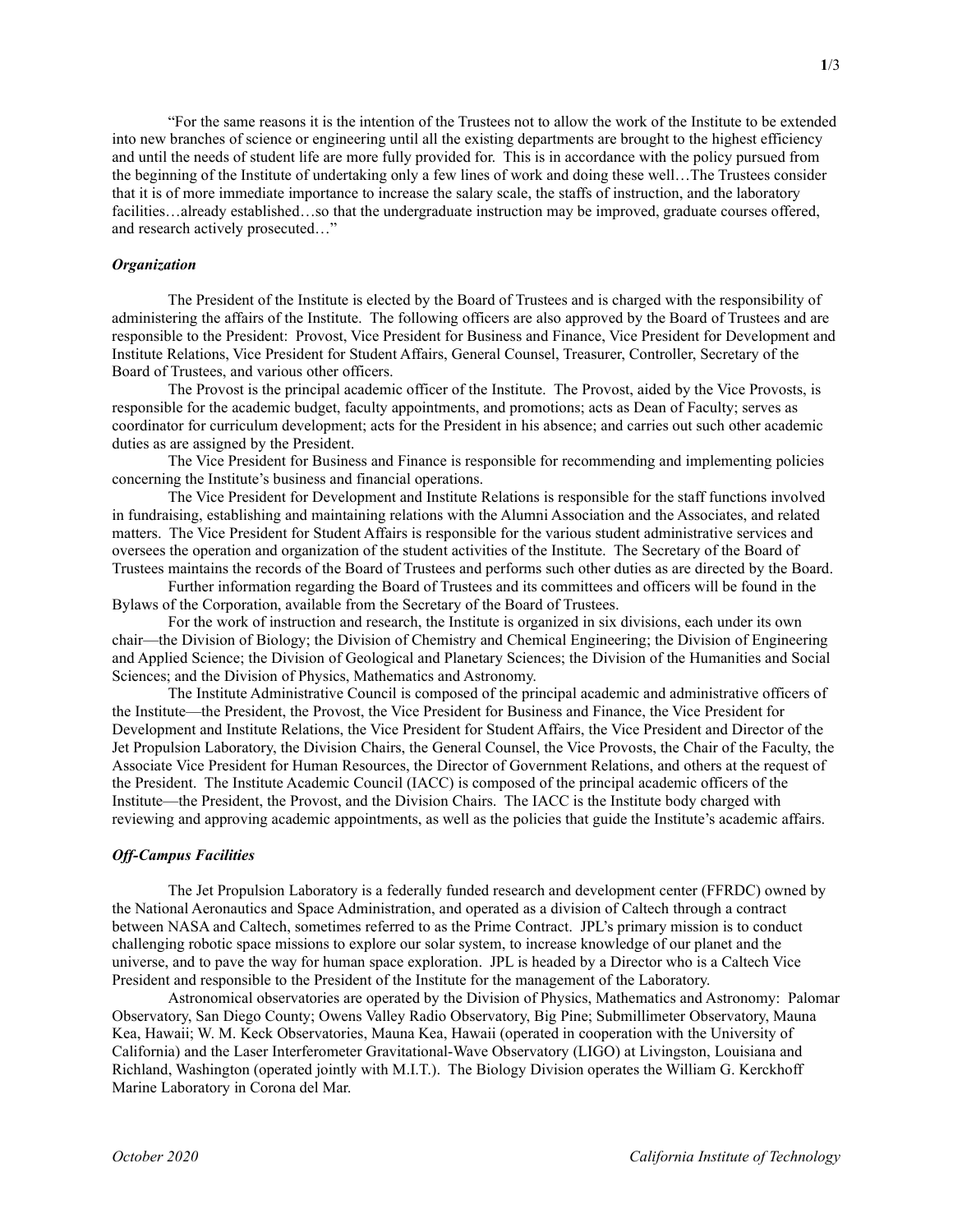# The Faculty

# *Responsibility of the Faculty*

The corporate bylaws of the California Institute of Technology provide that

The President shall be the chief executive officer of the Institute and preside over and administer the affairs of the Institute under the authority of the Board.

Under these powers and in accordance with the normal practice at institutions of higher education in the United States, the President of the Institute delegates to the faculty the primary responsibility of carrying forward the educational and research programs of the Institute. Specifically, this delegation of responsibility to the faculty includes, but is not necessarily limited to, the following functions:

- 1. The admission of students and the establishment of academic standards to be met by the students;
- 2. The establishment of curricula and the approval of all courses of instruction;
- 3. The setting of requirements for all degrees to be conferred;
- 4. The certification of students who have completed requirements for degrees and the recommendation of those students to the Board of Trustees for the awarding of appropriate degrees;
- 5. The setting of general standards to be met by the educational and research programs carried on within the Institute.

All actions of the faculty undertaken under the above or other provisions are subject to the cognizance of the President and the Board of Trustees, and must be in conformity with the general policies established by the President and the Board. Such faculty actions, however, do not require specific approval of the President or the Board. Also, the faculty may at any time recommend changes in general academic policies.

In order to undertake and carry out the above responsibilities, the faculty may establish its own organization with such officers and committees as are deemed necessary to administer these responsibilities. The Board of Trustees and the President look to the faculty—both individually and through this organization—to provide effective operation of the educational and research programs of the Institute.

# *Bylaws of the Faculty* (Amended October 2019)

*Article I* NAME

SEC. 1. The name of this organization will be the Faculty of the California Institute of Technology.

# *Article II* RESPONSIBILITIES AND AUTHORITY

SEC. 1. Subject to the cognizance of the President and the Board of Trustees, the faculty is responsible for carrying out the academic and research programs of the California Institute of Technology and for setting standards to be met by these programs. Acting within the authority conferred upon it by the President and the Board of Trustees, and in conformity with the general policies established by them, the Faculty's duties include, but are not limited to: formulating policies regarding academic and extra-curricular non-fiscal matters; establishing and implementing academic standards such as requirements for admission, curricula, and courses of study; certifying degree candidates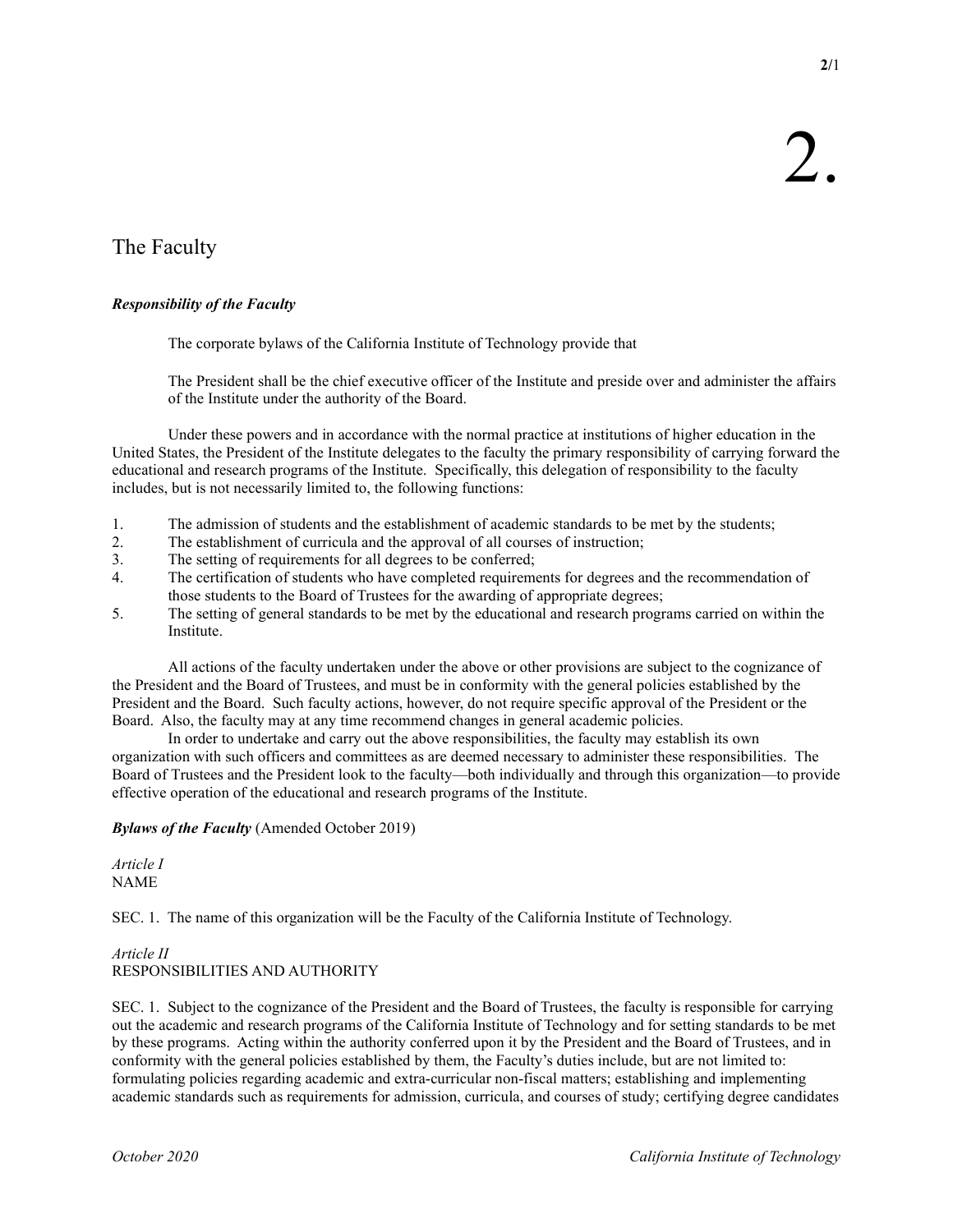and making recommendations to the Board of Trustees for the awarding of degrees; handling problems associated with the Institute's educational program.

# *Article III* MEMBERS

SEC 1. MEMBERS. The faculty will be composed of all individuals appointed by the Board of Trustees to the staffs of instruction and research of the Institute, the President, the Provost, the Vice Presidents, the University Librarian, and the Director of Athletics and Physical Education; and such other academically qualified persons as approved upon recommendation of the Committee on Membership and Bylaws and concurrence of the Faculty Board.

SEC 2. VOTING MEMBERS. Members of the faculty who hold the following ranks on a full-time basis will be entitled to vote:

President Emeritus Professor Professor Emeritus Associate Professor Assistant Professor Research Professor Research Assistant Professor Teaching Professor Teaching Assistant Professor University Librarian Director of Athletics and Physical Education

A member of the faculty who holds one of the above ranks on a full-time basis and who, upon approaching retirement, is placed on a part-time basis will retain voting rights. Individuals having voting rights at the time these bylaws are adopted will retain those rights for the duration of their current appointments. A nonvoting member of the faculty with regularly assigned teaching responsibilities may be approved a voting member of the faculty upon recommendation of the Committee on Membership and Bylaws and concurrence of the Faculty Board.

# *Article IV* **OFFICERS**

SEC. 1. OFFICERS. The officers of the faculty will consist of a Chair, a Vice Chair, and a Secretary. The Chair, Vice Chair, and Secretary will be elected biennially in a manner prescribed in Section 3 of this Article of the Bylaws, to serve a term of two (2) years. The Chair may serve not more than two consecutive terms in that office.

SEC. 2. DUTIES. The Chair will be the executive officer of the faculty with the responsibility of looking after its interests, bringing to its attention matters that may affect it, acting in accordance with its instructions, carrying out the duties usually associated with such an office, and representing it in its dealings with the President and the Trustees. The Chair will preside at all meetings of the faculty. The Vice Chair will function as the Chair in the absence of the Chair, and will perform such other duties as the Chair may designate. The Secretary will record the minutes of all meetings of the faculty, and cause to be distributed to the entire faculty the agenda for each meeting and the minutes or a digest thereof, and perform such other duties as may be prescribed by the faculty or in these bylaws.

SEC. 3. NOMINATION AND ELECTION. The Nominating Committee, appointed in the manner prescribed in Article VII, Section 6, will nominate a member of the faculty who holds the rank of professor for each of the offices of Chair and Vice Chair of the faculty, and a voting member of the faculty for the office of Secretary of the faculty. Nominees may not concurrently serve as *ex officio* members of the Board or as Vice Provost. The Nominating Committee will secure the consent of all nominees to serve if elected. The names of the nominees will be distributed to each voting member of the faculty not later than the first full week in April, together with a statement that any ten (10) voting members of the faculty may nominate a full professor of the faculty for the offices of Chair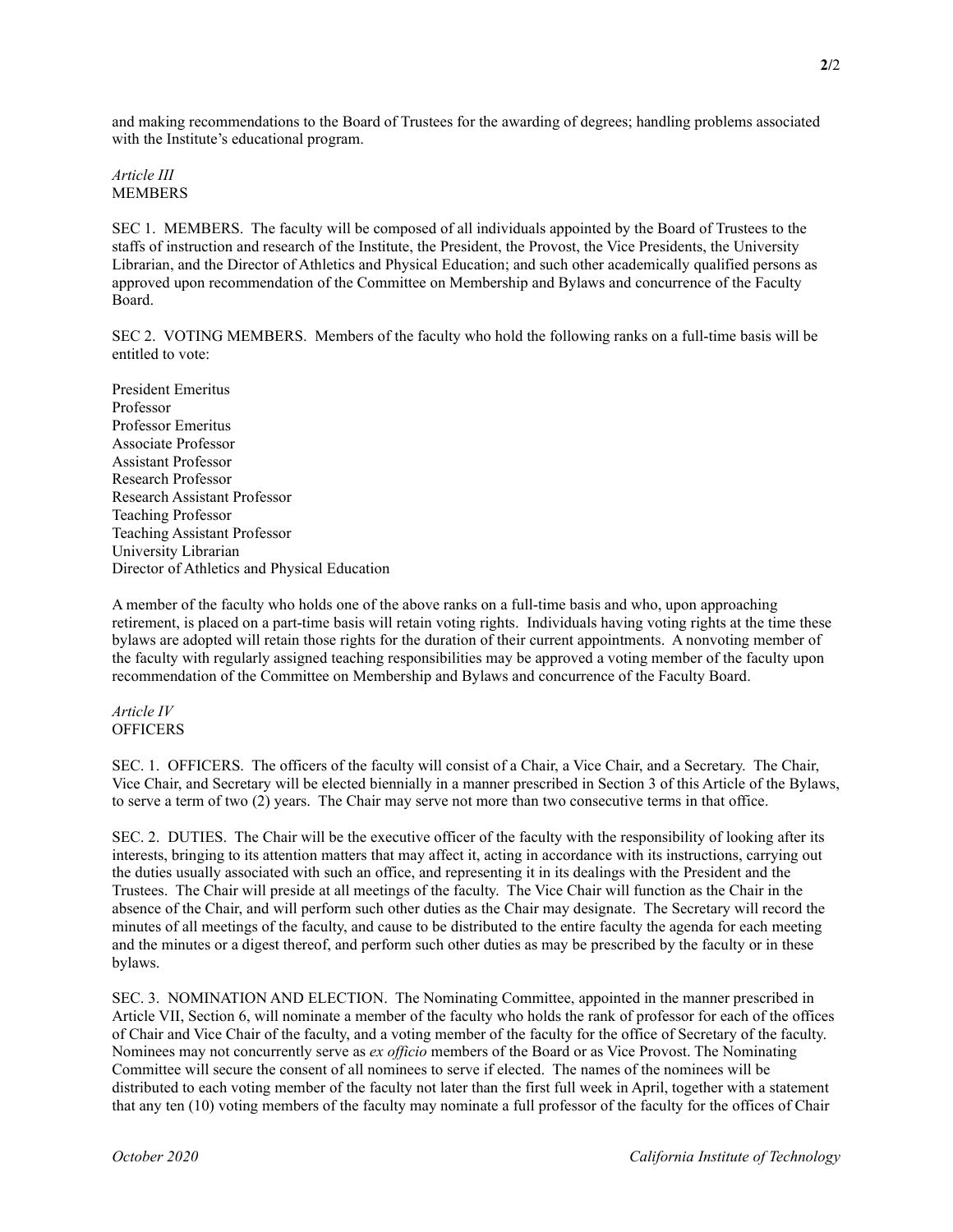and Vice Chair, and a voting member of the faculty for the office of Secretary. The nomination will be presented to the Secretary of the faculty not later than the last day of April. The incumbent Secretary of the faculty will secure the consent of all candidates nominated by voting members to serve if elected. The names of the nominators of such candidates will be made a part of the permanent record of the Secretary. The Secretary of the faculty will distribute a ballot to all voting members of the faculty in the first full week in May. Such ballot will carry the names of all individuals who have consented to serve if elected, and who have been nominated by the Nominating Committee and by voting members of the faculty, and will indicate the manner in which each was nominated. The ballots will be returned to the Secretary in a timely manner. The Secretary will certify the ballots and notify the entire faculty of the names of the nominees that have been elected. In the event of a tie vote, the election will be determined by lot. The officers will assume their respective duties on July 1 following their election, and will serve in that office for the term of two (2) years or until their successors are chosen and qualified.

SEC. 4. VACANCIES. If for any reason the Chair is unable to continue in office, the Vice Chair will automatically become the Chair, to serve the unexpired term vacated by the Chair. The Vice Chair may serve an additional two consecutive terms as Chair if the unexpired term is one year or less and one additional consecutive term if the unexpired term is more than one year. If the Vice Chair is unable to continue in office or becomes the Chair, the Faculty Board will elect a Vice Chair from nominees recommended by the Nominating Committee to serve the unexpired term. If the Secretary is unable to continue in office, the Chair of the faculty will appoint a replacement to serve the unexpired term.

# *Article V* FACULTY MEETINGS

SEC. 1. The faculty will meet at least once each term of the academic year to receive reports and to transact all such business as may properly come before it, especially the formulation of policies. The Chair of the faculty may call a special meeting of the faculty. Such a meeting will be called to consider a particular issue at the written request of fifteen (15) voting members of the faculty.

SEC. 2. NOTICES OF MEETINGS. Notices of all meetings of the faculty will be given to each member of the faculty at least one week in advance of the meeting.

SEC. 3. AGENDA. In general, matters coming before the faculty for action will be placed on the agenda before being voted upon. Any matter may be placed before the faculty and acted upon without being placed on the agenda, unless any two (2) voting members of the faculty will request a delay. Under such circumstances, the presiding officer will delay the vote until the next meeting of the faculty.

SEC. 4. TRANSACTING BUSINESS. For purposes of transacting business, save as otherwise set forth herein, those voting members of the faculty present, but no fewer than twenty-five (25), will constitute a quorum, and voting will be by a simple majority of those present, except on procedural matters, which will be governed by *Robert's Rules of Order Revised*, and on amendments to these bylaws, which will be voted upon in the manner prescribed in Article IX of these bylaws. Voting by proxy will not be permitted. At the discretion of the Chair of the faculty, a written ballot may be required. Any action may be referred to letter ballot upon the affirmative vote of forty percent (40%) of the voting members present at any meeting, and such letter ballot will be accompanied by statements of pros and cons of the question drafted by appropriate interested representatives of the two sides.

SEC. 5. RECOMMENDING CANDIDATES FOR DEGREES. Candidates may be recommended for degrees at any regular or special meeting of the faculty upon affirmative vote of two-thirds (2/3) of the voting members present.

*Article VI* FACULTY BOARD

SEC. 1. RESPONSIBILITY. The responsibility for the conduct of the business of the faculty, except the recommendation of candidates for degrees and the formulation of faculty policies, will be delegated to a Faculty Board which will administer the educational operations of the Institute within the policies set up by the faculty, the President, and the Board of Trustees. It will act on all matters brought to it by the committees of the faculty. It will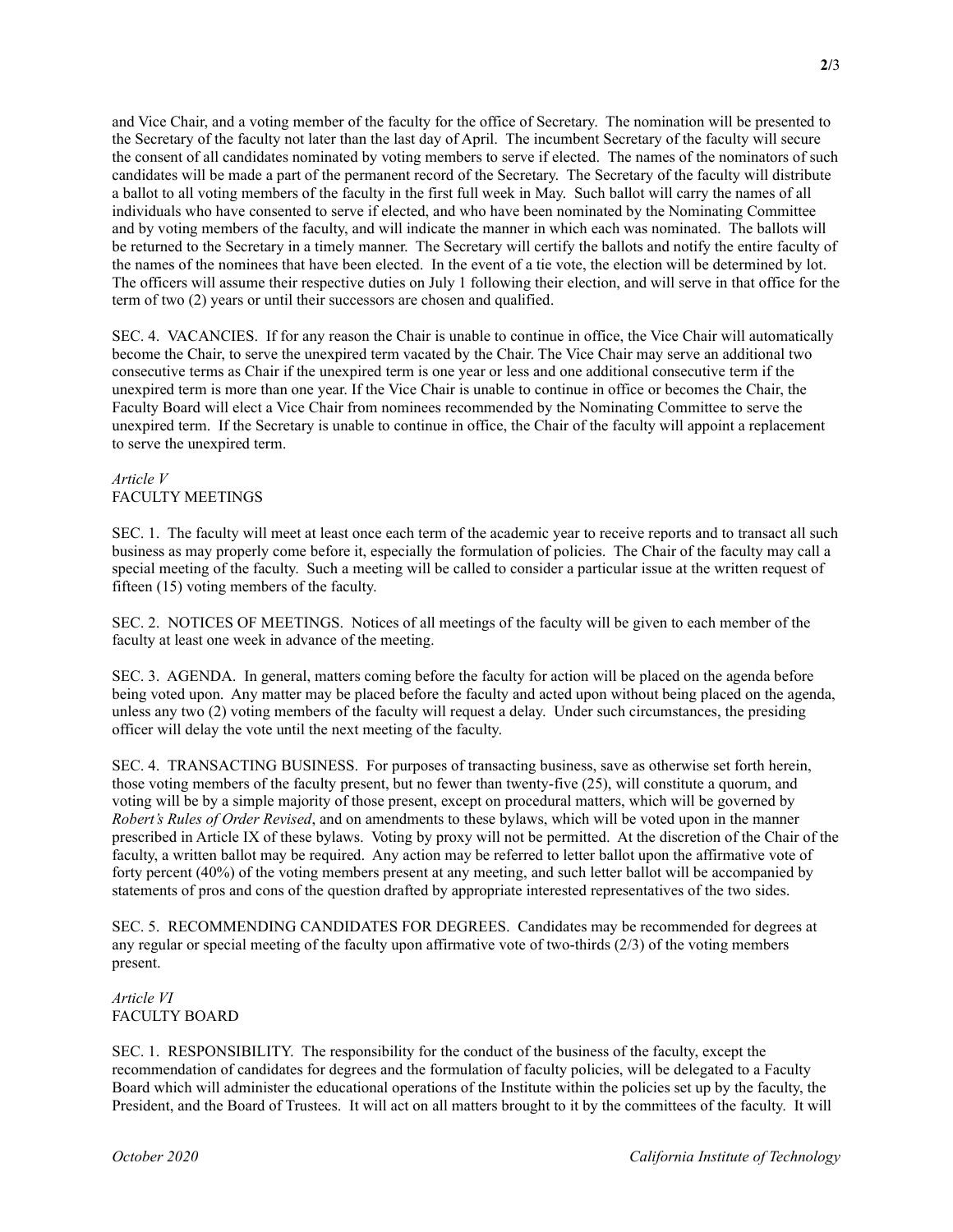initiate and recommend changes in policies and procedures to the faculty. It may appoint committees for the purpose of making special studies, reporting directly to the Faculty Board. Any person may be invited to present matters to the Faculty Board at its discretion. The Faculty Board will report all of its actions in writing to the members of the faculty in a timely manner, except for matters whose general dissemination is not in the best interest of the Institute; such actions may be held confidential within the Faculty Board at the discretion of the Chair.

QUORUM (Faculty Board): A quorum is a majority of the elected members of the Board. The Officers of the faculty are regarded as elected members of the Board for the purpose of establishing a quorum.

SEC. 2. COMPOSITION OF THE FACULTY BOARD. The Faculty Board will be composed of its officers and the following members:

Eighteen (18) Faculty Representatives The President of the Institute (*ex officio*) The Provost (*ex officio*) The Vice President for Student Affairs (*ex officio*) The Chair of each of the Divisions of the Institute (*ex officio*) The Dean of Graduate Studies (*ex officio*) The Dean of Undergraduate Students (*ex officio*)

The faculty representatives will be faculty members of the rank of Professor, Associate Professor, or Assistant Professor. One-third (1/3) of the Faculty Representatives will be elected each year for a term of three (3) years, and will assume their duties on July 1 following their election and will continue until their successors are chosen and qualified.

SEC. 3. OFFICERS. The Chair, Vice Chair, and Secretary of the faculty will serve in the same respective offices on the Faculty Board. All members of the Faculty Board will be entitled to vote except for the presiding officer, who may vote in the event of a tie. If the presiding officer abstains, the motion does not carry. The Chair of the Faculty Board will preside at meetings of the Faculty Board, and the Vice Chair will preside at those meetings at which the Chair is absent or chooses to be disqualified. If neither is present, the Board will elect a Chair *pro tempore*. The Secretary will keep accurate minutes of the actions of the Faculty Board, and cause to be distributed to each member of the Faculty Board the agenda for each meeting at least one week in advance, and provide a copy of the minutes or a digest thereof to each member of the Faculty Board and to each member of the faculty in a timely manner, except for matters whose general dissemination is not in the best interest of the Institute, which may be held confidential within the Faculty Board at the discretion of the Chair.

SEC. 4. STEERING COMMITTEE OF THE FACULTY BOARD. The Steering Committee of the Faculty Board will consist of the three Officers of the Faculty, the Provost, and five of the elected faculty Representatives appointed by the Chair of the faculty. The purposes of the committee are to assist the Chair of the faculty in preparing the agenda for Faculty Board meetings, to promote informed discussion of the topics before the Board, and to provide the Chair with advice and assistance. It is also intended as another means for informal communication between the faculty and the administration. The Steering Committee may not act on behalf of the Faculty Board, nor is its approval required for a topic to be included on the agenda of a Faculty Board meeting.

SEC. 5. MEETINGS. The Faculty Board will meet at least once each month of the academic year. The Chair of the faculty may call a special meeting of the Faculty Board. In addition, such a meeting will be called to consider particular issues at the written request of any five (5) members of the Faculty Board. Any matters may be placed before the Faculty Board and acted upon without being placed on the agenda, unless any member of the Faculty Board requests a delay. Under such circumstances, the presiding officer will delay the vote until the next meeting of the Faculty Board. Anyone, upon invitation of the Faculty Board or its Chair, may attend a meeting of the Board. The Vice Provost(s), Vice President of Administration and Chief Financial Officer, Vice President for Advancement and Alumni Relations, and General Counsel will be invited guests at every meeting.

SEC. 6. NOMINATION AND ELECTION OF REPRESENTATIVES. The Nominating Committee, appointed in the manner prescribed in Article VII, Section 6, will nominate twice as many voting members of the faculty of the rank of Professor, Associate Professor, or Assistant Professor as there are vacancies to be filled on the Faculty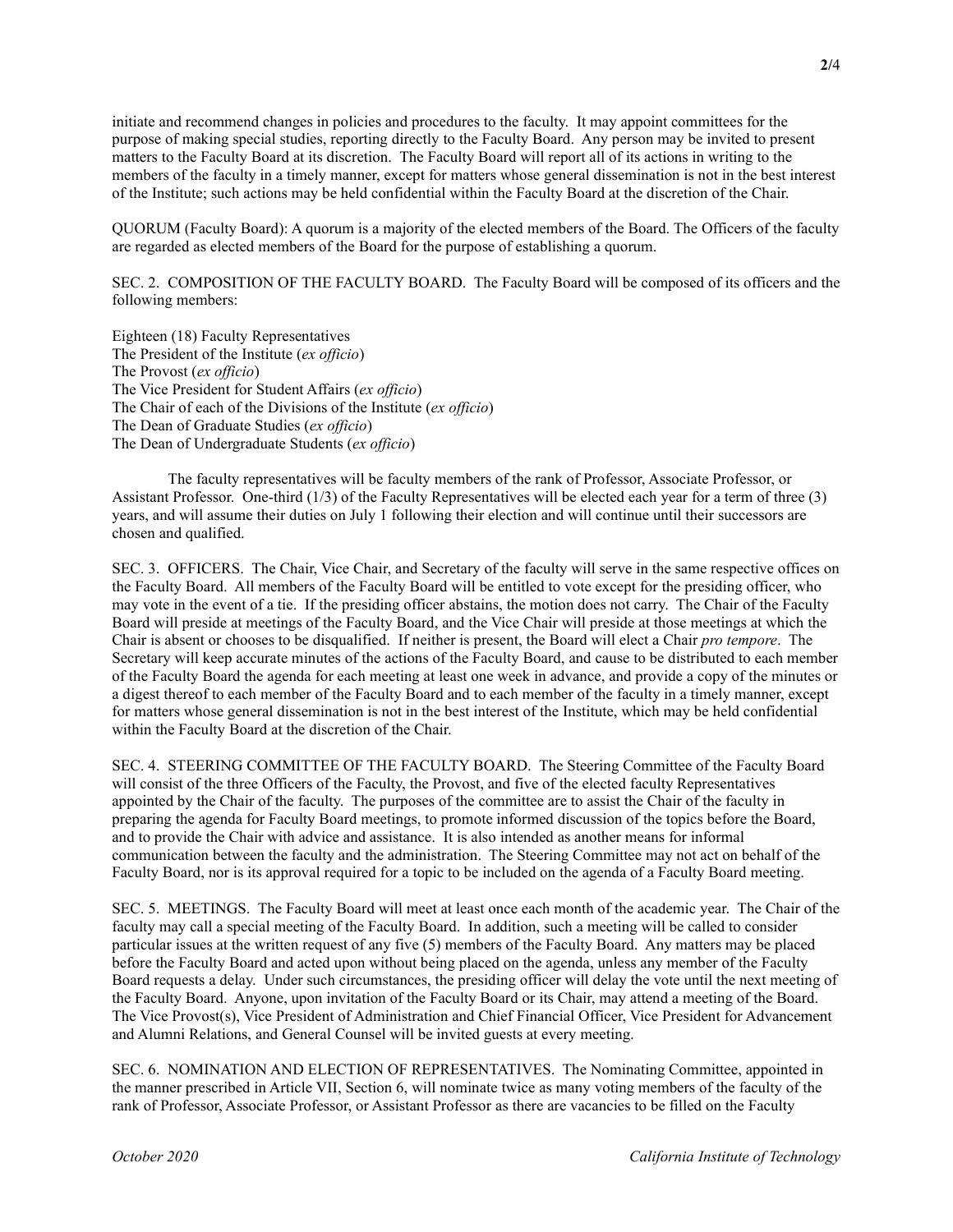Board. The Nominating Committee will give consideration to the proportional distribution of members of the Faculty Board from the several Divisions. The Nominating Committee will secure the consent of all nominees to serve if elected. A list of nominees will be distributed to each voting member of the faculty not later than the first full week in April, together with a statement that any five (5) voting members of the faculty may nominate a voting member of the faculty of the rank of Professor, Associate Professor, or Assistant Professor for one of the vacancies on the Faculty Board. Such nominations will be presented to the Secretary of the faculty not later than the last day of April. The Secretary of the faculty will secure the consent of all candidates nominated by voting members to serve if elected. The Secretary of the faculty will distribute a ballot to all voting members of the faculty in the first full week in May. Such ballot will carry the names of all individuals who have consented to serve if elected, and who have been nominated by the Nominating Committee and by voting members of the faculty, and will indicate the manner in which each was nominated. Each voting member of the faculty will be entitled to vote for three (3) candidates. The ballots will be returned to the Secretary not later than the end of the third full week in May. The Secretary will certify the ballots and notify the entire faculty of the names of the nominees that have been elected. In the event of a tie vote, the election will be determined by lot.

SEC. 7. REPLACEMENT OF REPRESENTATIVES. If any Faculty Representative ceases to be a member of the faculty, or becomes an *ex officio* member of the Board, or is disqualified by a change of rank, or resigns as a Faculty Representative, or is unable to serve because of being granted a leave of absence, or is unable to attend meetings for several months and so notifies the Secretary of the faculty, a committee consisting of the Chair of the faculty, the Vice Chair of the faculty, and the Chair of the Nominating Committee will appoint a replacement to serve the unexpired term vacated by the Faculty Representative.

*Article VII* COMMITTEES

SEC. 1. NAMES. The Committees of the faculty will consist of the following:

Academic Freedom and Tenure Committee Faculty Hearing Committee Membership and Bylaws Committee Nominating Committee Standing Committees: a. Academic Policies

- b. Athletics and Physical Education
- c. Committee on Exchange Programs and Study Abroad (CEPSA)
- d. Convocations
- e. Core Curriculum Steering Committee (CCSC)
- f. Curriculum
- g. Financial Aid
- h. Foreign Students and Scholars
- i. Freshman Admissions
- j. Graduate Studies
- k. Health
- l. Institute Programs
- m. Library
- n. Patents and Relations with Industry
- o. Postdoctoral Scholars
- p. Student Life and Housing
- q. Undergraduate Academic Standards and Honors
- r. Upperclass Admissions

SEC. 2. RESPONSIBILITIES. Each committee, with the exceptions of the Academic Freedom and Tenure Committee and a Faculty Hearing Committee defined in Section 4 of this Article, will be directly responsible to the Faculty Board, and will report its actions and recommendations to that body. For the purposes of transacting business, at least half the committee members will constitute a quorum.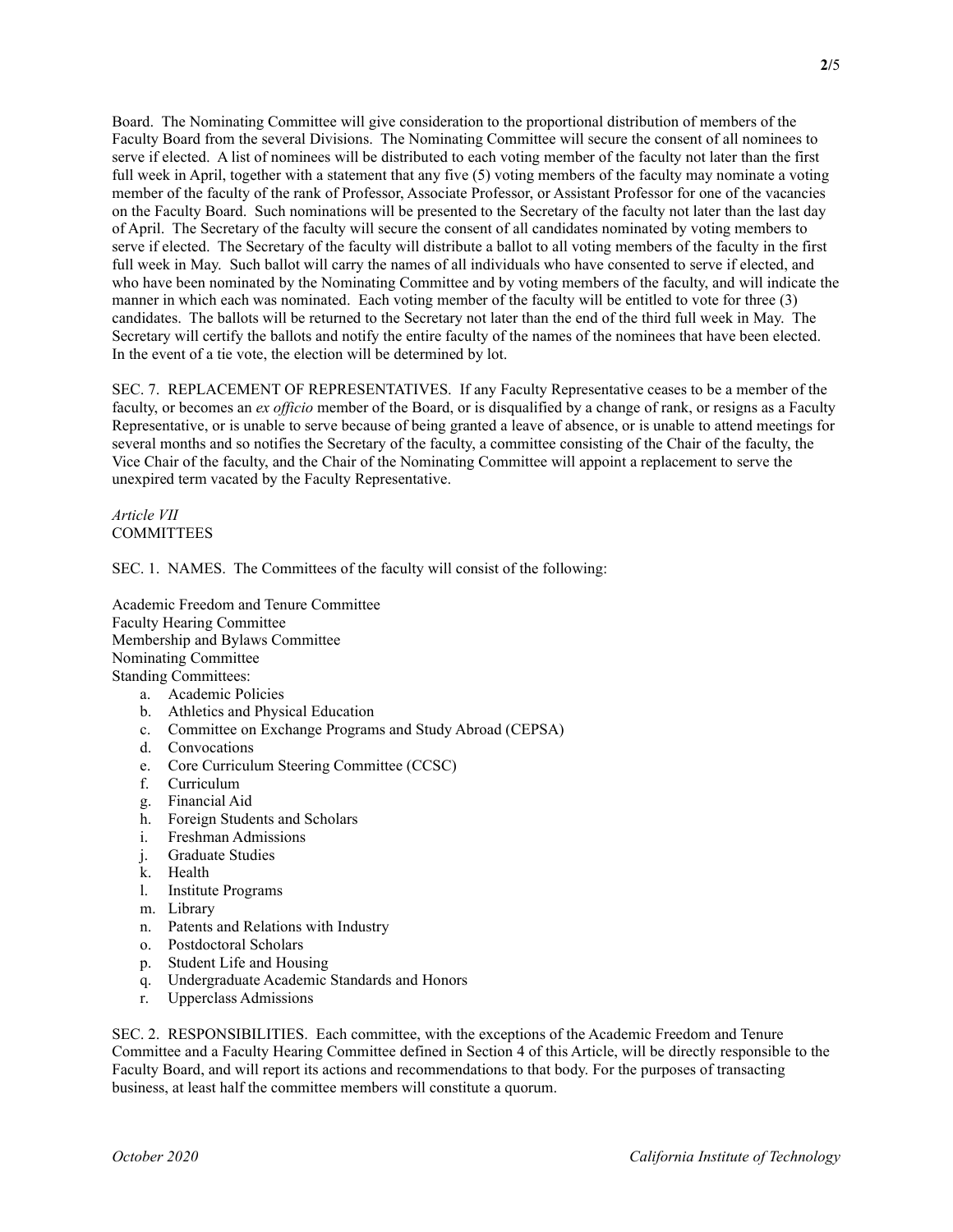The Academic Freedom and Tenure Committee or a Faculty Hearing Committee will keep the Chair and Vice Chair informed of cases brought before it, and will submit its final report in writing to the Chair and Vice Chair of the faculty, the complainant, and the person or persons against whom the complaint is primarily directed. The Chair or Vice Chair of the faculty may transmit such recommendations to the Provost, President, or Chair of the Board of Trustees, as deemed appropriate to the case.

SEC. 3. ACADEMIC FREEDOM AND TENURE COMMITTEE. The interests of the faculty, senior postdoctoral scholars, and postdoctoral scholars in matters pertaining to academic freedom and tenure will be represented by the Academic Freedom and Tenure Committee. However, in such matters, the final faculty authority rests with the voting members of the faculty.

This committee will keep the Chair and Vice Chair of the faculty informed of cases brought before it, and will submit its report in writing to the Chair and Vice Chair of the faculty and to the complainant as well as to the person or persons against whom the complaint is primarily directed. A written report need not be given if the complaint is withdrawn by the complainant or if the issue is resolved informally prior to the submission of a written final report.

The Committee will consist of six (6) voting members of the faculty, none of whom may be members of the Institute Administrative Council or hold an administrative position of division chair, Vice Provost, Provost, or President. Each is elected to serve a term of two (2) years with three (3) members being elected each year. Before the end of March each year, the Secretary will send to each voting member of the faculty a form upon which the member may make nominations for membership on the committee. The nominations will be returned to the Secretary not later than the third full week of April. The three members of the committee whose terms are ending will automatically become nominees for reelection, except that no person will serve more than two terms continuously. Seven (7) nominees will be presented for balloting, they being those automatically nominated and those receiving the largest number of nominations as provided above but excluding any who, on being informed by the Secretary of the faculty of their impending nomination, state that they cannot or will not serve if elected. In case of a tie for the last place or places on the list of nominees, the Chair of the faculty will draw by lot, from among those so tied, the number required to yield seven nominees. Not later than the first full week in May, the Secretary of the faculty will submit a ballot to the voting members of the faculty The ballot will list the seven or more nominees with space for writing three additional names. The ballot will be returned to the Secretary of the faculty, either electronically or in a self-addressed envelope that will be signed on the outside by the voter, not later than the end of the third full week in May.

The Secretary will certify the results. The three individuals receiving the greatest number of votes will be declared elected as members of the committee. In case of a tie vote for the third place, the individual to be elected will be determined by lot. The Secretary will notify the entire faculty of the names of those elected.

At the first meeting, the committee will elect a new Chair and a new Vice Chair to serve in the absence of the Chair.

In the event of a vacancy, including a vacancy resulting when a member becomes ineligible to serve on the committee, the unexpired term will be filled by a special election which will be held according to procedures similar to those laid down in the section of nomination and election.

If a committee member is absent at a time when important business is to be undertaken or if a committee member chooses to be disqualified in some instance, a temporary substitute may be appointed by a committee made up of the Chair of the faculty, the Chair of the Nominating Committee, and the Chair of the Committee on Academic Freedom and Tenure, Vice Chair acting for any absent Chair.

SEC. 4. FACULTY HEARING COMMITTEE. When a Faculty Hearing Committee is convened to deal with an appeal contesting termination of a continuous professorial appointment, termination of a term faculty appointment prior to its expiration, or other appeals deemed by the Chair of the faculty to be within the purview of such a committee, the Faculty Hearing Committee will be composed of the five current faculty members who are the most recent past members of the Academic Freedom and Tenure Committee, excluding those who are disqualified either through their own judgment or because they are currently members of the Institute administration. In case a selection must be made among two or more faculty members whose past membership is equally remote, the choice will be made by lot. In the event that a committee of five cannot be constituted according to this procedure, the vacant positions are to be filled by a drawing of lots among the eighteen Faculty Representatives of the Faculty Board with the proviso that members of the Board may disqualify themselves on the basis of their own judgment. The mechanics of this selection procedure will be carried out by the Secretary of the faculty. The Faculty Hearing Committee will elect a chair from among its members.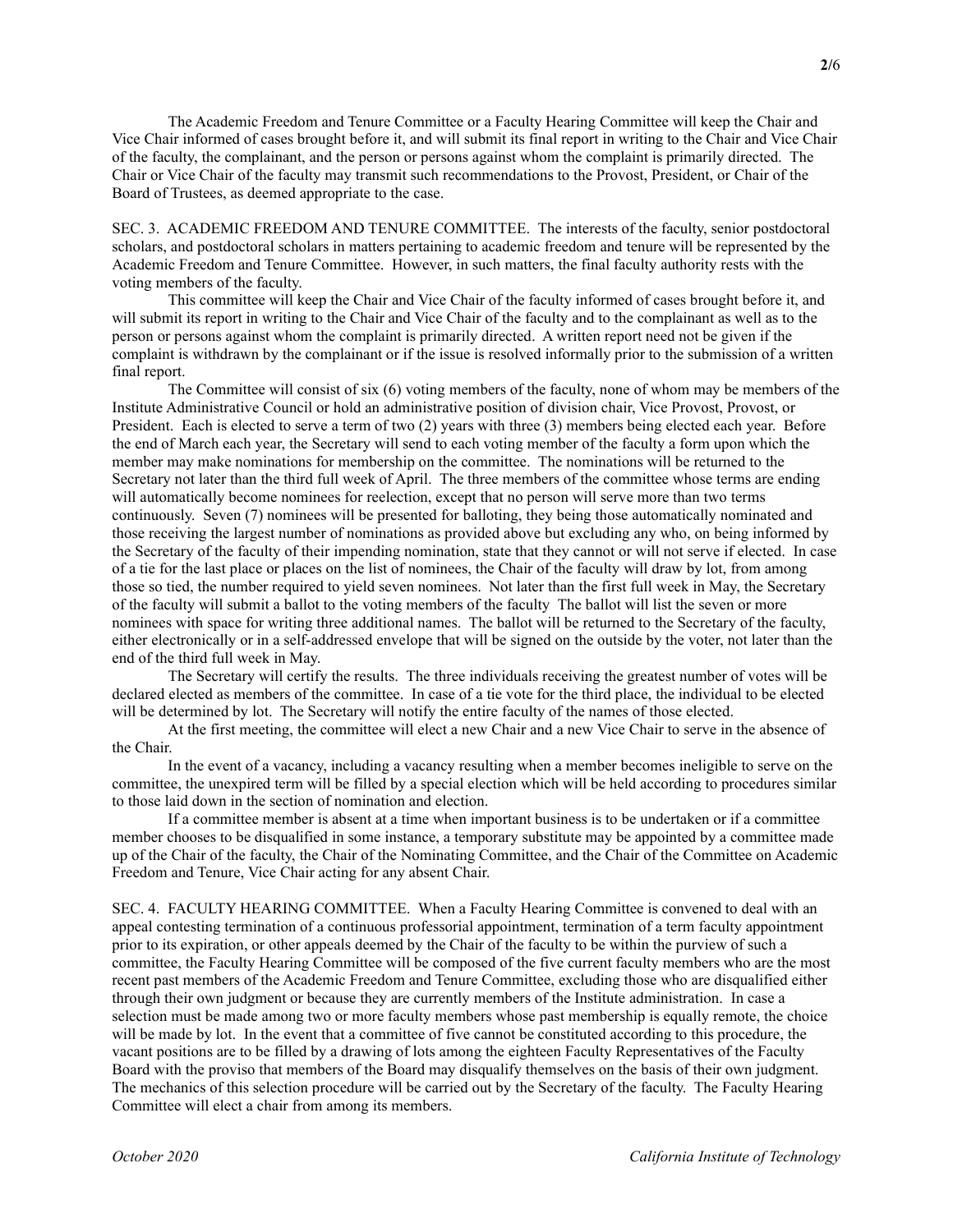The committee will keep the Chair and Vice Chair of the faculty informed of cases brought before it, and will submit its report in writing to the Chair and Vice Chair of the faculty, the complainant, and the person or persons against whom the complaint is primarily directed. A written report need not be given if the appeal is withdrawn by the complainant or if the issue is resolved informally prior to the submission of a written final report.

SEC. 5. MEMBERSHIP AND BYLAWS COMMITTEE. The Membership and Bylaws Committee will consider all suggestions of individuals for election to membership in the faculty, and report its recommendations to the Faculty Board. The committee will also consider all proposed changes in the bylaws, and may initiate any changes it believes to be in the best interest of the faculty, and will report its recommendations to the Faculty Board or the faculty. The Membership and Bylaws Committee will consist of: Vice Chair of the faculty (Chair, *ex officio*), Secretary of the faculty (*ex officio*), and five (5) elected members of the faculty chosen as prescribed in Section 8 of this Article. The members of the committee will take office on July 1 following their election and will serve for two (2) years until their successors are chosen and qualified.

SEC. 6. NOMINATING COMMITTEE. The Chair of the faculty will, not later than the last full week of January of each year, appoint a Nominating Committee to be composed of six (6) members of the faculty and the Secretary of the Faculty *ex officio*. The Chair of the faculty will designate one member of the Nominating Committee to be the Chair. The Chair of the committee and at least two other members of the committee must be selected from among the Faculty Representatives on the Faculty Board, preferably appointing those whose terms of office on the Board will continue beyond the current year. The Nominating Committee will make nominations for Officers of the Faculty in accordance with Article IV, Section 3; for Faculty Representatives on the Faculty Board in accordance with Article VI, Section 6; and for Chairs and members of standing committees and elected members of the Membership and Bylaws Committee in accordance with Section 8 of this Article. The Nominating Committee will remain in office until the next year's Nominating Committee has been appointed, for the purpose of making recommendations to the Faculty Board on replacement and additions to faculty committees.

SEC. 7. STANDING COMMITTEES. The Standing Committees and their functions are listed below. *Ex officio* members of committees are full voting members. Except where indicated, the chairs of committees will be nominated by the Nominating Committee.

- a. The *Academic Policies Committee* will make a continuous study of the Institute's academic policies. It will not be limited in any way concerning the subjects that it may take under consideration for discussion and recommendation to the Faculty Board. Among its considerations will be policy issues suggested to it by the Faculty Board and/or Chair of the Faculty.
- b. The *Athletics and Physical Education Committee* will be concerned with the formulation of policies pertaining to the Institute's program of physical education and athletics. The Chair of the committee will be the Chair of the three-person delegation to the faculty committee of the Southern California Intercollegiate Athletics Conference, and the other two members of that delegation will be the Director of Athletics and Physical Education and a member of the Athletic Council as selected by the President. The Director of Athletics and the Director of Undergraduate Admissions will be *ex officio* members of this committee.
- c. The *Committee on Exchange Programs and Study Abroad* charter is to oversee Caltech's existing programs with several universities in other countries. The Committee proposes and explores new opportunities with suitable universities outside the USA. The Director of the Study Abroad Program will be an *ex officio* member of this committee, and the Registrar will be a non-voting member.
- d. The *Convocations Committee* will be responsible for the planning and execution of all formal convocations, such as Commencement, and other functions that the President of the Institute or the Chair of the Faculty will request the Committee to administer. The standing committee shall consist of a chair and an alternate along with the Dean of Undergraduate Students and the Dean of Graduate Students as *ex officio* members. As necessary, the committee may be expanded to consider special events or requests, with the concurrence of the Chair of the Faculty and Chair of the Nominating Committee.
- e. The *Core Curriculum Steering Committee* coordinates and supervises content and teaching of the Core Curriculum. The Committee also monitors the performance of the Core Curriculum courses and devises improvements in the core. Any proposed change in Core Curriculum courses must be reviewed and approved by the Core Curriculum Steering Committee before it is considered by the Curriculum Committee and the Faculty Board. The Committee consists of at least one member from each Division. The Dean of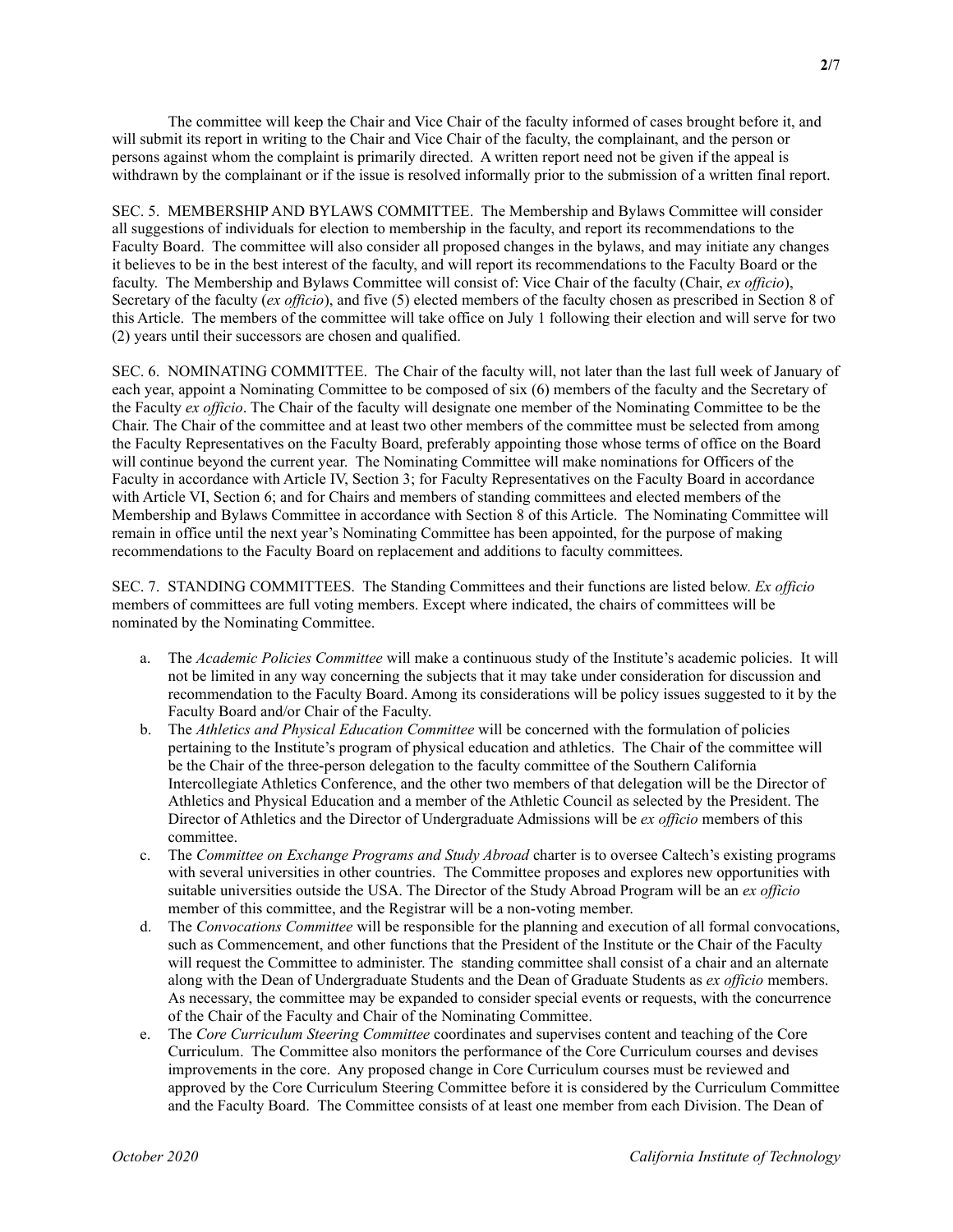Undergraduate Students will be an *ex officio* member of this committee, and the Registrar will be a nonvoting member.

- f. The *Curriculum Committee* will exercise general supervision over the undergraduate curriculum. All proposed changes in the undergraduate program and all proposed changes in courses, including the presentation of new courses that undergraduate students will normally take, will be considered by this committee for recommendation to the Faculty Board. Changes in program or courses will be initiated by the Divisions and will be submitted to the committee, or the committee may recommend changes to the appropriate Division. The committee will determine which students, including those in the Independent Studies Program, have met the requirements for the Bachelor of Science degree and certify these candidates to the faculty for recommendation to the Board of Trustees. It will render final decisions on student petitions for substitutions of courses or departures from prescribed course schedules. The membership of this committee will include at least one representative from each Division. The Dean of Undergraduate Students will be an *ex officio* member of this committee, and the Registrar will be a non-voting member.
- g. The *Financial Aid Committee* will monitor the granting of financial aid to undergraduate students in attendance at the Institute. The Chair of the Freshman Admissions Committee, the Director of Financial Aid, the Director of Undergraduate Admissions, and the Dean of Undergraduate Students will be *ex officio* members of this committee.
- h. The *Foreign Students and Scholars Committee* will be concerned with assisting foreign students and scholars on the nonacademic matters pertaining to their attendance or stay at the Institute. The Director of International Scholars and the Chair of the Caltech Postdoctoral Association will be *ex officio* members of this committee.
- i. The *Freshman Admissions Committee* will act with power on the admission of all students to the first year of undergraduate study. The membership of this committee will be constituted from the names of faculty who have agreed to serve on it. All Division Chairs will provide the Chair of the Nominating Committee three candidates, except that the Chair of the Division of Engineering and Applied Science will provide at least five candidates. The Director of Undergraduate Admissions will be an *ex officio* member of this committee. Student members of this committee will not read applications nor vote on admissions.
- j. The *Graduate Studies Committee* will exercise supervision over the scholastic requirements established by the faculty for all advanced degrees. All proposed changes in programs and courses for which graduate credit is granted and requirements for graduate degrees will be referred to this committee for recommendation to the Faculty Board. Changes in programs and courses will be initiated by the Divisions and will be submitted to the committee, or the committee may recommend changes to the appropriate Division. The committee will determine which students have met the requirements for the Master of Science, Engineer's, and Doctor's degrees and certify these candidates to the faculty for recommendation to the Board of Trustees. The membership of the committee will consist of the Dean of Graduate Studies and all Option Representatives *ex officio*. This committee will nominate its own Chair.
- k. The *Health Committee* will have surveillance over the Institute health programs, insofar as they are related to the faculty and undergraduate students, graduate students, and postdoctoral scholars. The Dean of Undergraduate Students, the Dean of Graduate Studies, the Director of Health and Counseling Services, and the Director of Athletics will be *ex officio* members of this committee.
- l. The *Institute Programs Committee* will assist the student body and other Institute groups and organizations in arranging programs, and will initiate and produce programs and cultural events as the need arises.
- m. The *Library Committee* will advise the University Librarian concerning the operation of the Institute library facilities, and will formulate policies on the administration of the libraries of the Institute. The University Librarian will be an *ex officio* member of this committee.
- n. The *Patents and Relations with Industry Committee* will administer the patent policy of the Institute, and may recommend to the Faculty Board any changes in patent policy. It will also be concerned with all nonfiscal matters of faculty interest pertaining to relations with industry and the Industrial Associates Program of the Institute.
- o. The Postdoctoral Scholars Committee shall be concerned with matters relating to postdoctoral training and mentoring at Caltech, as well as non-fiscal issues related to postdoctoral scholar support and life. The membership of the committee will consist of the Provost or delegated Vice Provost, Faculty Representatives for Postdoctoral Affairs from each Division as well as a Postdoctoral Scholar to be appointed by the Chair of the Faculty in consultation with the Caltech Postdoctoral Association (all *ex officio*). To assist the committee in their deliberations, the Director of Human Resources Systems and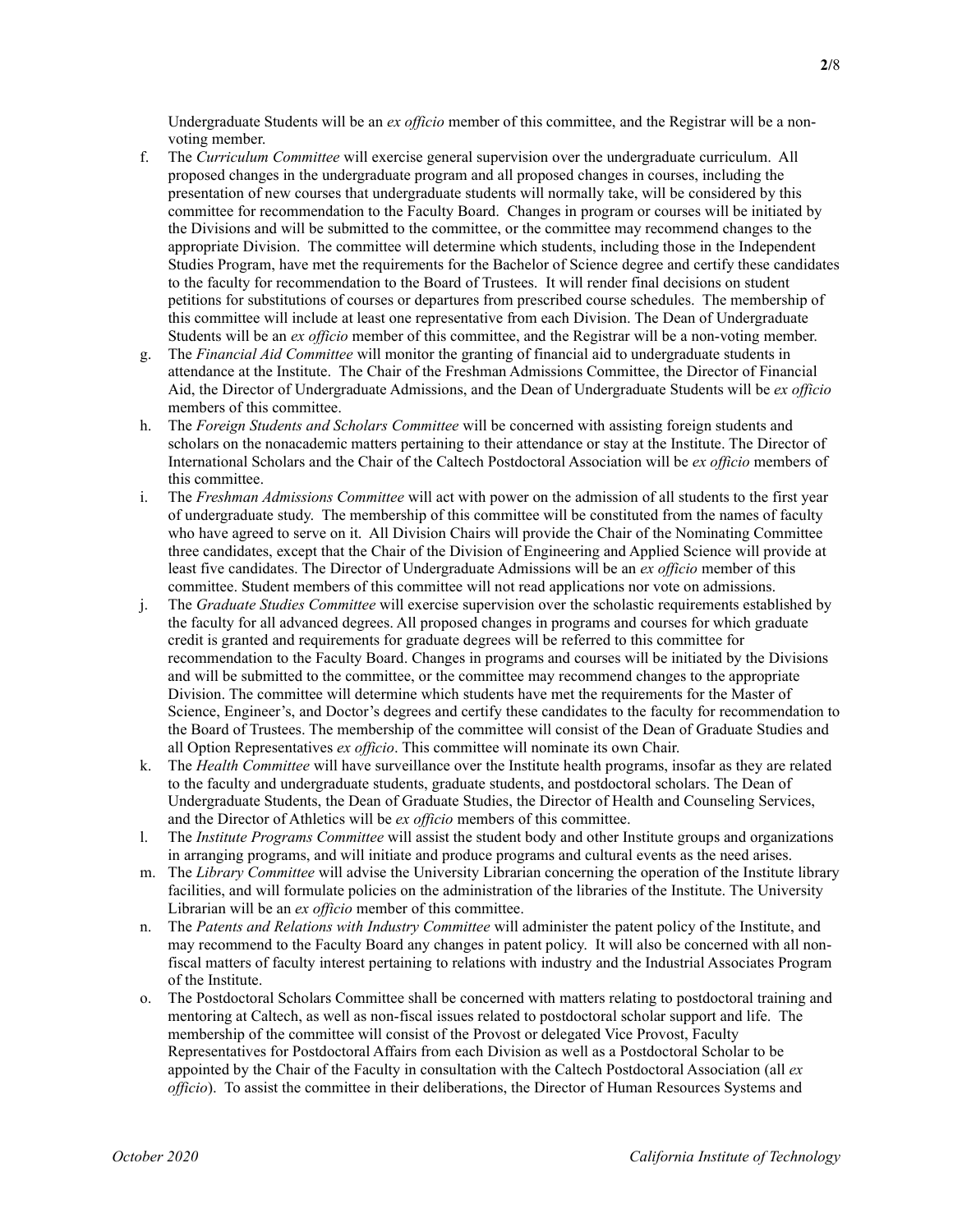Services and the Postdoctoral Scholars Office Administrator from the Office of the Provost will be nonvoting members. The committee will elect its own Chair each academic year.

- p. The *Student Life and Housing Committee* will be concerned with matters relating to housing for undergraduate and graduate students. It will be concerned with the operations of all student houses. The Director of Athletics, the Dean of Undergraduate Students, and the Dean of Graduate Studies will be *ex officio* members of this committee. Members of the Housing Office staff, as determined by the Nominating Committee, can be non-voting members.
- q. The *Undergraduate Academic Standards and Honors Committee* will render final decisions on petitions for reinstatement, for excess units, and for leaves of absence. The Registrar and the Dean of Undergraduate Students (or an Associate Dean designated by the Dean of Undergraduate Students) will be *ex officio* members of this committee. The Executive Director of Student Wellness Services will be a non-voting member of this committee.
- r. The *Upperclass Admissions Committee* will act with power on the admission of students from other institutions to the second, third, and fourth years of undergraduate study, and will make recommendations on financial aid awards to them. The Director of Undergraduate Admissions will be an *ex officio* member of this committee. In determining composition of this committee, the Nominating Committee will take into account the options of transfer students matriculating in recent years. Student members of this committee will not read applications nor vote on admissions.

SEC. 8. NOMINATION AND ELECTION. The Nominating Committee, appointed in the manner prescribed in Section 6 of this Article, will nominate voting members of the faculty for all chairs and elected members of Standing Committees and elected members of the Membership and Bylaws Committee in accordance with the requirements contained in Sections 5 and 7 of this Article, prior to the last full week in April, and will secure the consent of each nominee to serve if elected. In addition, the Chair of the Faculty, in consultation with the Nominating Committee, may nominate as a member, *ex officio*, but not as chair, any administrative officer concerned with the operations or the subjects pertaining to a committee. At the time nominations are made, the Nominating Committee will determine, in consultation with the committee chair then serving, the number of members for each Standing Committee and will secure suggestions of the names of individuals for membership on committees. The Faculty Board may change the number of members of any Standing Committee at its discretion. The Secretary of the faculty will distribute a ballot on all voting members of the faculty in the first full week in May. The ballot will make provision for write-in votes. The ballots will be returned to the Secretary not later than the end of the third full week in May. The Secretary will certify the results and notify the entire faculty of the names of those elected. a) A faculty committee member is elected for a three (3) year term, which can be renewed for another three (3) year term. An exception can be made at the discretion of the Chair of the Faculty. b) A committee chair is nominated for a term of three (3) years from the pool of experienced committee members. The committee chair must be a tenured, nonemeritus faculty at the time of nomination. The term of service can be extended as deemed appropriate by the Nominating Committee.

SEC. 9. STUDENT AND POSTDOCTORAL SCHOLAR REPRESENTATION ON STANDING COMMITTEES OF THE FACULTY. The faculty may permit full-time registered students and postdoctoral scholars at the California Institute of Technology to serve as members of Standing Committees of the faculty, with the same membership rights as faculty members, subject to the following conditions:

- (1) Each Standing Committee may accept a number of student members not to exceed one-third of the elected faculty membership of that committee, except that up to two student members may be permitted on a committee having five faculty members.
- (2) Each Standing Committee may accept one Postdoctoral Scholar.
- (3) Student membership on Standing Committees normally will be divided between undergraduate and graduate students, except that in the case of a committee whose primary function concerns only one of these two student groups, all of the student members may be from that group. Before the beginning of the spring quarter, the chair of each Standing Committee will, in consultation with the Chair of the faculty, decide upon the distribution of student and/or postdoctoral representatives appropriate for the duration of their term.
- (4) Student and postdoctoral scholar membership is conditional upon the Faculty Board's acceptance of provisions in the bylaws of the Associated Students of the California Institute of Technology, Inc., the bylaws of the Graduate Student Council, and the bylaws of the Caltech Postdoctoral Association as ensuring a choice of students or postdoctoral scholars who are acceptable to their constituencies. Any changes adopted by ASCIT,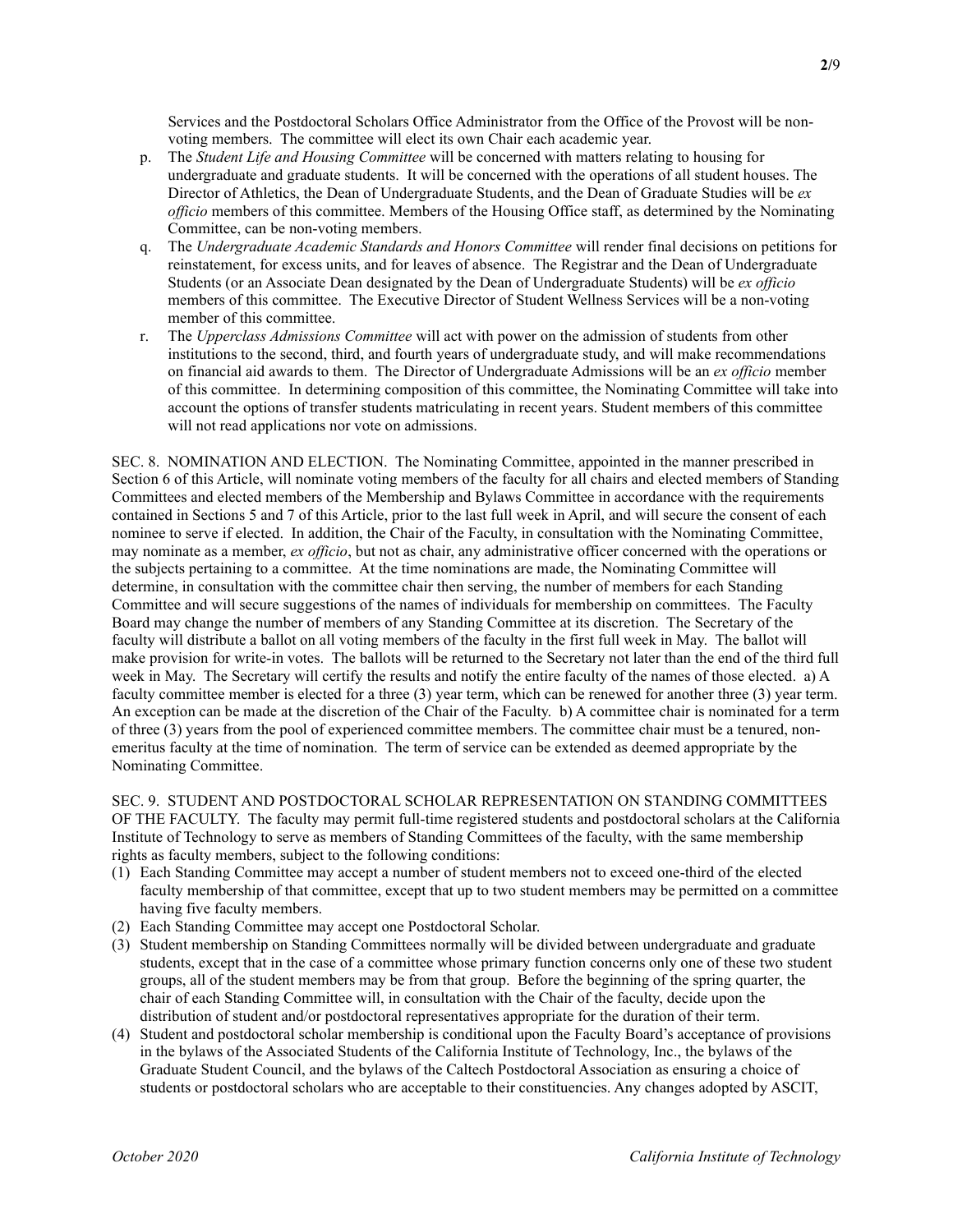the GSC, or the CPA to procedures for selecting representatives must be presented to the Faculty Board for approval before any students or postdoctoral scholars may be seated on committees.

SEC. 10. VACANCIES AND ADDITIONS. Vacancies in any Standing Committee may be filled, and additional committee members may be appointed between elections, by the Chair of the faculty on the recommendation of the Nominating Committee. Such members will be regarded as elected members.

SEC. 11. OTHER COMMITTEES. Other committees may be appointed from time to time by the Chair of the faculty or at the request of the faculty or the Faculty Board.

# *Article VIII* PARLIAMENTARY AUTHORITY

SEC. 1. PARLIAMENTARY AUTHORITY. The procedure of meetings of the faculty and the Faculty Board will be governed by the rules contained in *Robert's Rules of Order Revised* in all cases to which they are applicable, and in which they are not inconsistent with these bylaws.

# *Article IX* AMENDMENTS TO THE BYLAWS

SEC. 1. AMENDMENTS. These bylaws may be amended by the affirmative vote on a letter ballot of two-thirds (2/3) of the voting members of the faculty who submit a ballot in the prescribed manner. An amendment may be initiated by a majority vote of the Faculty Board or of the Committee on Membership and Bylaws, or by a motion made and carried at any properly called meeting of the faculty. In addition, an amendment may be suggested by a voting member of the faculty to the Faculty Board for its consideration, either through a member of the Board or by letter to the Board. Any proposed amendment will be referred to the Committee on Membership and Bylaws for review and recommendation. After the initiation of an amendment, the amendment must be submitted to each voting member of the faculty at least one month prior to the submission of a ballot. One month after the amendment has been presented in writing to the voting members of the faculty, the Secretary will send to each voting member of the faculty a ballot to be returned to the Secretary within ten (10) days. The Secretary will certify the results and announce the results of the vote to the faculty.

When the bylaws have been amended, the complete record of original and amended forms will be kept in the minutes of the faculty. Subsequent copies of the bylaws for use will be modified to carry only the amended wording.

SEC. 2. CHANGES OF TITLE. The provisions of Section 1 notwithstanding, when the title of any administrator named in these Bylaws is changed by the Institute, the Secretary, with the concurrence of the Faculty Board, may change these bylaws to reflect that change.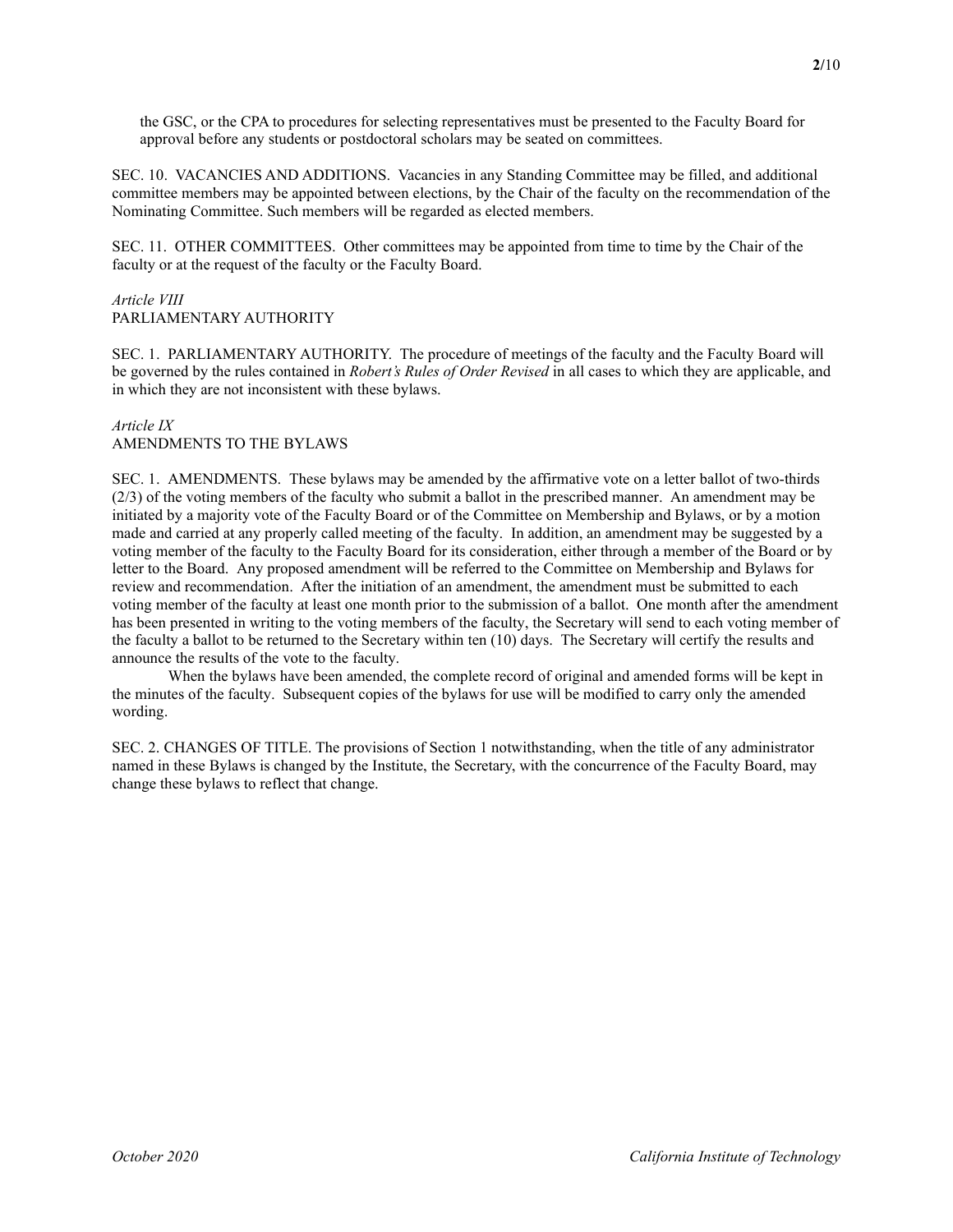# Obligations and Tenure of Faculty Members

(Note: As used in this chapter, the term "faculty" shall be interpreted to refer only to such professors, associate professors, and assistant professors as are on full-time appointment. This definition of faculty, commonly referred to as "tenure-track" faculty, is more restrictive than the general definition of "Member of the faculty" given in the Faculty Bylaws, Article III.)

All appointments of faculty members of the Institute are approved either by the Board of Trustees or by the President under powers delegated by the Board. The President of the Institute acts as an agent for the Board in carrying out its policies and administering faculty matters. The following policies governing obligations and tenure of the members of the faculty were approved by the faculty on March 9, 1981, and adopted by the Board of Trustees on January 11, 1982.

It is evident that all aspects of the relations between the Institute and its faculty cannot be reduced to written rules. The duties and reciprocal obligations involved are inherent in the common desire to serve the public interest and to promote the welfare of the Institute. In attaining these ends, certain guiding principles of procedure are desirable, and this statement outlines these principles.

# *Obligations*

The Institute is prepared to defend freedom of speech, of teaching, and of research. Faculty members, in accepting appointments, undertake to uphold and promote the aims of the Institute. If they are on full-time appointments, their professional efforts should be directed primarily to teaching, research, and administrative work. As teachers, they should be effective in transmitting a knowledge of and interest in their disciplines and should keep abreast of current professional developments. Research should be of such caliber as to contribute to the advancement of their particular field. Faculty members should expect to carry their share of administrative and committee work. They should recognize that promotion will be based upon the extent to which these obligations are fulfilled, and that failure to meet these obligations may result in termination of appointment.

Faculty Members have special responsibilities as representatives of the Institute, especially when serving on Academic Tenure evaluation committees. These obligations include, but are not limited to, fairness and integrity, lack of bias or prejudice, respect for the opinions of others, support for academic freedom, and concern for the welfare and reputation of the Institute as a whole.

College or university teachers are citizens, members of learned professions, and officers of an educational institution. When they speak or write as citizens, they should be free from institutional censorship or discipline, but their special position in the community imposes special obligations. As men and women of learning and educational officers, they should remember that the public may judge their professions and institutions by their utterances. Hence, they should be accurate at all times, should exercise appropriate restraint, should show respect for the opinions of others, and should make every effort to indicate they are not institutional spokesmen.

# *Academic Tenure*

Academic freedom and economic security are vital to the success of the faculty of the California Institute of Technology in fulfilling its obligations to its students and to society.

A faculty member having "academic tenure" will have a continuous appointment that may be terminated only for adequate cause, or through voluntary retirement, or because of financial exigencies.

The Institute accepts in general the statement of principles on tenure as endorsed by the Association of American Colleges and the American Association of University Professors as described in the AAUP 1990 Edition, *Policy Documents and Reports*, pages 3-10. The following statement has been formulated to apply these basic principles and to provide a basis for mutual understanding when appointments are made to the faculty of the Institute. It should be noted that the Institute's policy differs from that of the statement of principles referred to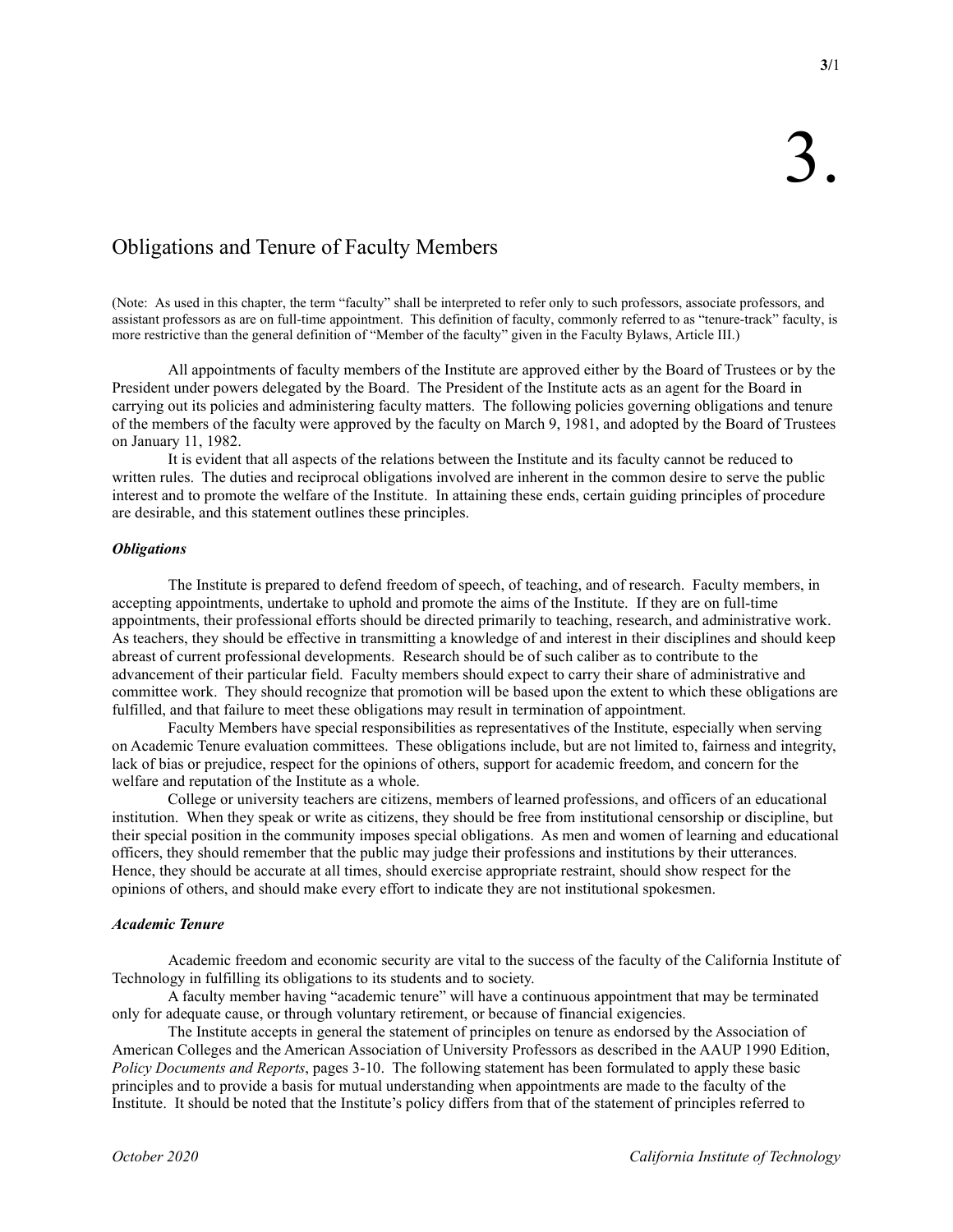above with respect to definition of appointments that may lead to tenure after an initial probationary period. Furthermore, the Institute's policy as stated herein may differ in important details from recommendations (subsequent to 1941) by the American Association of University Professors in regard to academic tenure.

# *Statement on Tenure*

Approved by the Faculty Board on November 13, 1989

# *Introduction*

This policy outlines the standards and procedures used by the Institute to decide on the granting of academic tenure. Some further elaboration is necessary to describe particular additional details of the procedures followed in individual Divisions, but all Divisions adhere to the principles laid out below.

### *Purpose*

The purpose of academic tenure is to foster: (1) Freedom of teaching and research and of extramural activities, and (2) a sufficient degree of economic security to make the profession attractive to men and women of ability. The Institute's goal in making the tenure decision in each individual case is to secure for the Institute the best possible permanent faculty. To serve that goal, tenure decisions are based on the candidate's excellence in research, scholarship, and teaching. Excellence in the candidate's contributions to other Institute activities may also be taken into consideration. Characteristics unrelated to professional achievement, such as sex, race, color, age, national origin, disability, religion or sexual orientation are to be rigorously excluded.

# *Standards*

The decision to grant academic tenure at Caltech should represent a confident judgment that the candidate will spend an entire professional lifetime of outstanding research and national leadership in significant areas of scholarly study, and will contribute substantially to the education of Caltech students. A decision not to grant tenure may be based on a judgment that this high standard is not met, or it may be a consequence of a decision not to emphasize further the candidate's field of study at Caltech, or it may be a consequence of financial exigency.

# *Procedures*

The decision to award academic tenure must be made, and the candidate must be informed, no less than one year before the end of the tenure probationary period, normally seven years.

During the probationary period, the Division Chair (DC) is responsible for keeping the candidate informed as to whether satisfactory progress toward tenure is being made. Tenured members of the faculty of the Division are responsible for keeping the DC well informed of the candidate's progress, either informally, or through the mechanism of a committee assigned to the purpose.

Approximately two years before the end of the tenure probationary period of each candidate, the DC appoints an *ad hoc* tenure review committee comprised of tenured faculty members, not including the DC. (In place of an *ad hoc* committee, a standing committee for professional staffing may be used.) The committee should include members with sufficient expertise to evaluate the candidate's work, but it should also be representative of the broad scope of the Division.

The tenure review committee is responsible for conducting and documenting a rigorous inquiry leading to a judgment of whether the candidate has met the Institute's standards for tenure. To help accomplish this task, letters of reference are sought from experts outside of Caltech. These experts are persons able to give a balanced and knowledgeable view of the candidate's accomplishments and stature. Additional information may be sought from the candidate and from members of the Caltech community.

The written report and recommendation of the committee, together with the letters of reference and other relevant information, are presented to the tenured faculty of the Division or a substantial subset of that faculty, including the DC. At one or more meetings of this body the recommendation is debated and, after careful consideration, a vote is taken.

The DC presents the written documentation and the vote or consensus of the divisional faculty, together with the DC's own conclusion and recommendation, to the Institute Academic Council (the IACC, consisting of the President, Provost, and six DC's). This group considers the case in light of the standards and interests of the entire Institute, and votes upon it. The vote constitutes a recommendation to the Provost and President, who make the final decision.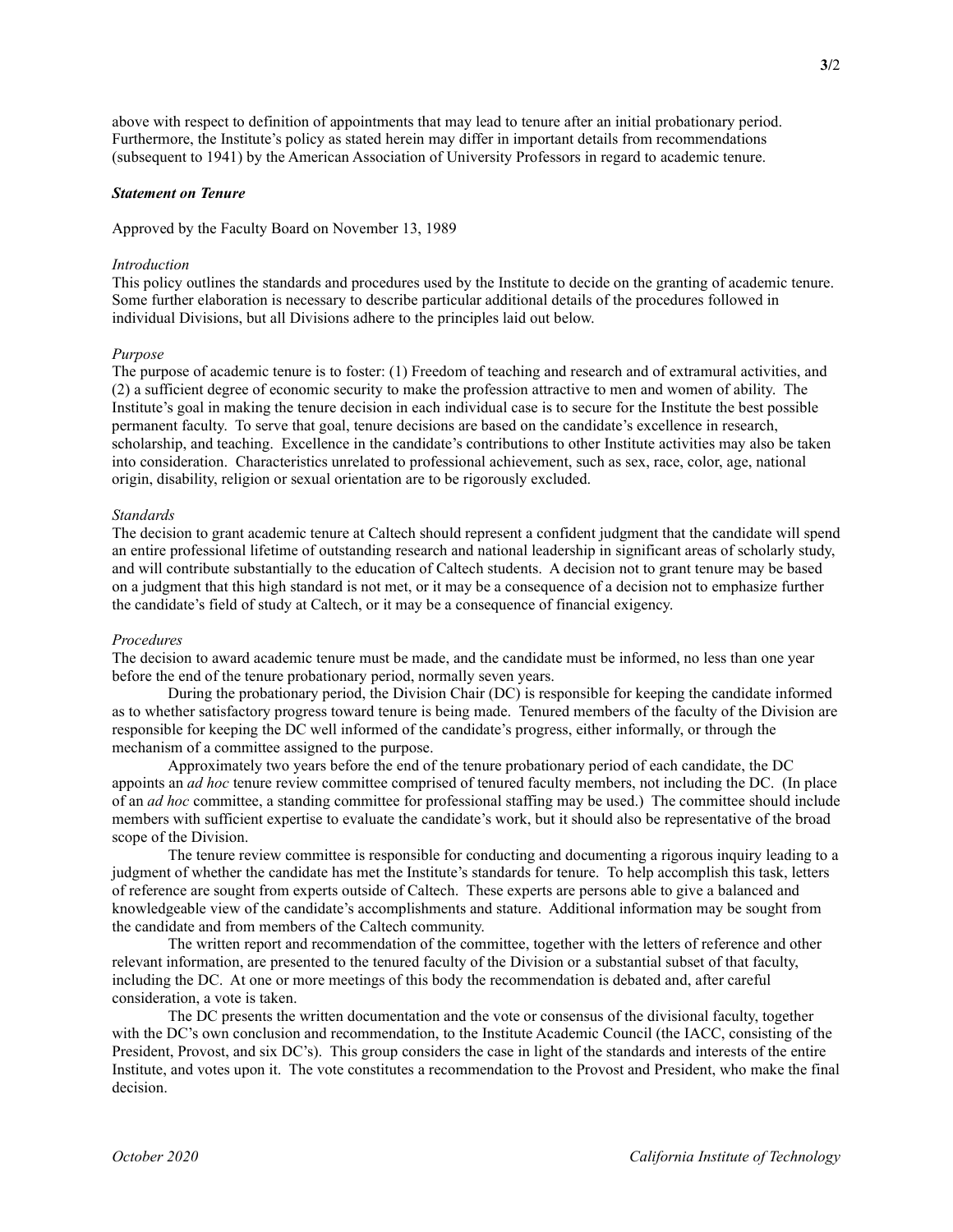# *Additional Tenure Matters*

The terms and conditions of every appointment to the faculty shall be stated in writing, and copies of the letter of appointment shall be in the possession of both the Institute and the appointee. The appointment becomes effective when the appointee signs and returns to the Provost an acceptance copy of the letter of appointment.

New full-time faculty appointments at ranks of Assistant Professor, Associate Professor, or Professor are normally considered to be probationary and therefore without academic tenure, although initial appointments at the rank of Professor may carry immediate academic tenure. The maximum length of the probationary period shall not exceed seven years except in the case of child-bearing leave as described below. No more than three years service in full-time teaching and research in other institutions of higher education in teaching faculty status (at the ranks already listed), shall be deducted from the seven-year maximum probationary period. For each new teaching faculty appointment, the proposed duration of the probationary period shall be stated in the initial letter of appointment. Because titles and ranks used at other universities may differ from those at Caltech, the equivalence for purposes of allowing deductions from the seven-year probationary period will be negotiated and agreed upon at the time of the appointment. A faculty member continued in service with professorial rank after the expiration of the probationary period for tenure shall have academic tenure.

Time served by a member of the Institute staff of instruction and research other than a Professor, Associate Professor, or Assistant Professor on full-time appointment will not be considered as part of the probationary period, unless otherwise specified in the letter of appointment. Tenure granted through appointments in one Division or one discipline of a Division of the Institute is not to be regarded as valid in all other Divisions or disciplines thereof. Formal transfers of affiliation will only be made through recommendations of the Division(s) involved and with approval of the Provost and President.

A professorial faculty member will automatically be granted an extension of the probationary period of one year for the birth or adoption of a child, up to a maximum of two years for two children, unless he or she elects to forego the extension in writing. A one-year extension is granted for birth or adoption of twins, and for birth or adoption in the one year prior to the start of an initial Caltech faculty appointment. The extension can be, but is not required to be, associated with a leave of absence related to the birth or adoption (please see Chapter 5 for matters related to child-bearing and child-care leave). In most cases, the one-year extension of the probationary period does not delay the reappointment review that is conducted during the first four years of a tenure-track appointment. The Division Chair must be informed of the birth or adoption in time to avoid interference with the tenure review process.

Appointments to professorial ranks may occasionally be made on a full- or part-time basis for a fixed term of years without tenure or expectation of gaining it.

# *The Standards for Notice*

Notice to a faculty member of nonreappointment or of intention not to recommend reappointment to the Board of Trustees is to be given in writing in accordance with the following standards:

- 1. Not later than March 1 of the first academic year (the academic year at Caltech is regarded as beginning on September 15) of service, if the appointment expires at the end of that academic year, or, if a one-year appointment terminates during an academic year, at least three months in advance of its termination.
- 2. Not later than December 14 of the second academic year of service, if the appointment expires at the end of that year, or, if an initial two-year appointment terminates during an academic year, at least six months in advance of its termination.
- 3. At least twelve months before the expiration of an appointment after two or more years at the Institute.

In cases involving termination of a continuous professorial appointment or a term appointment of a faculty member or postdoctoral scholar prior to its expiration date, the faculty member shall receive notice of such termination at least one year in advance of its effective date (for faculty members who have been employed by the Institute for at least two years), unless such termination is for reasons of moral turpitude. For faculty members or postdoctoral scholars who have been employed by the Institute for between one and two years, the advance notice shall be six months, and for those employed less than one year the advance notice shall be three months.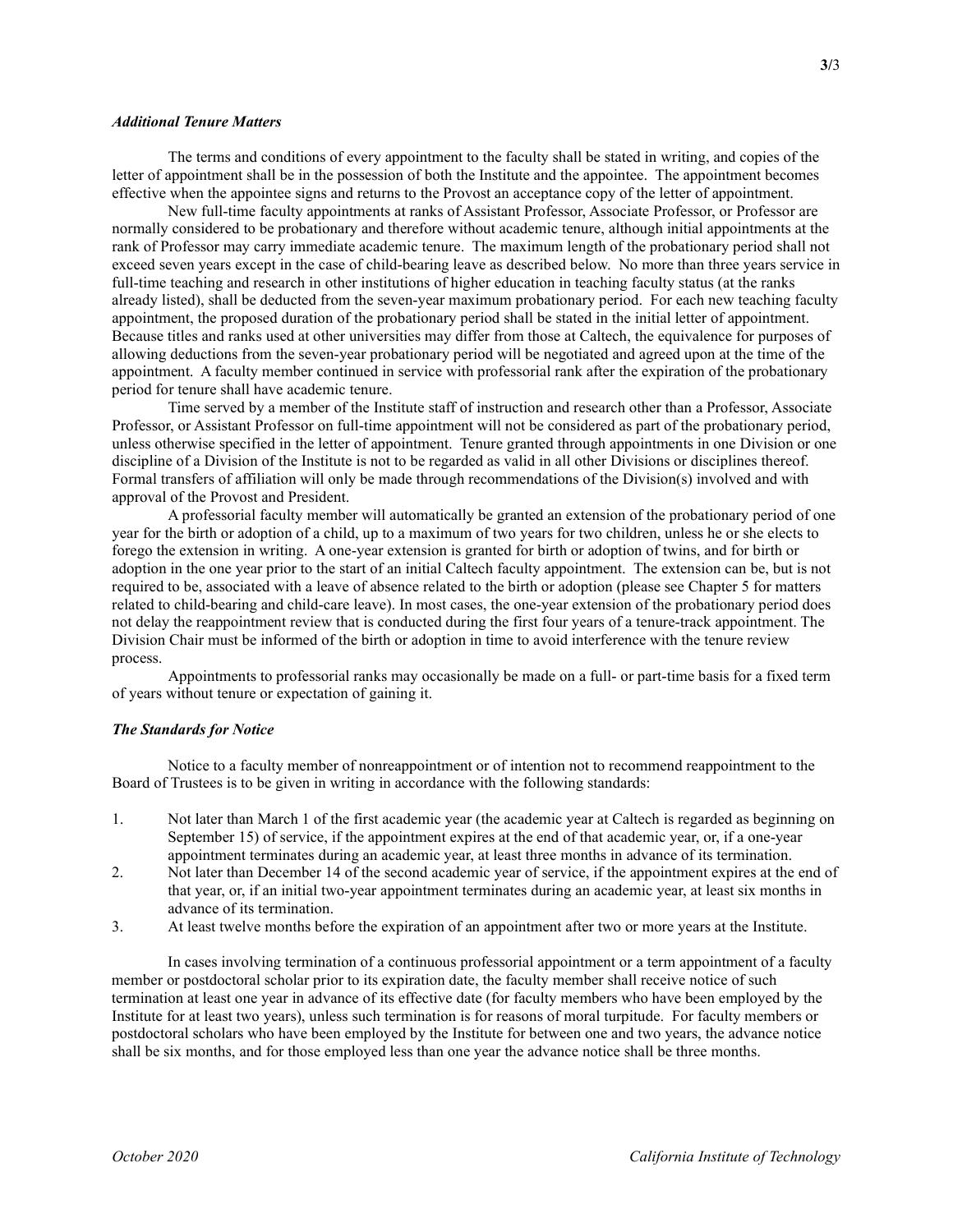# *Salary and Residence of Faculty Members*

The Board of Trustees of the Institute on April 7, 1947, approved a faculty salary plan effective on July 1, 1947, by which full-time appointments are normally made on a twelve-month basis. Those who accept twelvemonth appointments agree to recognize the year-round nature of the Institute activities and to carry forward during the summer months such research, study, preparation of course material, teaching, supervision of students, revamping of student laboratories, or administrative activities as may be appropriate or requested in each individual case. The stated salary of an individual is intended to cover all services to the Institute and will only be affected by devoting time to special contract or project work under unusual circumstances (see Chapter 7).

Professorial faculty members who wish to undertake study or research away from the Institute campus should apply for a leave of absence, which may be granted with or without salary as appropriate to carry on such study.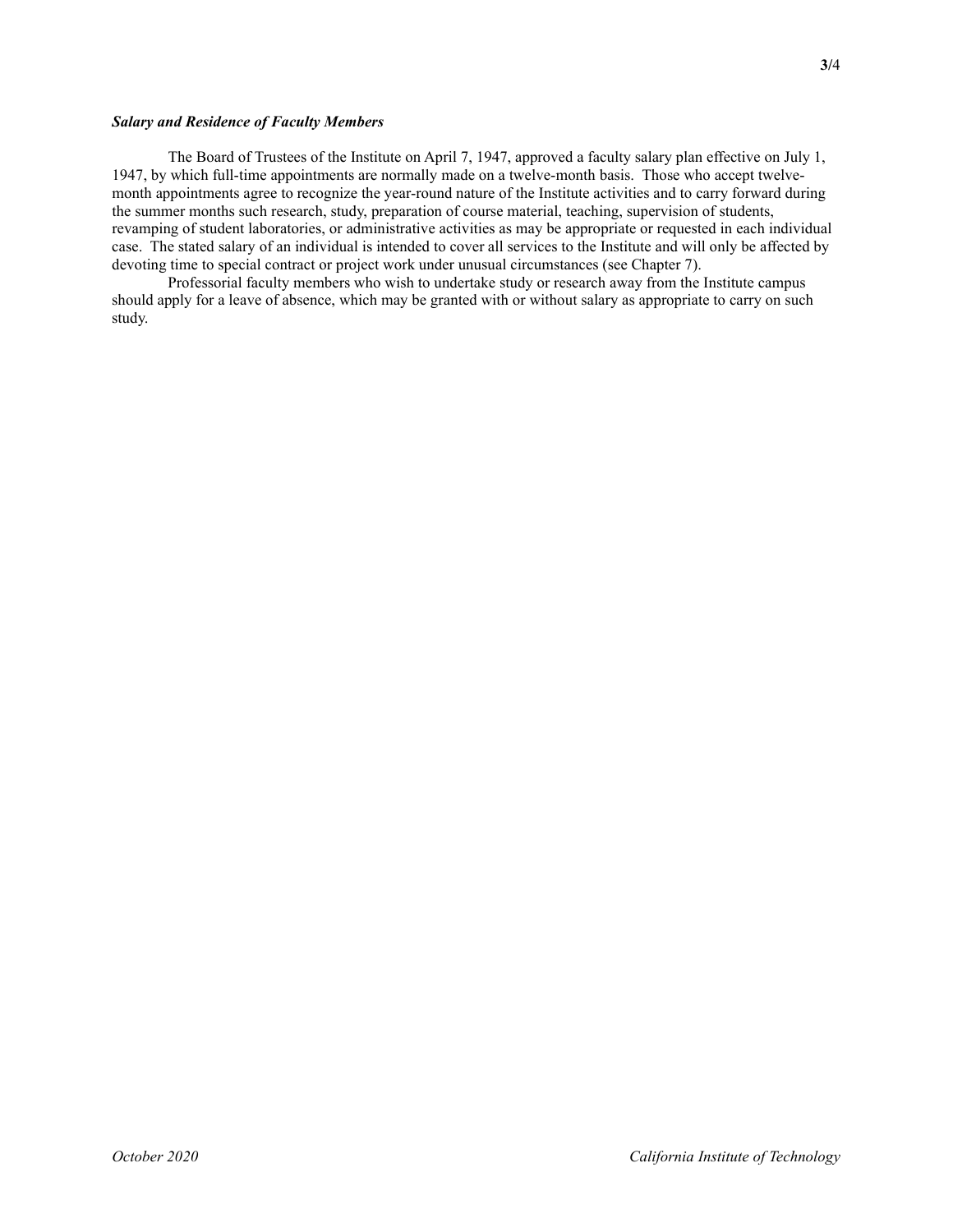# Faculty, Postdoctoral Scholar, and Staff Appointments

The appointment or promotion of a faculty member will, in general, be initiated by a recommendation from the appropriate Division Chair to the Institute Academic Council (IACC). After careful consideration, which for senior faculty will usually include external letters of recommendation and, if necessary or desirable, appropriate interviews, the Provost will make a formal recommendation to the President. Appointments and promotions acceptable to the President will be submitted to the Board of Trustees or its Executive Committee for approval, except for those faculty for whom the Board has delegated the power of approval to the President.

Appointments and promotions approved by the Board of Trustees or its Executive Committee shall be communicated to each individual concerned by means of an official letter of appointment prepared by the Provost and signed by the President, Provost, or Vice Provost. The recipient must sign and return to the Provost's Office an acceptance copy before the appointment or promotion can be effective.

# *Employment Policies and Affirmative Action*

The quality of instruction and research at the Institute depends first and foremost on the quality of its employees whether professors, administrators, staff, researchers, engineers, or artisans. To maintain its stature, the Institute must give its highest priority to searching for and promoting employees of exceptional qualifications at all levels. Within this context, the California Institute of Technology is an equal opportunity employer and, in every respect, is committed to an active Affirmative Action Program.

It is the stated policy of the Institute that all faculty and staff employees and applicants shall receive equal consideration and treatment. All recruitment, hiring, placements, transfers, and promotions will be on the basis of qualifications of the individual for the position being filled regardless of sex, race, creed, color, religion, national origin, ancestry, age, marital status, pregnancy, gender, gender expression, gender identity, sexual orientation, genetic information, status as a disabled veteran, or other eligible veteran, otherwise qualified disability, or any other condition protected by the state and federal law. All other personnel actions such as compensation, benefits, layoffs, returns from layoff, termination, training (including apprenticeship and tuition assistance), and social and recreational programs are also governed by this policy.

In addition, the many federal and state laws, and regulations issued thereunder, which bar discrimination in employment and related activities, are also applicable.

The objective of the Institute's Affirmative Action Program is wherever possible to recruit actively and include for consideration for employment members of minority groups, women, veterans, and the handicapped. All decisions on employment and promotions must be made solely on the individual's qualifications (merit), bona fide occupational qualifications for the job in question, and the reasonableness of any necessary job accommodations.

Any person needing additional information or assistance concerning the application of federal and state laws and regulations should contact the Provost's Office.

# *Administrative Appointments of Faculty Members*

Faculty members in administrative positions serve in those positions at the pleasure of the President or Provost. The duration of such appointments is usually for a period of three or five years with the understanding that a review at that time may lead to a renewal of the appointment for a further three or five-year period. A three or five-year commitment is long enough for the appointee to grow to the position and to achieve significant results but short enough so that return to full-time teaching and research is possible. A second appointment would normally allow completion of a comprehensive set of objectives in an administrative position. A third such appointment would therefore be unusual, but is not excluded. In recognition of administrative service, a salary increment, specified in the letter of appointment, may be added to the base salary of the faculty member for the duration of the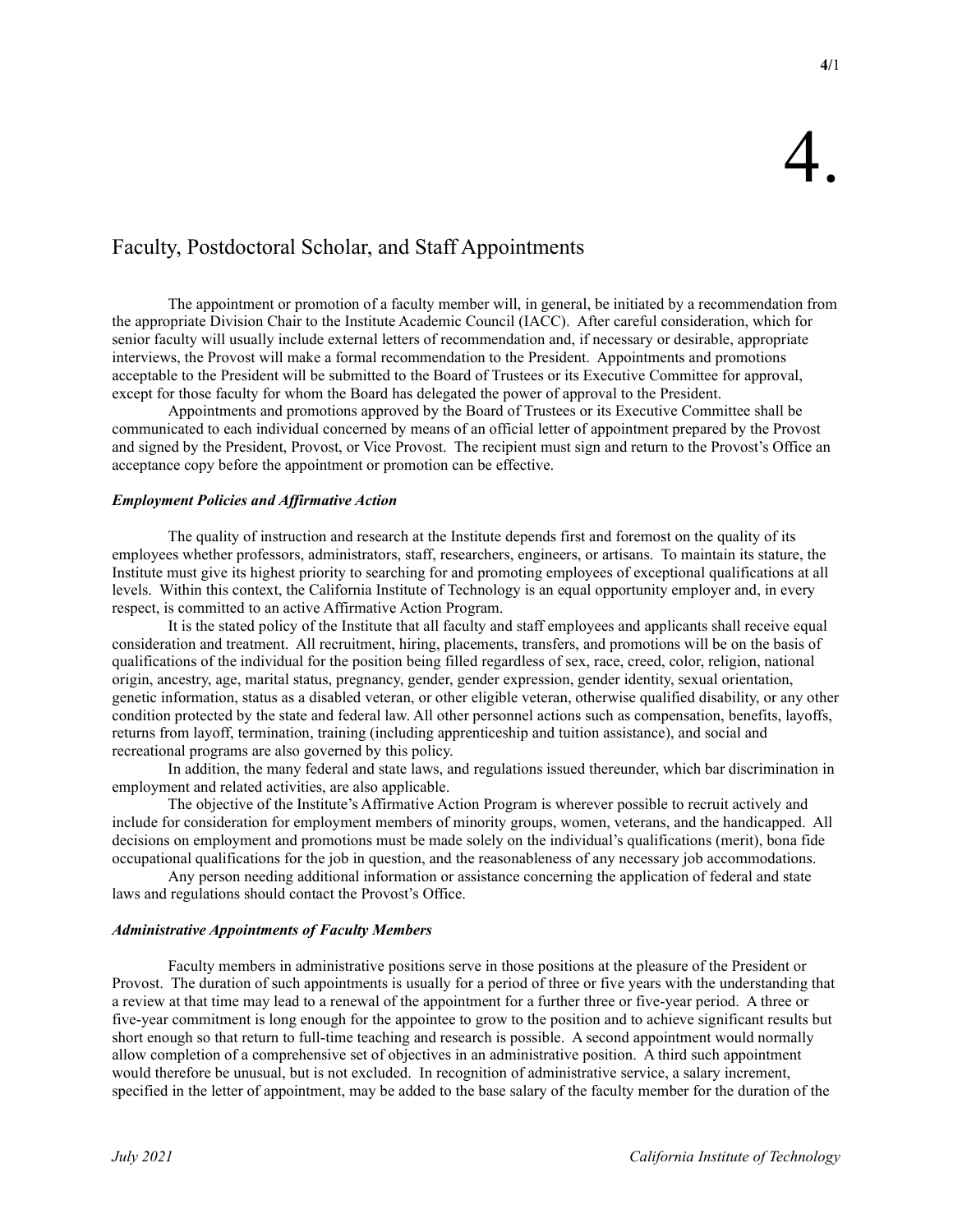administrative appointment only. Individuals appointed to administrative positions from outside the Institute are subject to a similar set of considerations.

# *Administrative Committees*

The Administrative Committees of the Institute are appointed by the President or Provost. A list of the current committees and their members may be found in the *Caltech Catalog*.

# *Emeritus Faculty Members*

It has been the tradition at Caltech that many retired professorial faculty members continue to maintain close contacts with the Institute. The continuation of this association can be enjoyable and beneficial to the retired faculty members and it can be of substantial advantage to the Institute. It reduces the abruptness of retirement; it maintains academic relationships; it fosters useful work; and it provides the younger faculty members with invaluable sources of experience and wisdom.

Any professorial members of the faculty of age 62 or greater who have served on a full-time basis for ten years or more prior to their retirement may be considered for appointment to appropriate emeritus status. Recommendations, based upon distinguished academic accomplishments at the Institute, will be made by the appropriate Division Chair to the Provost for the approval of the Board of Trustees. Privileges of emeritus professors are in Chapter 5.

# *Research Faculty*

Research faculty members have traditionally played an important role in keeping the research activities of the Institute at the forefront. Because of changes that occur in research support, directions, resources, and professorial personnel, it is necessary that research appointments be made on quite specific terms. Any exceptions to the following guidelines for appointment of research faculty members must be specifically stated in each letter of appointment or reappointment.

Research faculty appointments are non-tenure-track and require the association of the appointee with a specific professorial faculty member. Appointments are contingent on continuation of the appointee's research area and its level of funding. In case of discontinuation of the appointee's research area or significant diminution of fiscal support for the appointee's work in it, the Institute, at its discretion, may give notice of termination. Such termination will be effective twelve months after the date of notice or at the previously specified appointment expiration date, whichever comes first. Notice of nonreappointment or of intention not to reappoint senior research faculty made for other reasons shall conform to "The Standards for Notice," Chapter 3 (1, 2, and 3).

A senior research faculty member may be a principal investigator on a grant or contract only with the approval of the cognizant Division Chair and of the Vice Provost, and only for projects for which a member of the professorial faculty is either co-investigator, or assumes formal responsibility for the validity and importance of the research and management of the budget. Within the scope of the general guidelines, senior research faculty (research professors and research assistant professors) may be cooperative or independent in research.

Nonresearch-related activities, including any occasional or voluntary teaching or service on administrative or faculty committees by the members of the research faculty, should be consistent with the purpose of the source of salary support, which is most often wholly from outside grants or contracts. Institute teaching assignments for research faculty members are to be undertaken only on an occasional and strictly voluntary basis. Temporary appointment to the rank of Lecturer is required, and compensation is normally paid to the research budget rather than to the individual. Supervision of thesis research undertaken by graduate students is permitted provided the responsible thesis advisor is a member of the professorial faculty.

Evaluation of the performance of research faculty is made only on the basis of their contributions to research. Senior research faculty appointments and reappointments are recommended and approved according to administrative procedures for faculty status as described in the first section of this chapter. Please see Chapter 8 for further discussion of policies regarding research faculty.

# *Research Professors*

Research professor appointments are made to individuals who have achieved national and international recognition for research and scholarly achievement. The appointment is normally for three years. Performance as research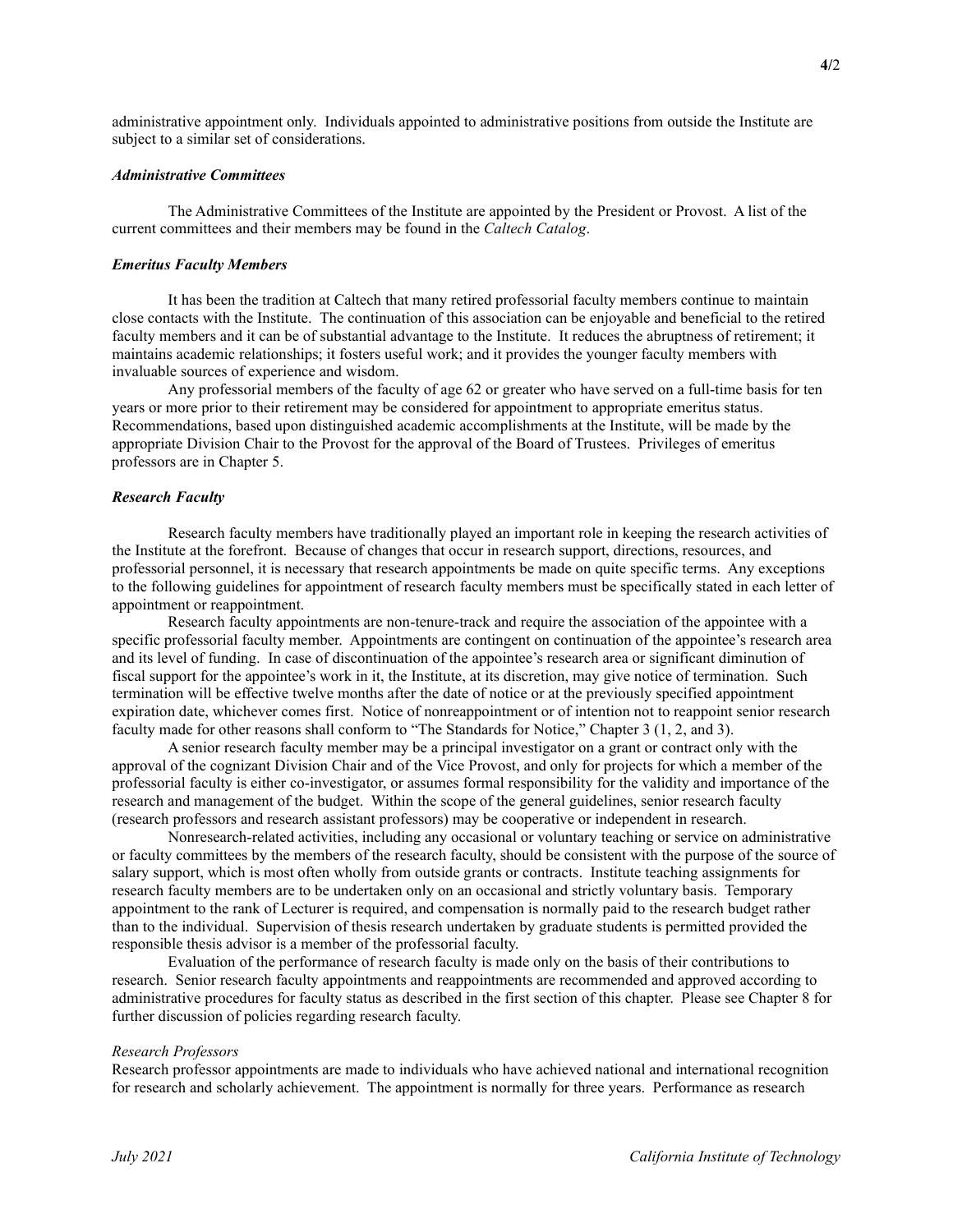professor, and the desirability of continuation of the association of the appointee with the Institute, will be reviewed by a committee appointed by the cognizant Division Chair at regular intervals, not to exceed five years.

# *Research Assistant Professors*

Appointments as research assistant professor are made for terms up to three years, but the rank of research assistant professor may only be held for a total of six years. In no instance may the amount of time spent in the combined ranks of postdoctoral scholar, senior postdoctoral scholar and research assistant professor exceed nine years. Renewal after the first two or three years as research assistant professor will be made on the basis of recommendations by a review committee appointed by the cognizant Division Chair.

## *Faculty Associates and Senior Faculty Associates*

The titles of faculty associate or senior faculty associate may be conferred on rare occasions to a few individuals who have high professional attainments and who would be expected to make a substantial contribution to the Institute's research program. These appointments are not nor should they be viewed as part of a routine sequence of ranks available to Caltech campus or JPL employees. All appointments with these titles will be without additional stipend from the Institute, will be for a definite term not to exceed three years, and carry no implication of tenure. These appointments will not be extended beyond a total of five years without review by the faculty of the Division concerned. All appointments of faculty associates will be recommended and approved by the procedures used for research professors. Persons with these titles may hold research grants only with the approval of the Division Chair and Vice Provost, and if the grant proposals are cosponsored by a member of the professorial faculty. Senior faculty associates may use resources from such grants to offset their normal JPL salary only.

# *Teaching Faculty*

Teaching faculty members are an integral part of the Institute's teaching program and serve as an important resource for our undergraduate and graduate students. Any exceptions to the following guidelines for appointment of teaching faculty members must be specifically stated in each letter of appointment or reappointment.

Teaching faculty appointments are non-tenure-track and require sponsorship from a Division Chair. Appointments are contingent on continuation of the instructional needs of each Division. In case of discontinuation of a teaching faculty appointment, the Institute, at its discretion, may give notice of termination. Such termination shall conform to "The Standards for Notice," Chapter 3 (1, 2, and 3).

Teaching faculty members may serve as members of thesis committees and may supervise undergraduate research, but may not supervise graduate research. Proposals for teaching grants require professorial faculty sponsorship and approval by the Division Chair and Vice Provost for Research. Teaching faculty members may participate in research activities, but may not apply for research grants. Evaluation of the performance of teaching faculty is made on the basis of their contributions to the teaching program.

### *Teaching Professors*

Teaching Professor appointments are made to individuals who have achieved a high level of distinction in teaching. The appointment is normally for three years. Performance as teaching professor and the desirability of continuation of the association of the appointee with the Institute will be reviewed by a committee appointed by the cognizant Division Chair at regular intervals, not to exceed five years.

### *Teaching Assistant Professors*

Teaching assistant professor appointments are made to individuals who show promise to achieve a high level of distinction in teaching. The appointment is made for terms up to three years, but the rank of teaching assistant professor may be held for only a total of six years. Renewal after the first two or three years as teaching assistant professor will be made on the basis of recommendations by a review committee appointed by the cognizant Division Chair.

### *Instructors*

An appointment as instructor at the Institute is normally for full-time teaching and research. Appointments may be made for one or two years, but the rank of instructor may be held for no more than a total of three years. Appointment as instructor is not tenure-track and time served as instructor, whether at the Institute or elsewhere, does not count toward academic tenure.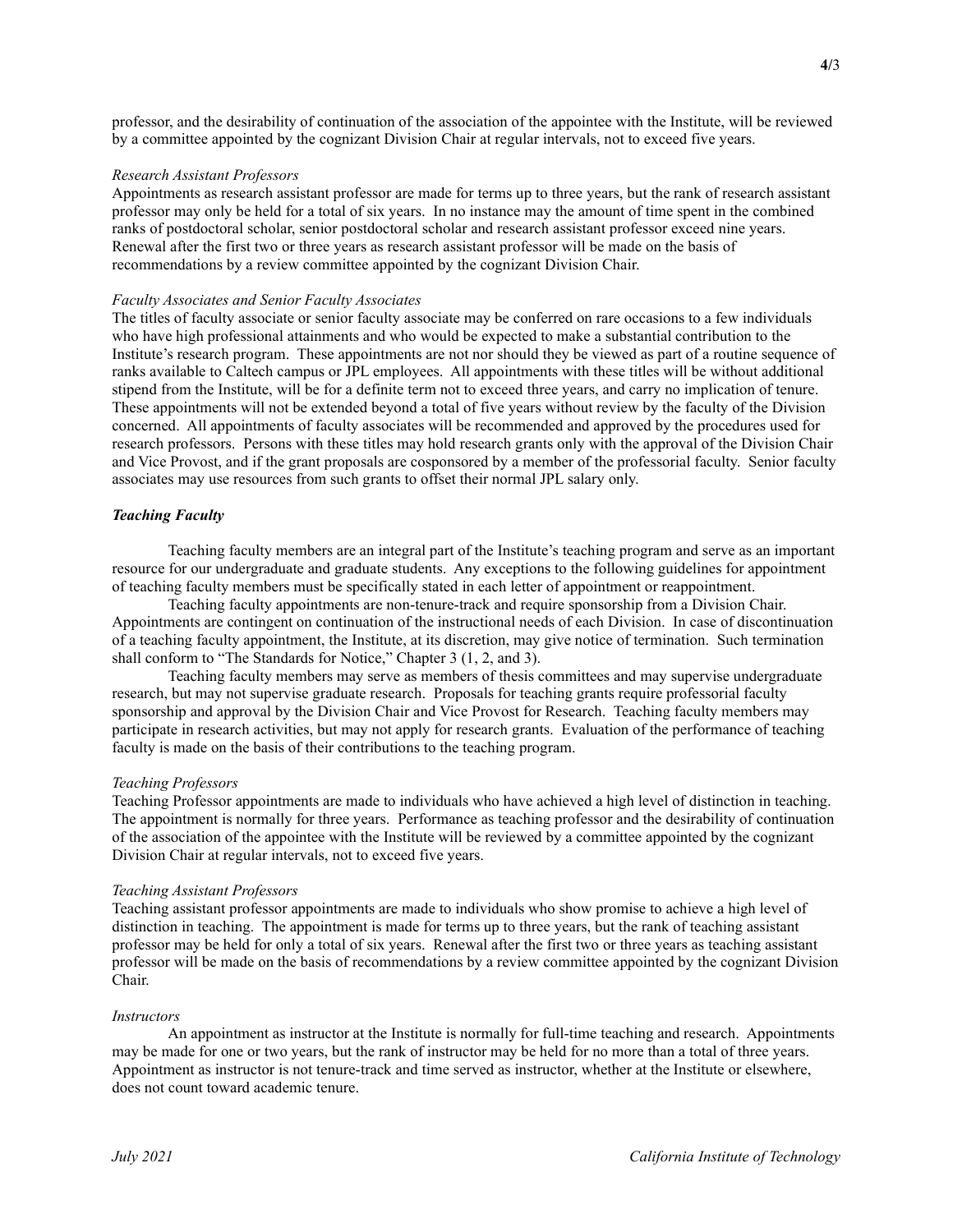# *Lecturers*

Lecturer appointments are not tenure-track and are primarily for specific teaching assignments customarily on a part-time basis. In rare instances and on an individual basis, lecturers with substantial teaching loads and long service will be given multi-year term appointments that also make them eligible for participation in the faculty retirement plan. Time served as lecturer at the Institute or elsewhere does not count toward the probationary period of academic tenure. Lecturer appointments will be extended on the basis of review no less frequently than every fifth year, unless it is clear that the sixth year will be the last year. Standards of notice for Lecturers are governed by their individual contracts.

# *Visiting Members of the Faculty*

# *Visiting Professors*

Visiting professors (of the different ranks) must teach at least one course while in residence at the Institute.

# *Visiting Associates*

Visiting associates are appointed for study or research. Teachers or investigators associated with other institutions who expect to stay at the Institute more than one month, or who will spend the equivalent of one day per week or more on campus over an extended period of time, should receive this appointment. The Division Chair concerned recommends the visitor's appointment to the Provost, and an official notice of appointment is sent by the President. Appointments of visiting faculty members will be extended beyond a cumulative total of five years only on the basis of recommendations resulting from a review process set up by the cognizant Division Chair.

# *Faculty Records Office*

Faculty members must provide the Faculty Records Office with the following information and promptly make notifications of any changes therein.

- 1. Changes in name and/or marital status.
- 2. Correct addresses and telephone numbers.
- 3. Forwarding addresses.
- 4. Honors and awards received.
- 5. Any change in visa status (inform the Faculty Records Office and the Office for International Scholar Services).

# *Other Members of Staff of Research, Instruction, and Professional Service*

# *Postdoctoral and Senior Postdoctoral Scholars*

The principles, policies, and administrative procedures concerning Postdoctoral Scholars and Senior Postdoctoral Scholars are published in the [Postdoctoral Scholars Handbook](http://provost.caltech.edu/documents/12210/Postdoctoral_Scholar_Handbook_Final_2-11-2020.pdf) which is available from the Postdoctoral Scholars Office.

# *Visitors*

Visitors are appointed for terms of no more than one year, and may be reappointed for a total of up to three years. A division may request exceptions as to the term of an appointment or as to the overall length of time a visitor stays at Caltech. Such requests should be in the form of a strong, well-documented recommendation and require approval by the Provost. Visitors are not considered members of the Caltech faculty nor may such appointments be considered a pathway to regular employment. They may be full-time or part-time, paid or unpaid. The criteria for appointment are as follows:

- 1. A visitor must be nominated by an active professorial faculty member who is a colleague and is responsible for making her or his stay at Caltech mutually beneficial.
- 2. A visitor must have an established position or relationship (e.g., registered student, on sabbatical, leave, on loan, etc.) with another academic or research institution or other approved organization/entity.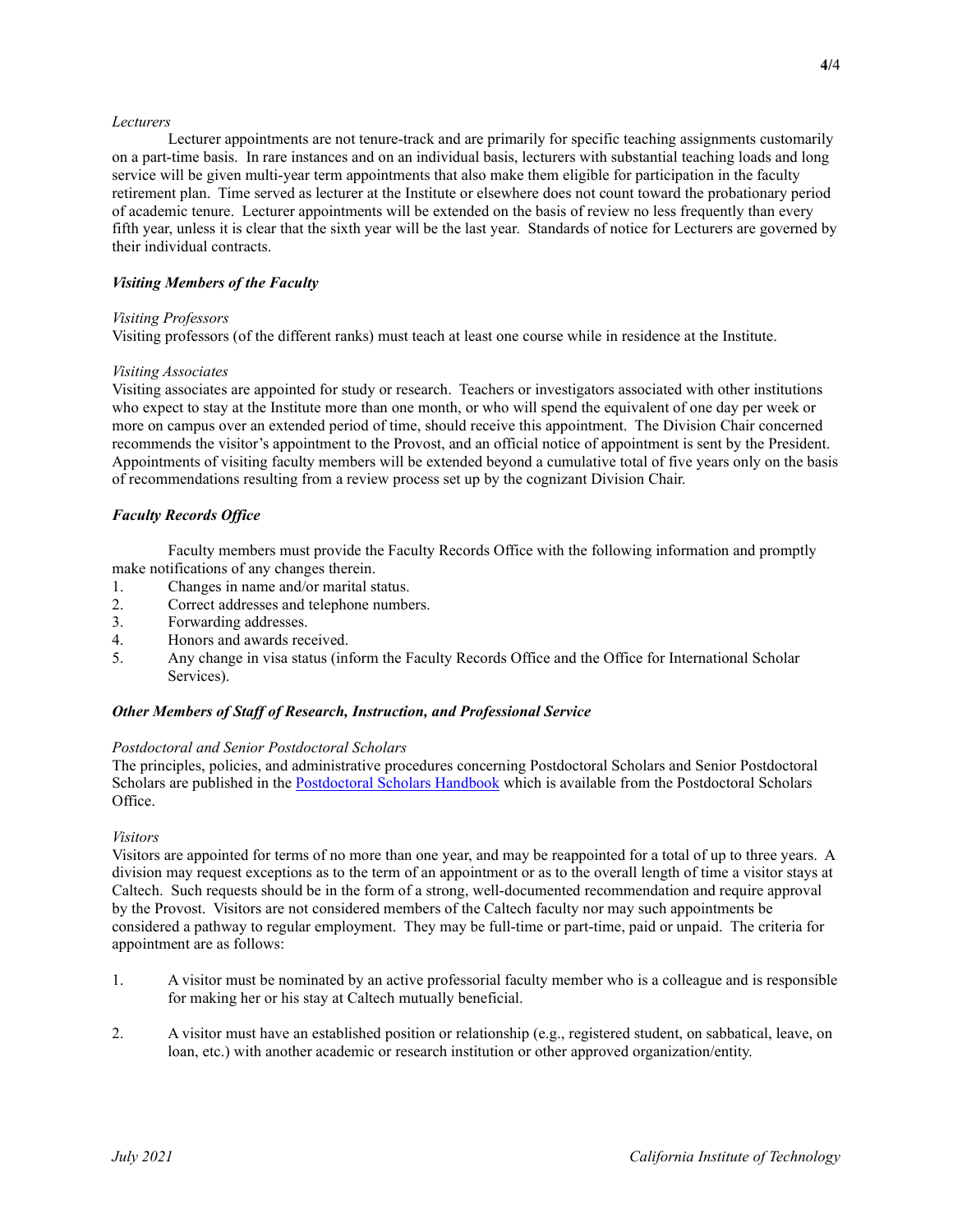# *Insurance Coverage for Visitors*

Required insurance coverage will vary depending on each visitor's circumstances. Caltech will determine what coverage(s), if any, are needed in each case, what individual or entity is to pay for its cost, and through what process such transactions are to be executed.

### *Foreign National Visitors*

Foreign national appointees must show evidence of an appropriate visa that is current and will remain valid for the duration of the proposed period of appointment. Foreign national appointees for whom Caltech sponsors a visa must be able to demonstrate financial support sufficient to provide for a stipend equal to or exceeding the minimum rate set for graduate research assistantships paid by Caltech plus appropriate insurance coverage fee(s).

# *Visitor Entitlements and Restrictions*

- 1. A 'visitor' identification card.
- 2. Listing in the campus directory.
- 3. Membership in the Athenaeum if the visitor's status meets Athenaeum eligibility criteria.
- 4. Participation in Caltech's benefit plans, consistent with eligibility criteria for each program.
- 5. May not serve as principal investigators or co-investigators on sponsored or non-sponsored research grants or contracts.

# *Graduate Student Assistants*

Graduate assistantships require services related to teaching or research for which no academic credit is given. Graduate fellowships and scholarships require study and research for which academic credit is given. Some fellowships involve teaching duties as well. In general, graduate scholarships provide only tuition grants.

All official appointments or terminations of registered graduate students to fellowships, scholarships, and graduate assistantships are made through the Office of the Dean of Graduate Studies on the basis of recommendations made by the appropriate Divisions. Appointees are members of the staff of research and instruction but are not members of the faculty.

### *Members of the Professional Staff, Members of the Beckman Institute, and Librarians*

Members of the professional staff have educational backgrounds, daily activities, and contributions to the scientific and technical operation and planning of the Institute that are in many ways comparable to those of the staff of research and instruction. Members of the Beckman Institute are scientists or engineers who, on the basis of their experience and abilities, are expected to make major contributions to the activities of one of the Resource Centers of the Beckman Institute. Their designation as members of the professional staff or members of the Beckman Institute conveys special recognition and appreciation by their colleagues and the Institute. The librarians are individuals who have a high level of knowledge and expertise in the field of library science, and who have demonstrated outstanding leadership, initiative, and ability to anticipate and implement changes to improve library operations.

Nonresearch-related activities, including any occasional or voluntary teaching or service on administrative or faculty committees, by members of the professional staff and members of the Beckman Institute should be consistent with the purpose of the source of salary support. Institute teaching assignments are to be undertaken only on an occasional and strictly voluntary basis. Temporary appointment to the rank of Lecturer is required, and compensation is normally paid to the original funding source rather than to the individual.

# *Staff Employees*

Complete information on appointment, promotion, and termination of staff employees (support, professional, and managerial) is given in Institute policies and personnel memoranda, which are provided to supervisors and are available on the Caltech web site.

Nonresearch-related activities, including any occasional or voluntary teaching or service on administrative or faculty committees, by staff members should be consistent with the purpose of the source of salary support. Institute teaching assignments are to be undertaken only on an occasional and strictly voluntary basis. Temporary appointment to the rank of Lecturer is required, and compensation is normally paid to the original funding source rather than to the individual.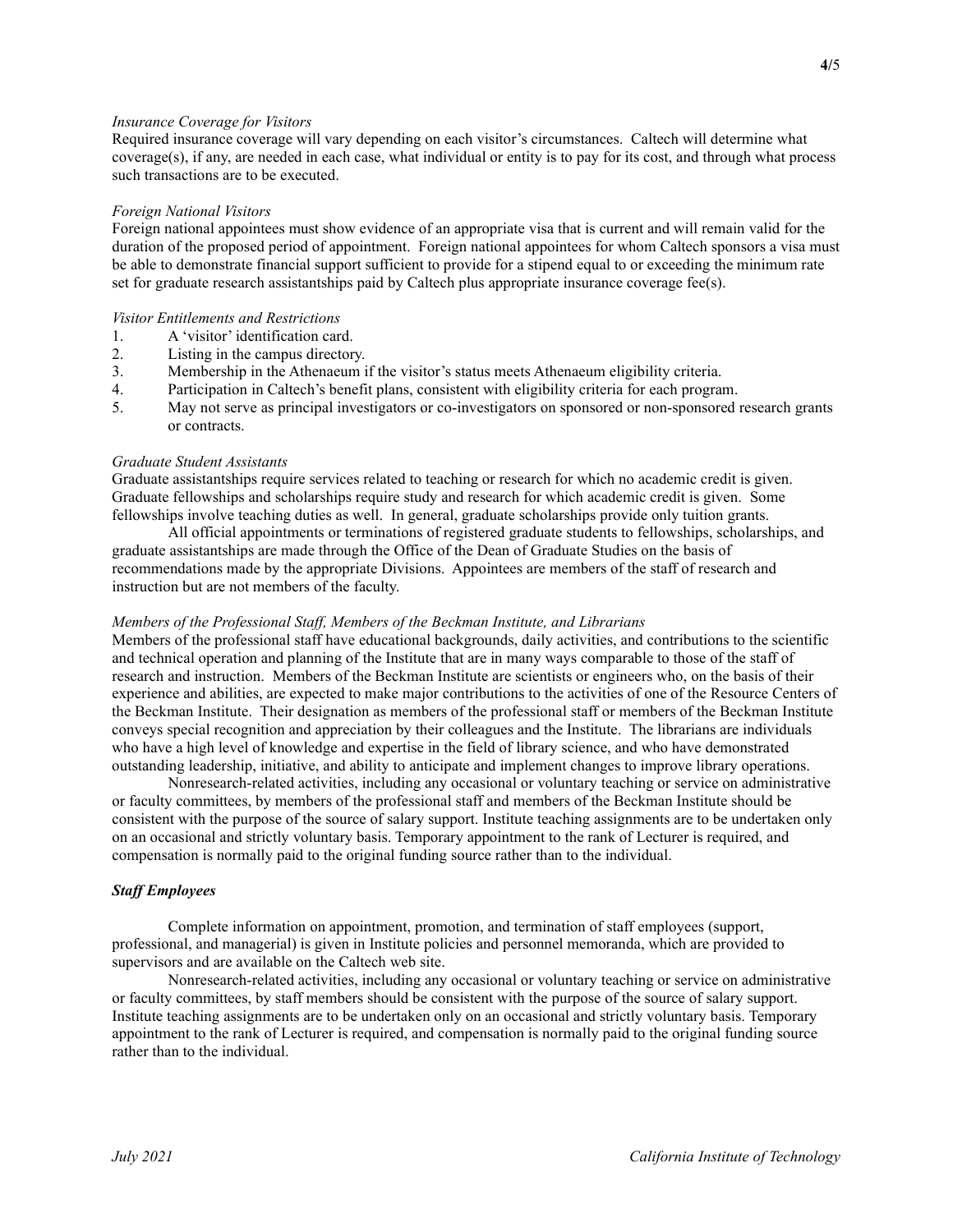# *Grievance Procedures*

It is the policy of the Institute to establish and maintain the necessary atmosphere for a sound faculty/administration relationship. To this end, individual faculty members must have the opportunity to submit complaints or grievances arising from their service at the Institute. The Institute has provided the following procedures to give such cases careful consideration and to try to bring them to a fair and speedy solution.

# *Consultation*

Faculty members may consult with the Provost's Office, the Human Resources Office, and/or the Staff and Faculty Consultation Center prior to or during the processing of any grievance.

# *Informal Procedures*

If a faculty member or a group of faculty members has a complaint or grievance it may be useful to discuss the matter informally with the appropriate Division Chair, the Provost, or the Chair of the faculty. There is also a faculty ombudsperson appointed by the Chair of the faculty to hear the complaints and grievances of faculty members and to help, through conciliation, with their resolution. The faculty ombudsperson can often serve a useful intermediary role, particularly in circumstances that involve misunderstandings or lack of proper information. The Chair of the Faculty Committee on Academic Freedom and Tenure may be able to provide useful guidance in matters within the purview of the committee.

# *Formal Requests for Consideration of a Grievance*

If informal procedures fail to resolve a grievance satisfactorily, the faculty member may file a report of the grievance with the Provost. This should be a clear, concise statement including the faculty member's understanding of the decisions already rendered by the Division Chair or other administrative personnel, and the faculty member's desired remedy or correction. The Provost will then obtain from the faculty member's Division Chair a written statement of the Division Chair's view of the grievance stated by the faculty member and will take such steps as would be useful or effective in response to the faculty member's grievance. The Provost will subsequently answer the faculty member in writing with a suggested resolution of the grievance.

# *Appeals*

Three types of grievances are recognized, and each type is handled differently. (1) Appeals to decisions by the Provost involving issues of academic freedom or tenure, including a decision not to reappoint a tenure-track professorial faculty member, are heard by the Academic Freedom and Tenure Committee. An appeal contesting termination of a continuous professorial appointment or a term faculty appointment prior to its expiration may, if requested by the faculty member, be considered by the Academic Freedom and Tenure Committee. (2) If the Academic Freedom and Tenure Committee declines to consider the case on jurisdictional grounds, the appeal will be heard by a faculty Hearing Committee. A faculty Hearing Committee may also consider appeals deemed by the Chair of the faculty to be appropriate for such a committee. (3) All other appeals are heard by an Ad Hoc Appeals Committee. Each of these cases is presented in more detail below.

If the concern of a faculty member involves issues dealing with either academic freedom or tenure, including a decision not to reappoint a tenure-track professorial faculty member, appeals from decisions of the Provost will be heard by the Academic Freedom and Tenure Committee. The chair of the committee should be given a written complaint detailing what is to be investigated. The committee will conduct its deliberations and investigations, and transmit its findings and recommendations in the manner prescribed by the Academic Freedom and Tenure Committee guidelines (this chapter). A written report need not be given if the complaint is withdrawn by the complainant or if the issue is resolved informally prior to the submission of a written final report. A faculty member considering filing an appeal should review the Academic Freedom and Tenure Committee guidelines in this chapter. If the case involves termination of a continuous professorial appointment, or of a term faculty appointment prior to its expiration, the Board of Trustees will take final action after reviewing the recommendations of the President, the report of the faculty Academic Freedom and Tenure committee, comments, if any, by the Chair of the faculty, and comments, if any, by the complainant and the person or persons against whom the complaint is primarily directed.

Where termination of a continuous professorial appointment, or of a term faculty appointment prior to its expiration, is involved, and the Academic Freedom and Tenure Committee has either not been requested to hear the appeal, or has declined to do so, the appeal will be heard by a faculty Hearing Committee. The faculty Hearing Committee will conduct interviews, take evidence, and provide an opportunity for the complainant to be heard and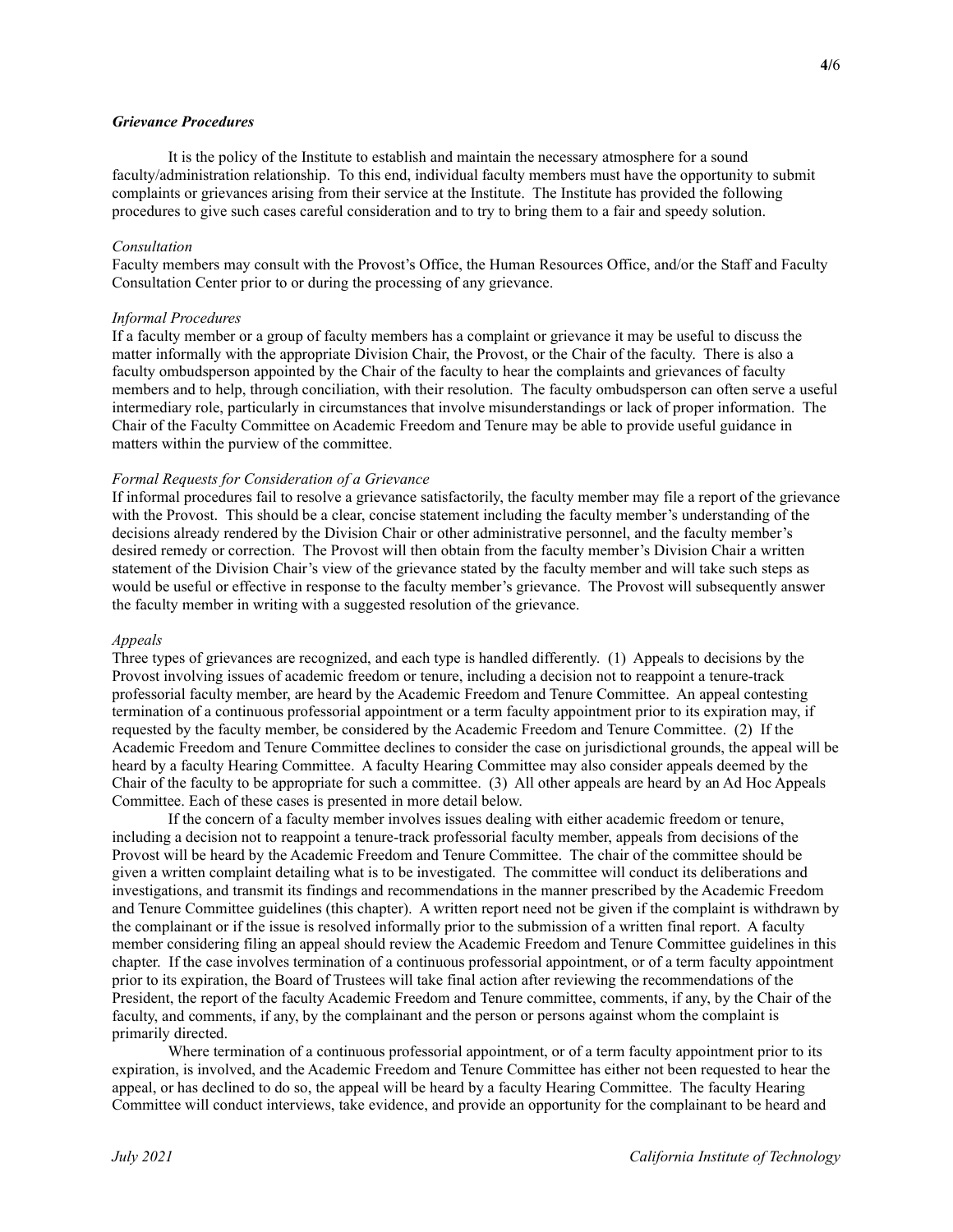challenge its findings. A record of the proceedings will be maintained by a designated member of the committee. The complainant shall have the right to bring a non-participating faculty colleague to any meeting of the faculty Hearing Committee that the complainant attends. The faculty Hearing Committee shall be constituted and shall make its recommendation as prescribed by the faculty bylaws. A written report need not be given if the appeal is withdrawn by the complainant or if the issue is resolved informally prior to the submission of a written final report. The Board of Trustees will take final action after reviewing the recommendation of the President, the report of the faculty Hearing Committee, comments, if any, by the Chair of the faculty, and comments, if any, by the complainants and the person or persons against whom the complaint is primarily directed.

If the subject of the faculty member's complaint does not fall within the purview of the Academic Freedom and Tenure Committee or a faculty Hearing Committee, or if both of those committees decline to make recommendations on all of the substantive issues, within one month of receipt of the Provost's suggested resolution of the grievance, the faculty member may submit to the Chair of the faculty a written request for consideration of an appeal. The Chair of the faculty will then appoint a five faculty-member Appeals Committee to review the matter. This committee will begin its deliberations within fifteen working days of receipt of the notice of its appointment and proceed with all deliberate speed. The faculty Appeals Committee will conduct interviews, take evidence, and provide an opportunity for the complainant to be heard and to challenge its findings. The complainant shall have the right to bring a non-participating faculty colleague to any meeting of the faculty Appeals Committee that the complainant attends. A written report need not be given if the appeal is withdrawn by the complainant or if the issue is resolved informally prior to the submission of a written final report. The recommendations of the faculty Appeals Committee shall be submitted in writing to the Chair and Vice Chair of the faculty, to the complainant, to the Provost, to the person or persons against whom the complaint is primarily directed, and to the President. The President's decision will be final, and all parties will be so notified.

# *Academic Freedom and Tenure Committee Guidelines*

The Academic Freedom and Tenure Committee (henceforth AFTC) deals with matters pertaining to infringement of academic freedom and appeals against non-reappointment of faculty or a decision not to grant tenure to a professor.

Faculty who wish to appeal nonappointment or professors who wish to appeal a decision not to grant tenure must notify the Chair of the AFTC in writing within 30 days of being informed by the Provost of this decision. A member of the Caltech faculty or postdoctoral scholar who wishes the AFTC to investigate a possible infringement of academic freedom, must likewise contact the Chair in a timely manner, typically within a year of the alleged infringement.

If, after discussion with the Chair of the AFTC, the complainant still wishes the AFTC to consider the case, the hearing shall be conducted according to the following principles:

- i. Any member of the AFTC who has a prior involvement with the case or other conflict of interest, will be replaced by a former member of the AFTC chosen by the AFTC Chair in consultation with the Chair of the faculty.
- ii. To facilitate its considerations, the AFTC may delegate individual members or establish subcommittees to gather evidence and prepare recommendations for the full committee's consideration.
- iii. One member of the AFTC will be designated to maintain a record of the proceedings.
- iv. All committee members are expected to be present whenever the full committee discusses a case. A quorum for committee meetings comprises four of the six members in attendance.
- v. In hearing a case, the committee shall review the entire record and may seek additional written or oral testimony related to the complaint, as is necessary. The committee's deliberations shall remain confidential to the committee until a final report is submitted.
- vi. The complainant and the person or persons against whom the complaint is primarily directed (for example, the President or Provost or Division Chair in the case of denials of reappointment or tenure) shall each be afforded the opportunity to meet with the committee before it completes its review, to present their views on the issues underlying the complaint. The complainant is entitled to be accompanied by another member of the Caltech faculty or postdoctoral scholar as a non-participating observer during meetings with the committee.
- vii. At any stage of these proceedings, the complainant has the right to withdraw the complaint, at which point the AFTC's investigation will cease and any draft reports that may have been written will be destroyed. This provision is intended to facilitate informal resolution of the dispute.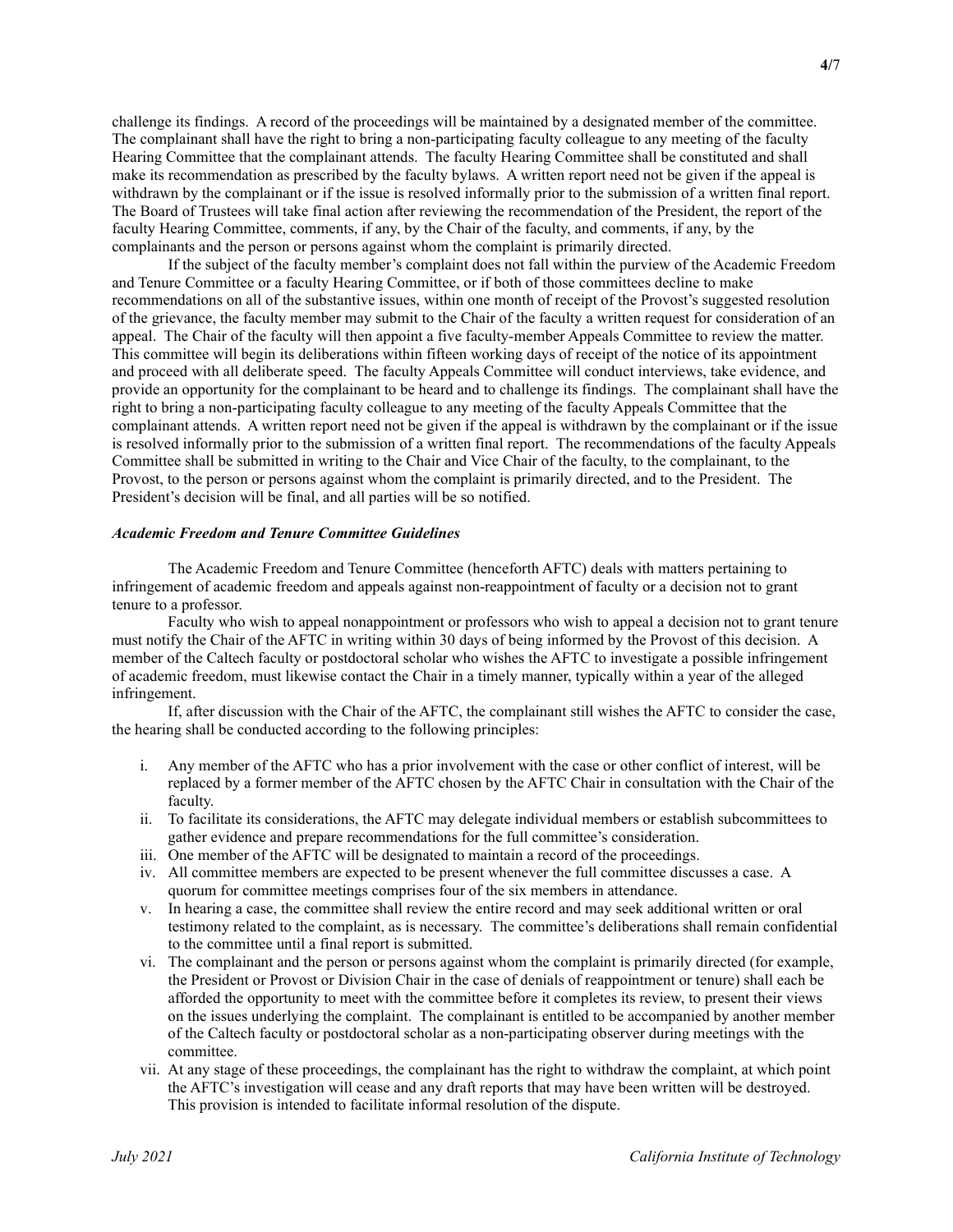viii. If and when the committee completes its investigation and is ready to recommend upon the facts of the case, it will prepare a final written report. Copies of this report will be sent to the Chair and Vice Chair of the faculty, the grievant and any additional person or persons against whom the complaint is primarily directed.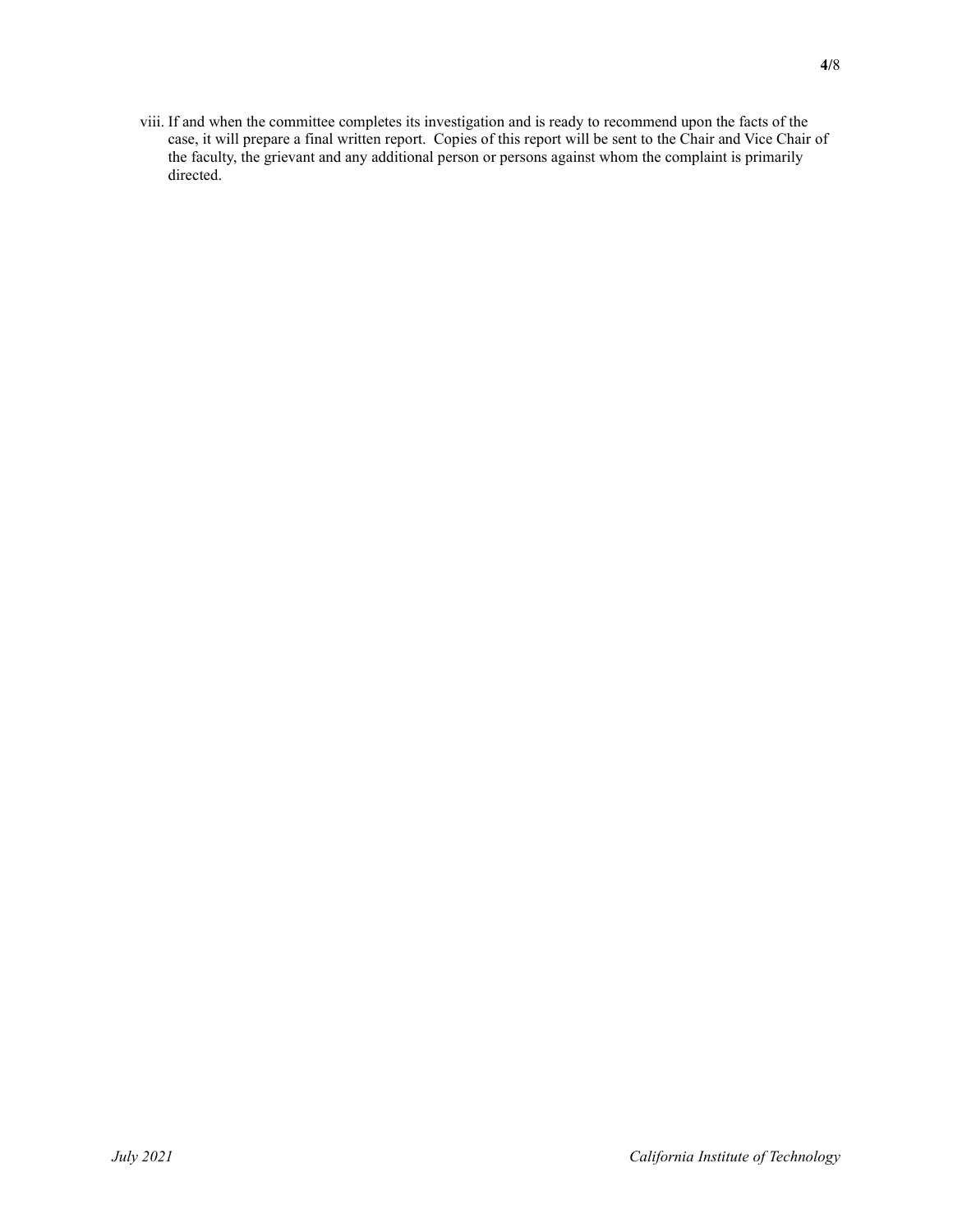# Retirement, Leaves, Vacations, and Holidays

# *Professorial Faculty Retirement Options*

Federal law eliminated mandatory retirement of university professors on the basis of age after January 1, 1994. The early retirement and half-time options described below are available to all tenured professorial faculty.

All emeritus professors are eligible for the privileges described below.

Any deviations from the procedures specified below require the approval of the Division Chair and the President or Provost.

# *Privileges of Emeritus Professors*

The Divisions are authorized to make the following privileges available to emeritus professors:

- 1. Provide office space, as space needs and priorities of the Division permit, and provide office support, appropriate to the level of activity of each individual.
- 2. Provide opportunities for teaching, with or without compensation, by mutual agreement.
- 3. Provide an emeritus professor who remains active in research on campus and does not receive outside support, annual research support for incidental expenses for telephone, travel, etc., up to \$3,000, for use if needed.
- 4. Allow emeritus professors to be principal investigators on research grants with the approval of the Division Chair and the Provost or Vice Provost. In this role they will be able to supervise non-academic staff and postdoctoral scholars in their groups. They can be research supervisors of graduate students, as long as an active professorial faculty member ensures the Institute's responsibility to the student by being the advisor of record. The research operation, the size of the research group, and the laboratory space made available should be consistent with the aims of the Institute, the priorities of the Division, and the ability of the faculty member.
- 5. Allow emeritus professors to make reasonable and appropriate charges of their own salary to grants and to receive the funds charged. The effort and associated salary charges for emeritus professors cannot exceed 49% of the most recent full-time equivalent annual base salary earned prior to retirement. Emeritus professors cannot charge their own salary to grants within the first six months of retirement.

In addition to these specific actions, the administration tries to provide significant opportunities for emeritus faculty to be active in Institute and community service.

# *Overview of Retirement Transition Options*

The Institute encourages its professors to retire at an appropriate age. To smooth the path from full duties to retirement, the Institute offers three special transition options to professors who are at least age 62 and who have been full-time faculty members for at least 10 years.

- 1. A bonus payment of two years' pay, which is reduced if the professor continues to work after age 68, or the time of qualifying for this benefit, whichever is later.
- 2. A reduction of duties by one half for a period of up to four years. The professor's half-time salary will be matched 1:1 by compensation provided from the retirement plan throughout the half-time period. This period is reduced if the professor continues to work full-time after turning age 68, or the time of qualifying for this arrangement, whichever is later.
- 3. Relief from teaching and committee duties for a period of two years prior to retirement. This option, known as Scholarly Leave, may be taken after age 62, and before turning age 69.

This is just a summary of these transition options, full details may be obtained from the Provost's Office.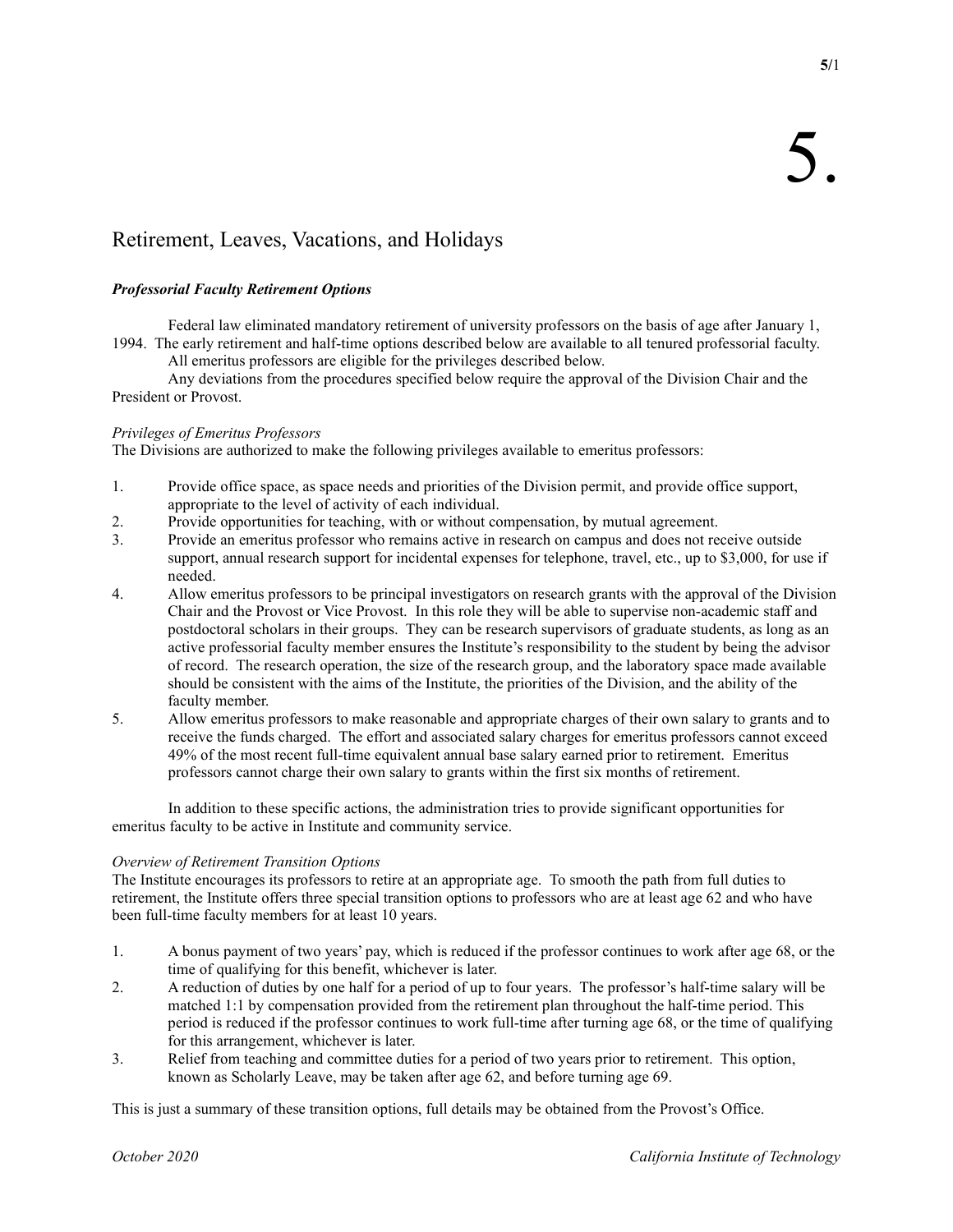# *Other Information*

In addition, the Institute is pledged to help in the following ways:

- 1. Provide information for faculty approaching retirement age so they can, if they choose, purchase insurance for nursing-home care or for in-home care for themselves and their spouses.
- 2. Provide information so they can, if they choose, purchase more extensive health insurance to complement what they and their spouses have with the Institute and with Medicare.
- 3. Provide information about professional services that are available so individuals can seek advice on tax situations faced by faculty considering retirement.

# *Non-Tenured Faculty*

Consideration of age in the retirement of non-tenured faculty members is forbidden by law. A non-tenured faculty member may be terminated upon failure to perform the normal functions of the position or upon failure to conform to the bona fide requirements of the position. However, standards for performance must not be based on, or related to, age.

In light of the above requirements, full-scale reviews at specified periods (as outlined in Chapter 4) will be made of the performance and need for the services of non-tenured faculty with regard to continuation of appointment. The conditions of each review must be age-independent and will include, to the degree appropriate to the category of the appointment, evaluation of competence, productivity, status in the field, continued association with a professorial faculty member, and the Institute's need for and financial support for services in the area.

# *Resignation*

Faculty members who wish to terminate their appointments should address their letters of resignation to the President with copies to the Chair of their Division and to the Provost. Division Chairs should also notify the Provost of any such termination. It will then be the responsibility of the Provost to see that the proper termination forms are prepared. Notification of resignation by faculty with important teaching or research responsibilities should be made before May 15 if the effective date is to be before or at the start of the new academic year.

# *Scholarly Leave of Absence for Professorial Faculty Members*

Active tenured or tenure-track professorial faculty members may request a leave of absence to take advantage of opportunities for continued professional growth and new, or renewed, intellectual achievement through study, research, writing, and travel. Although the Institute has no formal program of sabbatical leaves, it encourages professorial faculty to plan leaves for scholarly purposes at reasonable intervals. Where the Institute approves the plan and purposes of the proposed leave, and if resources are available, the Institute may provide financial assistance up to a maximum of six months of the academic year at full salary. If external funds are available in support of a leave, these are to be considered in determining the Institute's financial assistance.

Proposed scholarly leaves of absence by professorial faculty members must be approved both by the Division Chair and by the Provost. Precise terms for the leave must be specified in writing prior to its approval. Where professorial faculty members receive Institute support during a leave, they assume an obligation to return to the Institute for at least one year after completion of the leave.

For non-tenured assistant and associate professors (i.e., untenured professorial faculty) on scholarly leave for one year or less, the period of leave will count as a part of the probationary period toward tenure as if it were prior service at another institution. Any exceptions to this policy must be mutually agreed to in writing before the leave.

Ordinarily, leaves of absence, whatever the source of funding, may not be for more than one year in length, but exceptions to this rule may be possible in cases involving health, public service, or other special circumstances. Leaves of absences will not be extended beyond two years absent extraordinary circumstances and approval of the Provost.

Tenured or tenure-track professorial faculty members who wish to take leave should apply well ahead of time and through established procedures, in order that they, their Division, and the Institute can make suitable arrangements to take care of their teaching and research duties. Professorial faculty members should also request leave for an absence of more than three weeks or for an absence of more than three weeks plus one month (if annual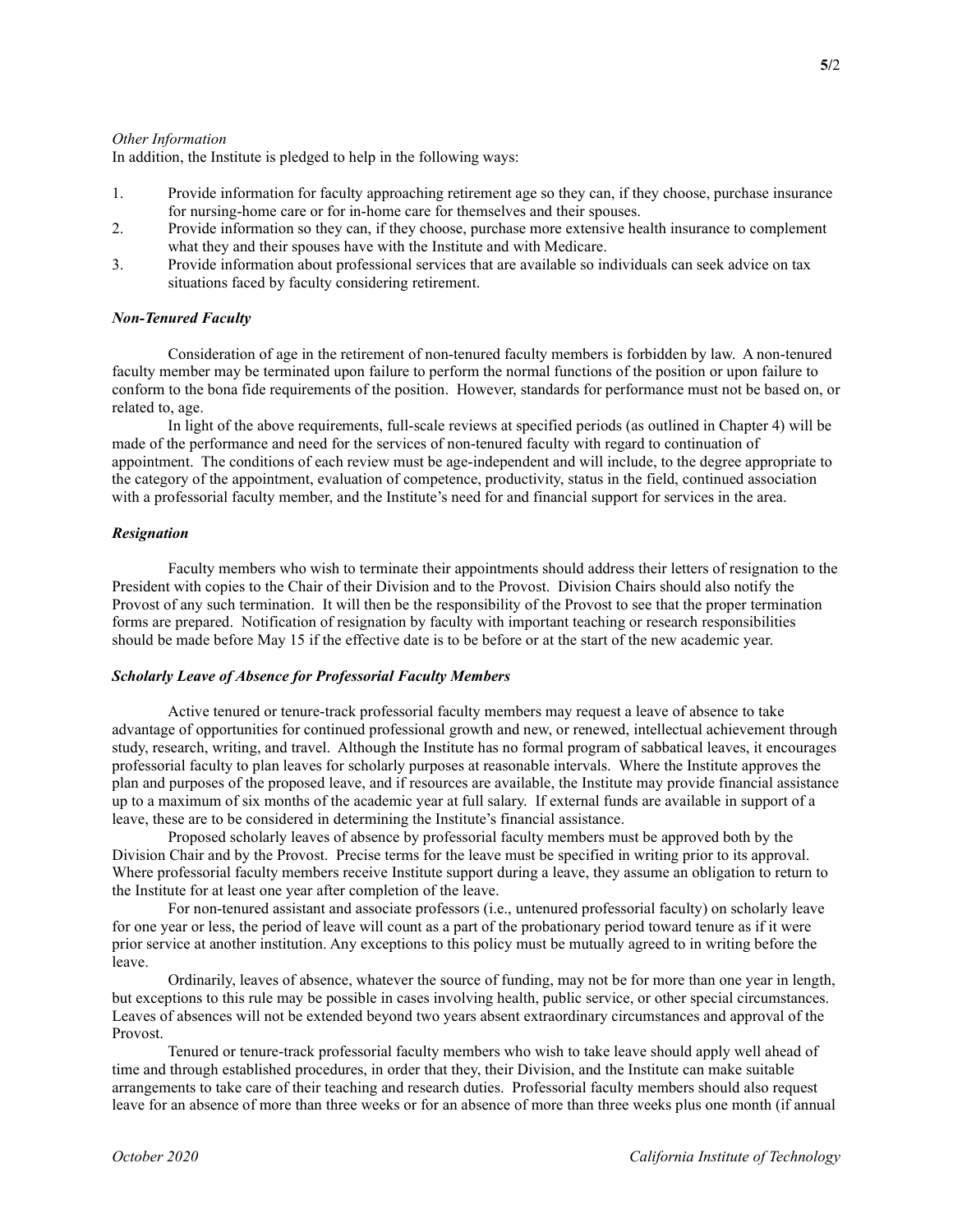vacation is included). It is necessary for faculty members to receive approved leaves of absence to maintain eligibility for coverage under some group insurance plans.

Under certain circumstances, tenured professors who accept permanent positions at other institutions may, at the sole discretion of the Institute, be granted unpaid leaves of absence for one year, potentially renewable for an additional year. Unless otherwise specified in writing, professors on such leaves will have none of the duties or privileges associated with being a Caltech professor other than the opportunity to return to a tenured position at the Institute if they resign their position at the other institution and return to full-time employment at Caltech before their leave ends. The Institute's decision as to whether to grant such a leave will consider factors such as the opportunity costs to Caltech associated with granting a leave (e.g., restrictions on potential searches and the possible tying up of resources while the professor is on leave); the likelihood of the professor returning to Caltech; and the best interests of the Institute. Professors who request such leaves must inform the Institute if their new employer requires that they resign their Caltech faculty position; if so, Caltech will not consider a leave of absence.

As stated in Chapter 7 of this handbook, "Membership in the Caltech faculty involves a commitment that is full time in the most inclusive sense. Each faculty member is expected to accord complete professional loyalty to the Institute, and to arrange outside obligations, financial interests, and activities in such a way that they do not interfere with this primary, overriding commitment." One of the consequences of this statement is that a full-time Caltech professor or research faculty member cannot simultaneously hold a professorial, administrative, or research faculty position, paid or unpaid, at another institution, unless: (1) the conditions described in the previous paragraph hold; (2) the professor has a one-year (or less) appointment at the other institution as a *visiting* professor (or the equivalent; also, see "Off-Campus Teaching" in Chapter 7) or *visiting* researcher; or (3) an exception has been specifically granted by the Provost based on a recommendation by the Division Chair. For any and all exceptions covered by the previous sentence, specific permission to hold such a concurrent appointment at another institution must be requested and approved annually by the relevant Division Chair and the Provost for each such appointment. If the faculty member is given a leave of absence to pursue such a concurrent position, the principles and practices for evaluation and approval of such requests as described earlier in this section will apply (including whether their Caltech salaries will continue in part or in full while they hold such appointments).

# *Sick Leave*

Professorial faculty members on appointments of two or more years duration may take up to six months of paid sick leave in any twelve-month period. At the end of six months of continuous sick leave, the long-term disability plan for those enrolled in it becomes effective. Other members of the faculty may take up to one month paid sick leave in any twelve-month period.

# *Disability; Child-bearing Leave; Child-Care Leave*

The Institute offers a long-term disability plan, in which members of the faculty may enroll voluntarily. Details are available from the Provost's Office.

Child-bearing leave of up to 4 months with pay is available to female voting faculty members. This leave is intended to cover normal pregnancy and childbirth. If a longer leave is needed because of medical complications, a 6-month extension of leave beyond 4 months can be taken as sick leave (see above).

A tenured or tenure-track professorial faculty member of either sex is entitled to full relief, with pay, from classroom teaching and administrative duties from the date of childbirth or adoption until the end of the first full academic term thereafter. A tenured or tenure-track professorial faculty member of either sex may request a complete release from professorial duties as a leave of absence without pay for the purpose of caring for a newborn or newly adopted infant for up to a period of one year (not counting child-bearing leave) following childbirth or adoption. In addition, all Caltech employees are eligible for family care and medical leave as provided under federal and state law.

Please see Chapter 3 if the birth or adoption of a child occurs during the tenure probationary period.

# *Vacations and Holidays*

Faculty members appointed on a twelve-month basis are entitled to a vacation of one month each calendar year. The Institute encourages its faculty to take a real vacation every year.

New faculty members appointed on an annual basis are entitled to three weeks of vacation after nine months of service; after eleven months of service they are entitled to one month.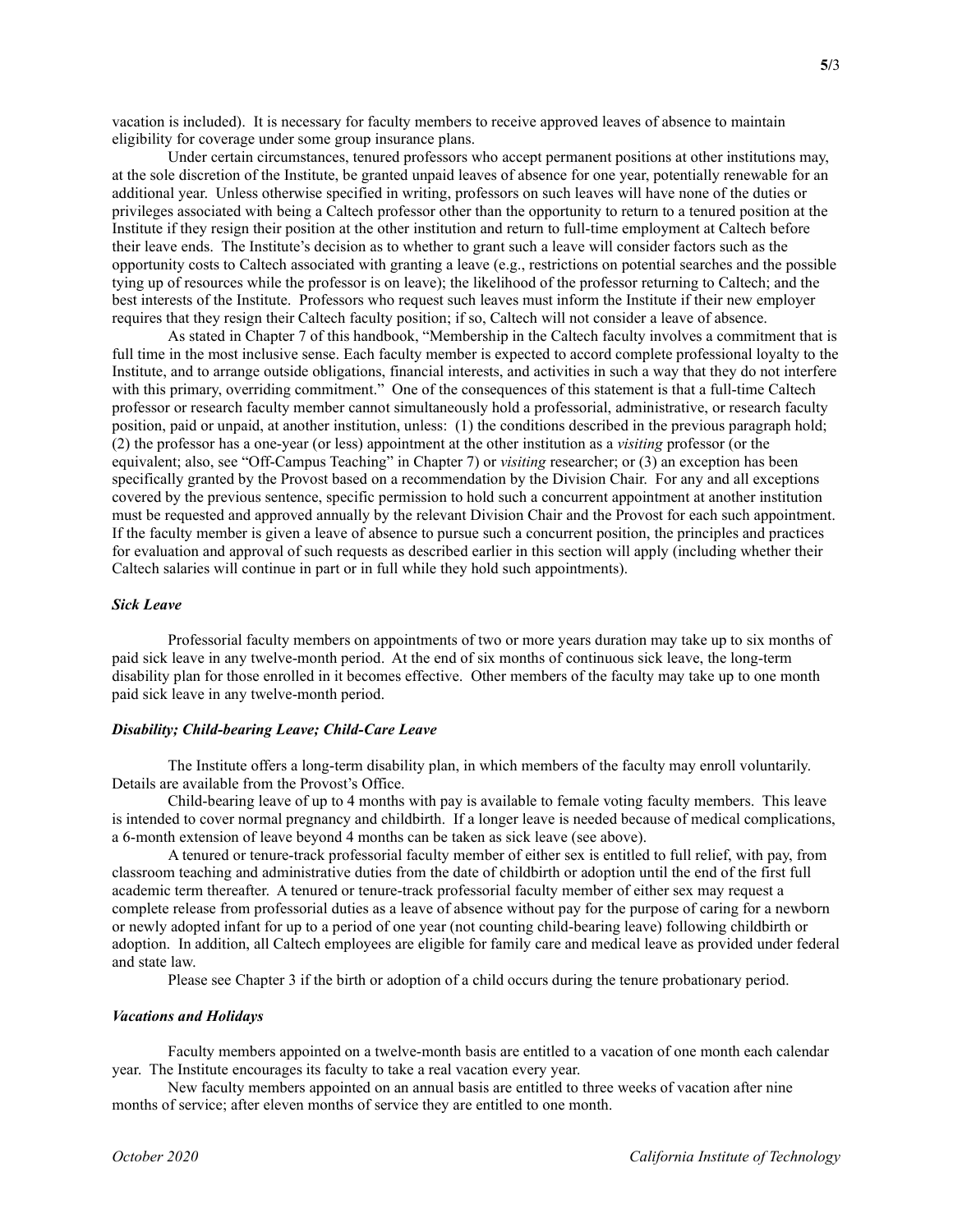Vacation accrual will not exceed a maximum of twenty-one days (one month). Any unexpended vacation will be addressed at the time of resignation, retirement, transfer, or termination consistent with accrual limits.

The following holidays are recognized by the Institute: New Year's Day, Martin Luther King Day, Presidents' Day, Memorial Day, Independence Day, Labor Day, Thanksgiving and the following day, and Christmas. Additional floating holidays and special release days may be designated each year by the President (see the Academic Calendar in the *Caltech Catalog* for these dates). One additional day is allowed as a "personal holiday."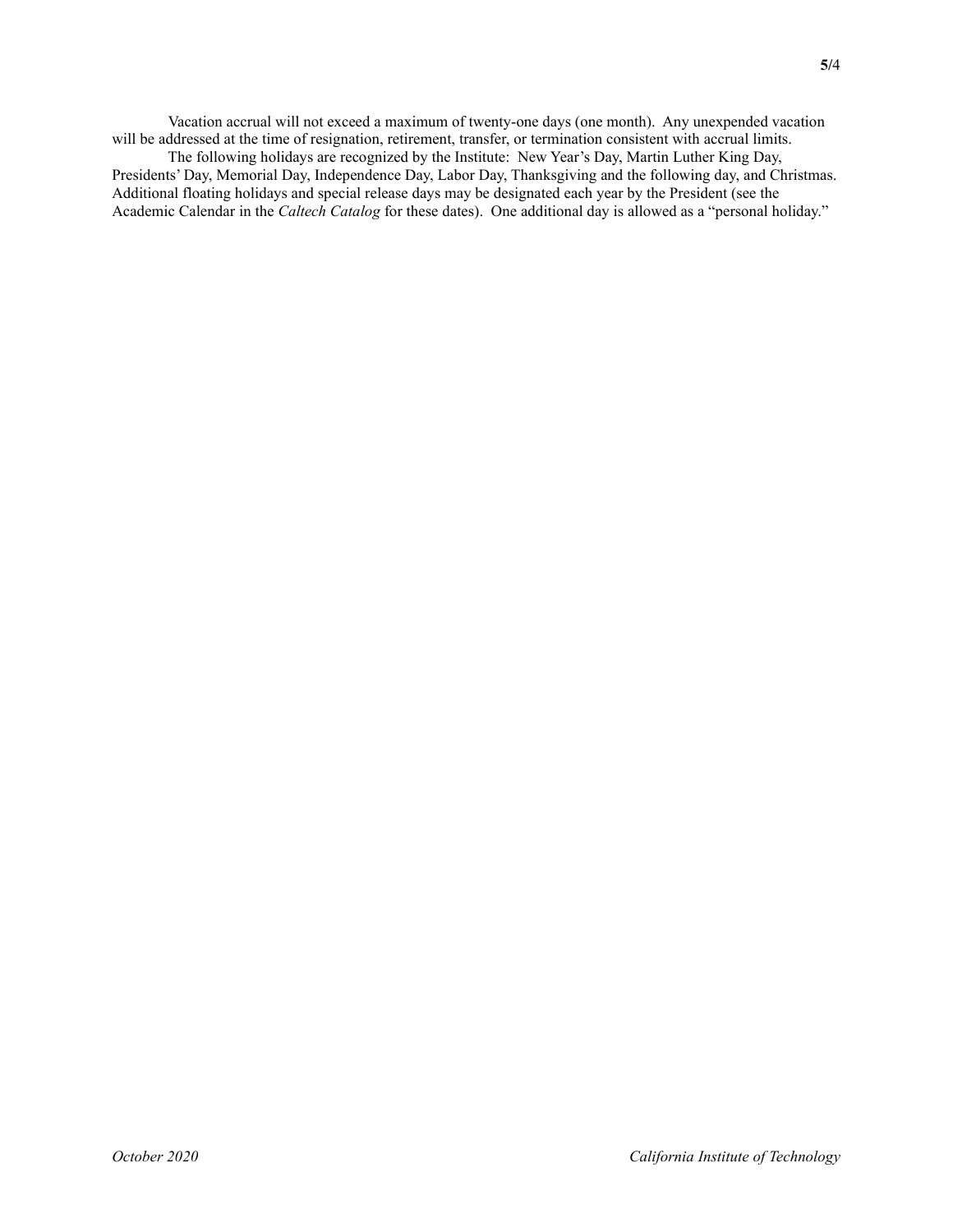# Insurance and Related Matters

All group insurance programs, except the retirement program and a survivor's insurance benefit, are the same for both faculty and benefit-based staff employees. Because the eligibility and benefits associated with these programs change frequently, details of the insurance programs and some of the optional benefits are supplied by the Faculty Records Office.

# *Retirement Annuity Plan*

The Board of Trustees has adopted the contractual annuity plan of the Teachers Insurance and Annuity Association (TIAA) and the College Retirement Equities Fund (CREF). The Institute contributes a percentage of the participant's gross salary less a part of the Institute's contribution to the participant's Social Security account. A participant whose annual salary is in excess of the Social Security Taxable Wage Base is required to contribute a percentage of salary, based on the excess amount. The Booklet *Caltech TIAA-CREF Retirement Plan* details Institute and participant contributions as well as other provisions of the plan.

Immediate participation in the plan is a condition of employment for all new appointees of the rank of assistant professor or research assistant professor or higher, except for those in the first two years of a temporary visa. For all new appointees of the rank of instructor or long-term lecturer, participation is compulsory after two years of service at the Institute. Full-time instructors and lecturers may, if they choose, begin their participation immediately upon appointment.

# *TIAA - CREF Investments*

"Monies paid into TIAA-CREF annuity contracts may be invested in any or all of the funds made available by that organization. There are several investment options ranging from the TIAA Traditional Fund that provides guaranteed income at no risk, to a growth fund, that offers an opportunity for greater returns, but with far higher risk and likelihood of price fluctuation. Participants can secure information about these investment options either from the Caltech Human Resources Office, or directly from TIAA-CREF. Retirement plan participants should take into consideration their tolerance for risk and their expectations for retirement income as they elect the fund(s) into which Institute and personal contributions are to be invested. And since these factors commonly change over one's career, participants should periodically review their premium allocation and retirement account accumulations, and shift them as personal needs and market conditions change."

# *Voluntary Tax-Deferred Retirement Plans*

Employees of certain nonprofit organizations like Caltech can, within limits, elect to take a reduction in salary, pay current taxes only on the remaining after-reduction amount of salary, and have the amount of the reduction invested in any of several tax-deferred annuity/investment plans offered by Caltech. The earnings on such investments are also excluded from current taxation. These plans offer a wide variety of investment options: Fixedinterest accounts, money market funds, and different variable stock and bond funds. Additional information may be obtained in the Benefits Office.

# *Additional Information*

Individuals holding faculty appointments without stipend are on a nonbenefit basis. Evidence of health insurance will be required of all faculty appointments without stipend and, in its absence, appointees will be required to enroll in one of the Institute health plans, with either the individual or the sponsoring agency bearing the full cost.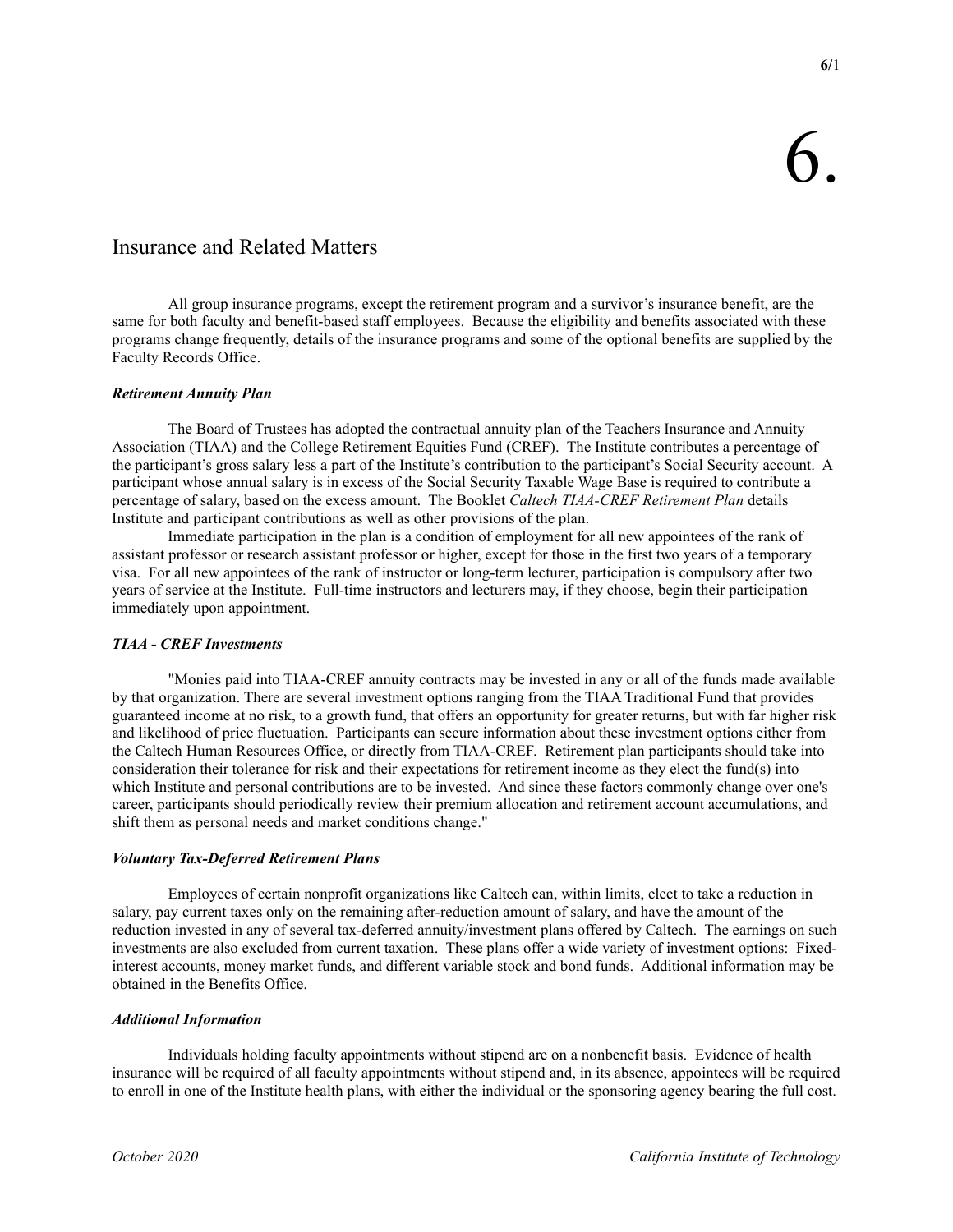Individuals holding faculty appointments as recipients of Caltech fellowships will be offered health insurance on the same basis as salaried employees.

Individuals who are on leave from other institutions should maintain their full benefit package at their home institutions. In some instances, it may be reasonable for the Institute to reimburse the other institution for a fair portion of the cost of those benefits. In other cases, it may prove necessary or desirable for the visitor who receives only partial salary from the Institute to receive some Institute benefits. In such instances, it may be reasonable for the visitor's home institute to pay Caltech a portion of the cost. In other instances, the individual may be required to bear the cost. Whatever the arrangement, it should be specified in writing as one of the terms of the appointment to a research or visiting faculty position at the Institute.

Individuals with part-time faculty appointments with stipend are eligible for the same benefits as full-time faculty members of equivalent rank or title. However, these benefits will be on a prorated basis as a function of the time period specified in the appointment or on salary actually earned. The major exception is health and dental insurance, which will be made available on the same full-coverage basis extended to full-time faculty.

# *Survivor Benefit Policy*

The Survivor Benefit Policy provides a benefit to your beneficiary(ies) in the event of your death. Participants eligible for this benefit are the active President, Vice Presidents, and voting faculty. This benefit is equivalent to six months salary paid to the beneficiary(ies). In addition, the Institute pays a supplement to cover the estimated tax liability. This policy is fully paid by the Institute and benefits will be paid to your beneficiary(ies) in one lump sum.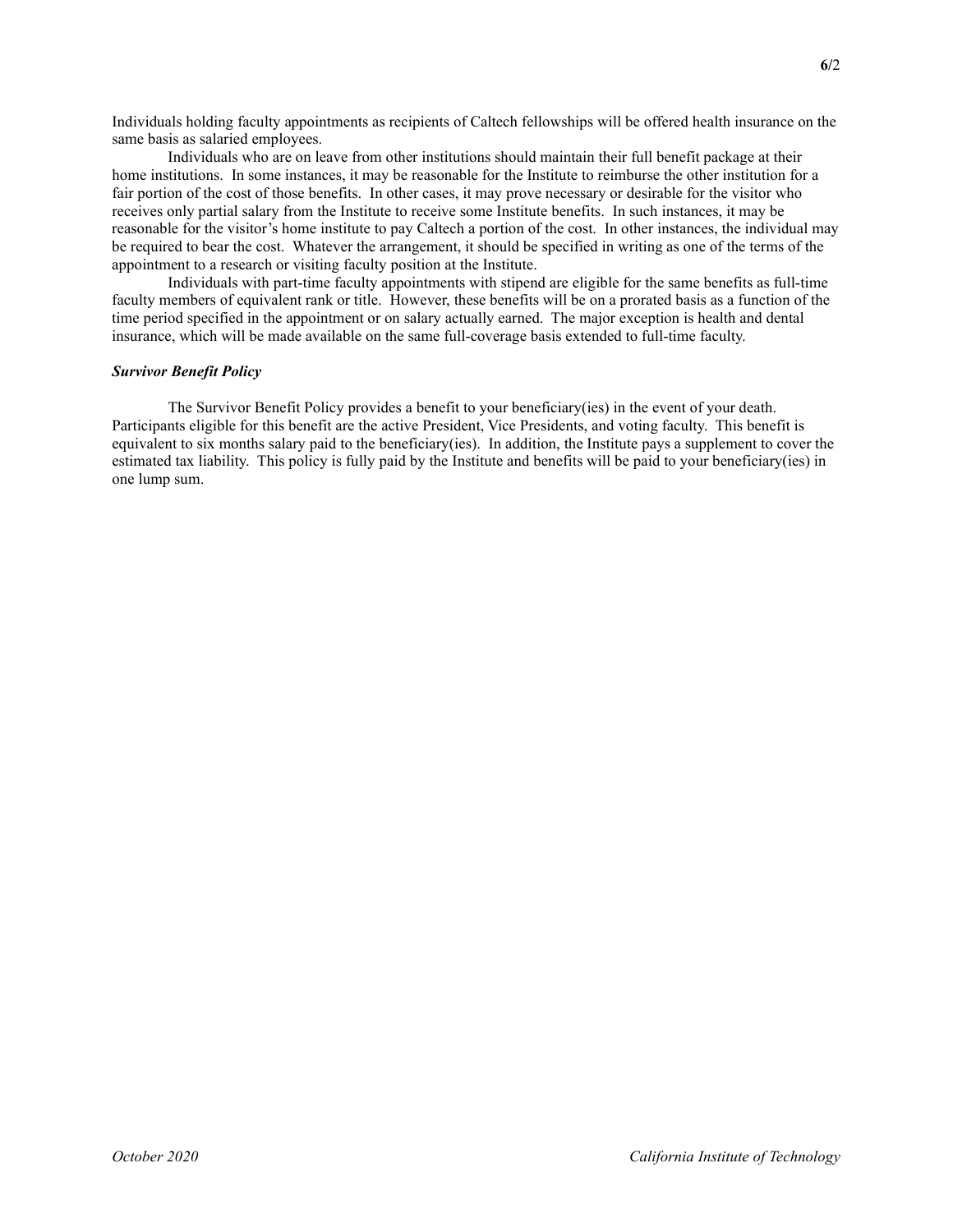# Administrative Policies and Procedures

# *Caltech Policy on Research Misconduct*

# *General*

Caltech's [mission](http://www.caltech.edu/content/mission-priorities) is to expand human knowledge and benefit society through bold, innovative, and impactful research integrated with education. In pursuing this mission, Caltech strives for the highest levels of integrity, public trust, and responsible conduct of research and promotes the **Eleven Principles** comprising its code of conduct. Misconduct in research harms the credibility and reputation of all of the members of the Caltech community, erodes the public trust, and hinders scientific inquiry. Caltech is committed and obligated to handle allegations or evidence of research misconduct fairly, competently, and objectively in accordance with [Caltech Policy on Research](https://researchcompliance.caltech.edu/documents/48-caltech_res_m_policy_2015.pdf)  [Misconduct,](https://researchcompliance.caltech.edu/documents/48-caltech_res_m_policy_2015.pdf) which is reproduced here, and with applicable federal regulations.

# *Scope*

The policy applies to all members of the Caltech community, including faculty, post-doctoral scholars, staff, and students, as well as anyone who at the time of the alleged misconduct, was employed by, a student at, an agent of, an appointee of, was otherwise affiliated by contract or agreement, or who was a volunteer or guest performing the alleged misconduct at Caltech. Thus, the policy applies to members of the Caltech community who are proposing, designing, conducting or reporting research at all Caltech facilities, both on and off campus, including those at the Jet Propulsion Laboratory or elsewhere as part of their Caltech related duties or activities.

The policy applies to research proposed, conducted, or reported on the Caltech campus or at its off-campus facilities, as well as research proposed, conducted, or reported elsewhere by members of the Caltech community as part of their Caltech-related duties or activities. Caltech may apply the policy to research proposed, conducted, or reported elsewhere where it is claimed or implied to have been done at Caltech or by a member of the Caltech community. The policy does not apply to allegations or research misconduct occurring six years before Caltech is notified of the allegation, with certain exceptions, for example, if the alleged misconduct could have a substantial adverse effect on public health or safety.

# *Definitions*

Research misconduct is defined as fabrication, falsification, or plagiarism in proposing, performing, or reviewing research, or in reporting research results. Fabrication is making up data or results and recording or reporting them. Falsification is manipulating research materials, equipment, or processes, or changing or omitting data or results such that the research is not accurately represented in the research record. Plagiarism is the appropriation of another person's ideas, processes, results, or words without giving appropriate credit.

Research misconduct does not include honest error or differences of opinion, nor does it encompass authorship or collaboration disputes, or violations of Caltech policies or federal regulations not relating to research misconduct.

A finding of research misconduct requires that there be a significant departure from accepted practices of the relevant research community and that the misconduct be committed intentionally, knowingly, or recklessly. In addition, any allegations must be proven by the standard of a preponderance of the evidence.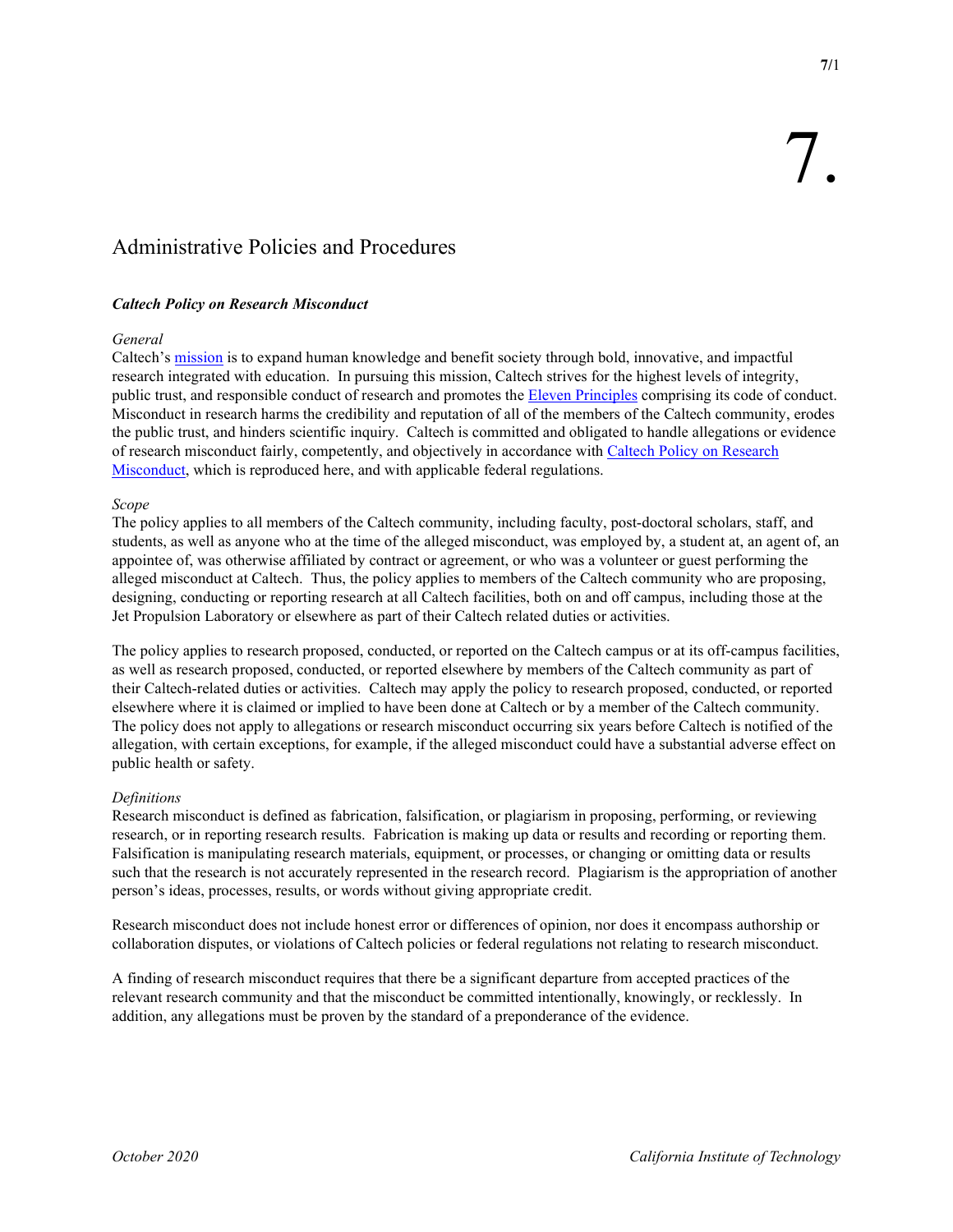# *Rights and Responsibilities*

All members of the Caltech community, including those based at off-campus facilities, have a responsibility to cooperate in the review of allegations of research misconduct during an inquiry or investigation. This responsibility includes providing all relevant evidence and maintaining confidentiality when appropriate.

No person may participate in the assessment, inquiry, or investigation (other than the complainant, respondent, and witnesses) if they have an actual or potential conflict of interest in the proceedings in accordance with the Caltech [Conflicts of Interest Policy.](https://hr.caltech.edu/documents/42-citpolicy_conflict.pdf)

While Caltech has the primary responsibility for prevention and detection of research misconduct, and for the inquiry, investigation, and adjudication of research misconduct alleged to have occurred at Caltech or by the members of the Caltech community, government agencies have ultimate oversight authority for research supported by their funding.

# *Research Integrity Officer*

Caltech's Research Integrity Officers are Caltech's Vice Provost for Research and JPL's Chief Scientist. The Research Integrity Officers have primary responsibility for implementing Caltech's policy and procedures relating to research misconduct. These responsibilities include:

- meeting with people in confidence who are unsure if they should bring an allegation;
- receiving allegations of research misconduct;
- assessing allegations of research misconduct to determine whether an inquiry is warranted;
- sequestering and maintaining relevant data and other evidence;
- communicating with respondents, complainants, and witnesses regarding the process, allegation, evidence, and reports as described herein;
- appointing a chair and other members of the inquiry and investigation committees;
- ensuring that no person with an unresolved potential or actual conflict of interest is involved in the process;
- protecting from retaliation or restoring the positions or reputations of complainants and witnesses acting in good faith;
- informing the Provost and, if the alleged misconduct occurred at JPL, the JPL Director, and others who need to know of progress;
- notifying and providing reports to federal agencies and other sponsors;
- ensuring that Caltech's administrative actions are enforced and notifying other relevant parties of those actions; and
- maintaining the records of the research misconduct process.

The Research Integrity Officers may delegate some or all of their responsibilities as they deem appropriate and must not participate if they have an actual or potential conflict of interest. The Research Integrity Officers typically delegate their responsibilities during the assessment and inquiry stages to the appropriate Division Chair or JPL Associate Chief Scientist, who may work with the Director of Research Compliance in consultation with the Office of the General Counsel to ensure the responsibilities are fulfilled. In the investigation stage, the Research Integrity Officers typically delegate their responsibilities to the Director of Research Compliance on campus and the JPL Associate Chief Scientist. The Director of Research Compliance and the JPL Associate Chief Scientist will work together as appropriate.

# *Complainant*

The complainant means a person who in good faith makes an allegation of research misconduct. Complainants are not limited to members of the Caltech community. The complainant's responsibilities include maintaining confidentiality, and unless the complainant chooses to remain anonymous, cooperating with the inquiry and investigation. In certain circumstances, such as when an allegation is brought anonymously, there is no complainant.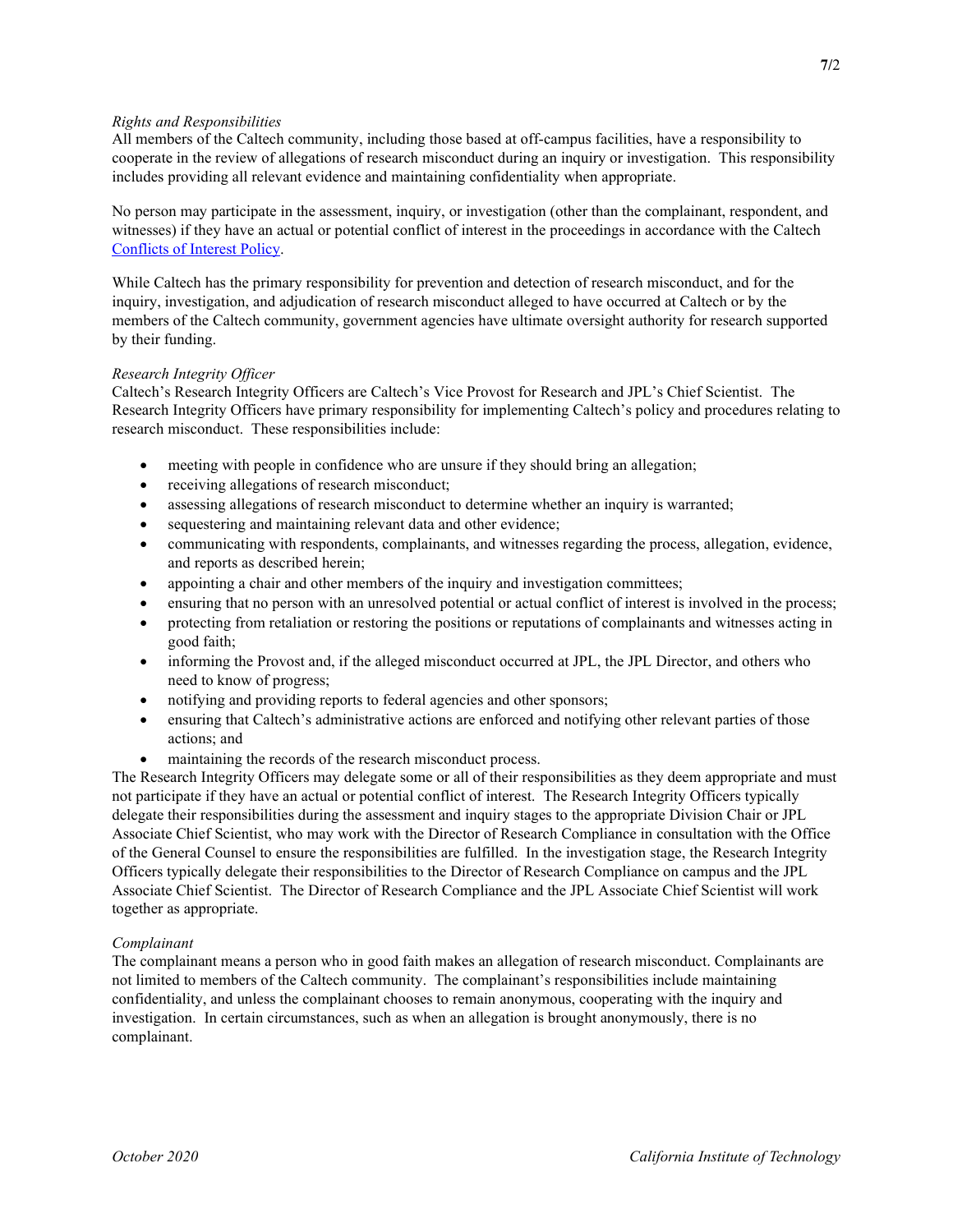# *Respondent*

The respondent means a person against whom an allegation of research misconduct is directed, or who is the subject of a research misconduct proceeding. Additional respondents may be identified during an inquiry or investigation. The respondent's responsibilities include maintaining confidentiality and cooperating with the inquiry and investigation.

# *Witness*

A witness is any available person who has been reasonably identified as having information regarding any relevant aspect of an investigation. To the extent available, witnesses shall be interviewed during the investigation, provided with a transcript of their own interviews, and given a reasonable period of time to make corrections to the transcript to be included in the record.

# *Responsibility to Report Misconduct*

All members of the Caltech community, including those at all off campus facilities, have a responsibility to report observed, suspected, or apparent research misconduct. It may be reported to the Vice Provost for Research, the Office of Research Compliance, a Division Chair, the JPL Chief Scientist, the JPL Associate Chief Scientist, the JPL "Directors For" ("D4s"), the JPL Ethics Office, the Office of the General Counsel, Audit Services and Institute Compliance , th[e Caltech Hotline,](http://www.asic.caltech.edu/hotline) or the [JPL Ethics Help Line.](http://ethics.jpl.nasa.gov/cfm/contacts.cfm) Allegations of research misconduct may be reported anonymously.

When a person is unsure whether a particular incident may be research misconduct or not, they may contact or meet with the Director of Research Compliance or the JPL Associate Chief Scientist to discuss the incident informally in order to help the individual decide whether an allegation is appropriate. This discussion may be anonymous or based on hypothetical facts. If the incident, could not meet the definition of research misconduct, but should otherwise be handled, the Research Integrity Officer may refer the individual or allegation to the appropriate office with responsibility for handling such an incident.

# *Confidentiality, Retaliation, and Damage to Reputation*

Throughout a research misconduct proceeding, disclosure of the identity of the complainant and respondent will be limited, to the extent possible, to those with a need to know to carry out a fair, thorough, competent, and objective proceeding, and as allowed by law. The identity of witnesses may be similarly limited when the circumstances indicate that the witnesses may be harassed or otherwise need protection. However, Caltech must disclose the identity of complainants and respondents, and witnesses when required by applicable federal regulations, such as when a federal agency reviews a proceeding.

Unless otherwise required by applicable law, any records or evidence from which human research subjects might be identified must be kept confidential, and disclosure is limited to those who have a need to know during the research misconduct proceeding.

If a complainant makes an allegation that is not in good faith, the Research Integrity Officer will inform the Provost (on campus) or the JPL Director who will refer the matter for possible disciplinary action. However, Caltech prohibits retaliation against anyone who makes a good faith allegation of suspected research misconduct, in accordance with it[s Whistleblower Policy.](http://hr.caltech.edu/policies/Policies/CITPolicy%20Whistleblower.pdf) Any potential or actual retaliation against a complainant, respondent, witness, or research misconduct inquiry or investigation committee member should be reported to the Research Integrity Officer or reported as described in the Whistleblower Policy. The Research Integrity Officer will review the alleged retaliation and, when warranted, take steps to protect or restore the position and reputation of the person against whom the retaliation was directed.

When requested and as appropriate, Caltech will make all reasonable and practical efforts to protect or restore the reputation of respondents alleged to have committed research misconduct, but against whom no finding of research misconduct was made.

# *The Assessment of the Allegation*

When an allegation of research misconduct is received by an official other than a Research Integrity Officer, it should be immediately brought to the Research Integrity Officer's attention. The Research Integrity Officer will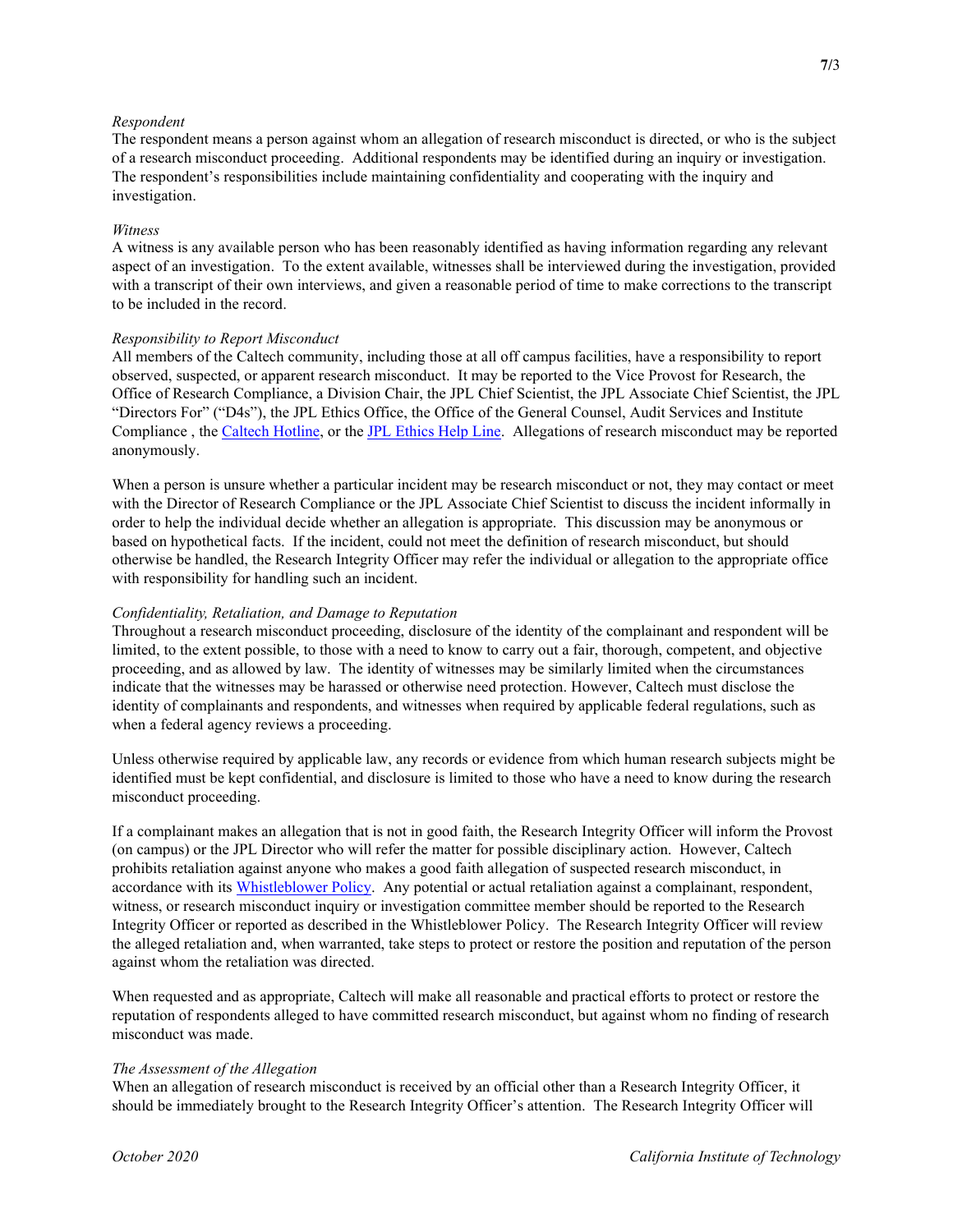typically delegate their responsibility to the appropriate Division Chair or to the JPL Associate Chief Scientist to assess, in a reasonable period of time, any allegation of research misconduct to determine whether the conduct falls within the scope of the policy, whether the allegation, if true, would include conduct that meets the definition of research misconduct, and whether the allegation is sufficiently specific such that potential evidence of research misconduct could be identified. When all of these criteria are met, an inquiry is warranted. If the Research Integrity Officer becomes aware of a possible impropriety and determines that an inquiry is warranted, he or she may initiate an inquiry without a specific allegation or complaint. If it is determined that an inquiry is warranted, the research misconduct proceeding must go forward, even if the complainant or respondent resigns or otherwise leaves or has left Caltech.

In assessing the allegation, the Division Chair or JPL Associate Chief Scientist need not interview the complainant, respondent, or any witnesses, or gather any additional information or data than what was provided with the allegation. However, he or she may do so when it is necessary to determine whether the allegation is sufficiently credible and specific.

If the allegation is true but does not meet the definition of research misconduct, the Division Chair or JPL Associate Chief Scientist will provide counsel to the complainant, try to resolve the issue through a satisfactory means other than the policy, and notify the appropriate Research Integrity Officer.

# *The Inquiry*

*Initiating an Inquiry:* When the Research Integrity Officer's, Division Chair's, or JPL Associate Chief Scientist's assessment of an allegation of research misconduct leads to the determination that an inquiry is necessary, the Division Chair, Associate Chief Scientist or the Research Integrity Officer (as applicable) will initiate an inquiry, in a reasonable amount of time. In some circumstances, it may be more appropriate for the Research Integrity Officer to appoint another individual or a committee to conduct the inquiry, for example, when there is an actual or potential conflict of interest, more than one Division is involved, or where specific scientific expertise is sought.

The purpose of the inquiry is to conduct an initial review of the evidence to determine whether an investigation is warranted. An investigation is warranted when preliminary information-gathering and fact-finding indicate that there is a reasonable possibility that research misconduct may have occurred. The inquiry does not require a full review of all of the evidence related to the allegation.

The Research Integrity Officer may also wish to notify the Provost, JPL Director, and/or President at this stage, and may involve the Office of Research Compliance or JPL Ethics Office for administrative support and the Office of General Counsel for legal support for the research misconduct proceeding.

*Conducting an Inquiry:* The inquiry begins when the Division Chair or JPL Associate Chief Scientist notifies the respondent in writing of the allegation and of the research misconduct proceeding to follow, or when this is not possible, makes a good faith effort to do so. The respondent is entitled to receive a copy of the policy. Any additional respondents identified during the inquiry must also be notified as soon as reasonably possible. When it would be helpful to the inquiry, the complainant may be notified that an inquiry was warranted based on his or her allegation.

On or before the date the respondent is notified of the inquiry, all practical and reasonable steps must be taken to obtain custody of all the research records and evidence necessary to conduct the research misconduct proceeding. The records and evidence must be inventoried and sequestered in a secure manner, except when the research records or evidence encompass scientific instruments shared by several users, in which case custody may be limited to copies of the data or evidence, as long as the copies are substantially equivalent.

The cognizant Division Chair, the JPL Associate Chief Scientist, and/or committee conducting the inquiry will examine relevant research records and materials and will normally interview the complainant, the respondent, and key witnesses. Then the preliminary evidence, including the testimony obtained during the inquiry, will be evaluated. Based on this evaluation and after consultation with the Research Integrity Officer, the Division Chair or JPL Associate Chief Scientist will recommend whether an investigation is warranted based on the criteria in the policy, any applicable federal regulations, and any sponsor agreements.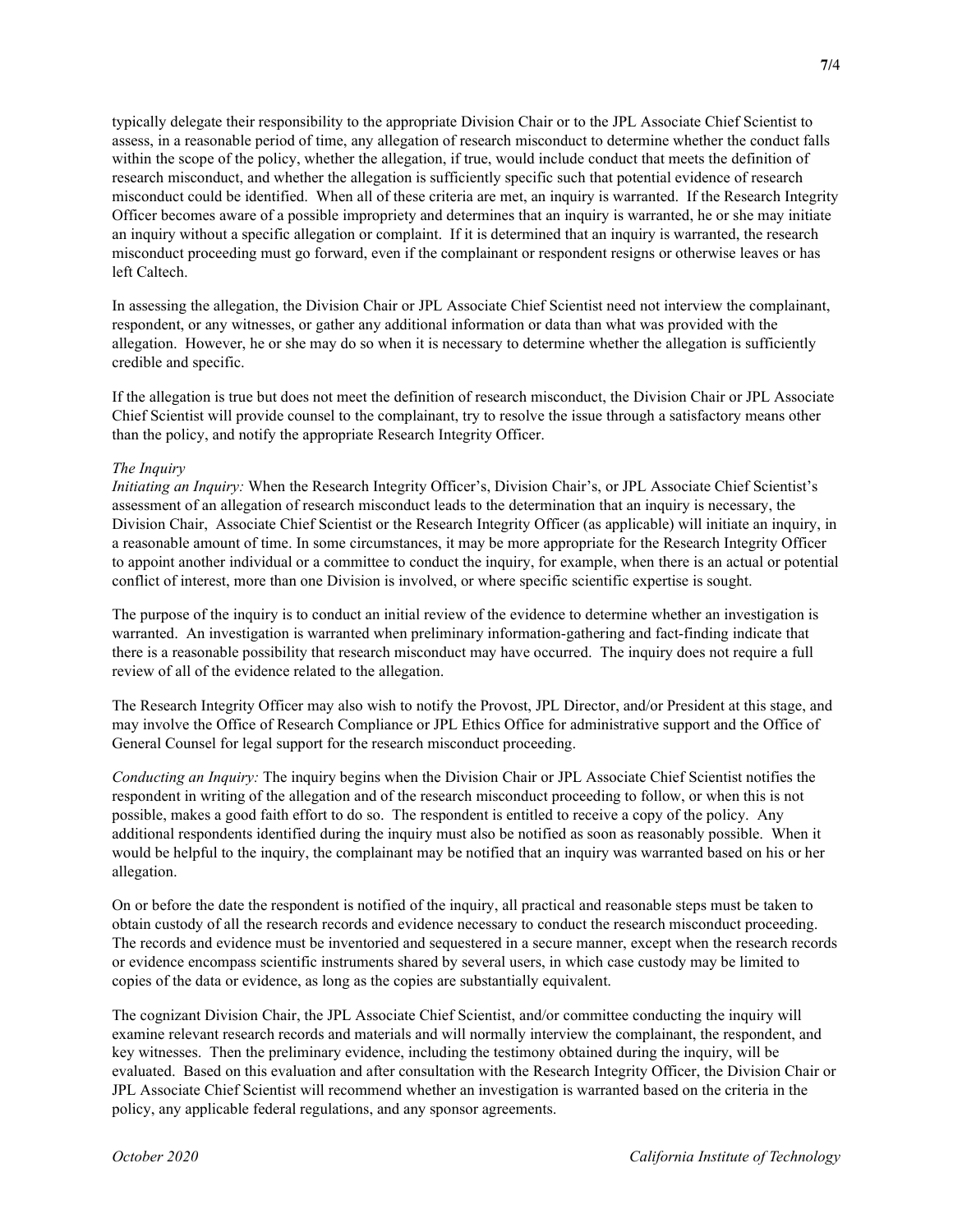Note that the scope of the inquiry at this stage is not required to and does not normally include a determination of whether misconduct definitely occurred, determining definitely who committed any research misconduct that may have occurred, or conducting exhaustive interviews and analyses. However, if an admission of research misconduct is made by the respondent, misconduct may be found at the inquiry stage.

The inquiry, including preparation of the final inquiry report and the decision of the Division Chair, JPL Associate Chief Scientist, or committee conducting the inquiry on whether an investigation is warranted, should be completed in a reasonable time period (normally within 60 calendar days, unless the Research Integrity Officer determines that circumstances warrant a longer period. If the Research Integrity Officer approves a longer than 60 day interval to completion of the inquiry, the inquiry record must include documentation of the reasons for this).

*The Inquiry Report:* The Division Chair, JPL Associate Chief Scientist, or committee conducting the inquiry must prepare a draft inquiry report and provide the respondent with a clearly specified time period (not less than three calendar days) in which to review and comment. When it would be helpful to the inquiry, the complainant may also be given an opportunity to comment on parts of or the entire report as well. The draft inquiry report must include:

- a. the name and position of the respondent
- b. a description of the allegations of research misconduct
- c. the funding source (including, for example, grant numbers, grant applications, contracts and publications listing the support), and
- d. the basis for the decision that the allegations warrant or do not warrant an investigation.

When appropriate, the final inquiry report may be revised in response to comments on the draft report received from the respondent and complainant, if any, and will also include, in an attachment, any comments on the draft inquiry report by the respondent and/or complainant.

*Conclusion of the Inquiry*: The inquiry is concluded when the Research Integrity Officer receives the final inquiry report (including revisions as described at the end of the previous section) and states in writing (to be kept with the record) their determination as to whether an investigation is warranted.

The Division Chair, JPL Associate Chief Scientist, or committee conducting the inquiry shall provide the respondent with the final report, a copy of the policy, a reference to any applicable regulations, and will inform the respondent of the Research Integrity Officer's decision as to whether the proceedings will continue onto an investigation. The complainant will be notified whether or not the inquiry found that an investigation is warranted.

If it is determined that an investigation is not warranted, the research misconduct proceeding ends.

If a complainant is not satisfied with the conclusion that an investigation is not warranted, the result may be appealed in writing to the Provost or the JPL Director within 10 calendar days of the date notice was given.

# *The Investigation*

*Initiating an Investigation:* The investigation must begin within 30 calendar days after the decision by the Research Integrity Officer that an investigation is warranted. The purpose of the investigation is to develop a factual record by exploring the allegations in detail and examining the evidence in depth, leading to recommended findings on whether research misconduct has been committed, by whom, and to what extent. The investigation will also determine whether there are additional instances of possible research misconduct that would justify broadening the scope beyond the initial allegations.

If it is determined that an investigation is warranted, relevant federal agencies and other sponsors should be informed in a timely manner. The time scale for informing agencies and sponsors is sometimes specified by them: For example, in the case of research funded by Public Health Service, the Office of Research Integrity must be provided with the final inquiry report (including the determination to proceed to an investigation and the policy) within 30 days. In the case of research funded by the National Aeronautics and Space Administration, the Office of the Inspector General must be notified as soon as possible once it has been determined that the inquiry supports a formal investigation.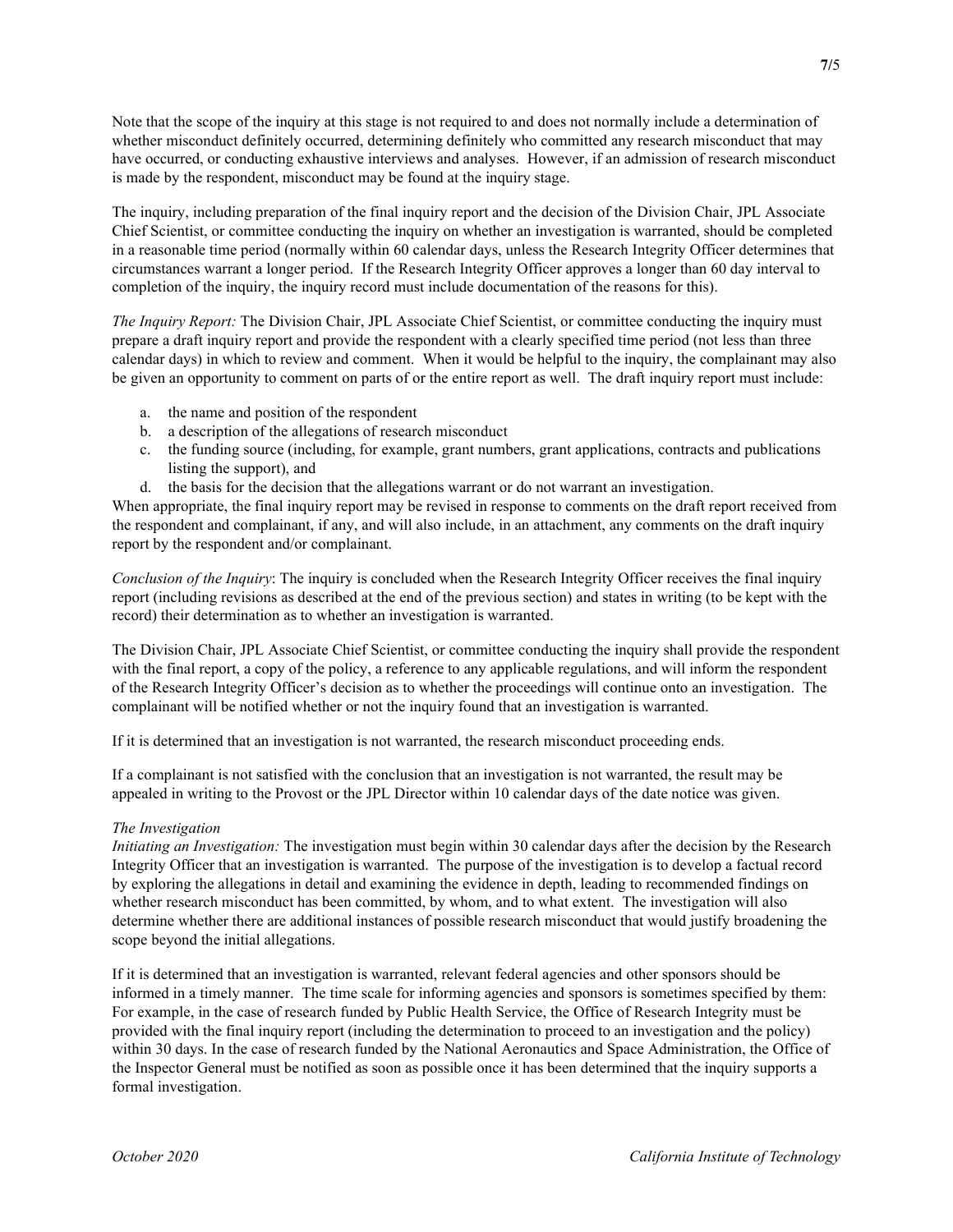When an investigation is initiated, interim administrative action may be required to protect the interests of complainants, respondents, students, faculty, staff, colleagues, human subjects, sponsors, or Caltech while the investigation proceeds. Possible actions include temporary suspension of the research.

*Conducting an Investigation:* On or before the date on which the investigation begins, the Vice Provost for Research on campus or the JPL Chief Scientist (i.e., the relevant Research Integrity Officer) must notify the respondent in writing of the allegations to be investigated.<sup>[1](#page-40-0)</sup> The Research Integrity Officer must also give the respondent written notice of any new allegations of research misconduct within a reasonable amount of time of deciding to pursue any allegations unrelated to those addressed during the inquiry or in the initial notice of the investigation. If the Research Integrity Officer has not yet notified the relevant federal agencies or other sponsors of the decision to begin an investigation, he or she must provide the sponsor with a copy of the final inquiry report and the policy, on or before the date on which the investigation begins as well.

The Research Integrity Officer will, prior to notifying respondent of the allegations, take all reasonable and practical steps to obtain custody of and sequester in a secure manner all research records and evidence needed to conduct the research misconduct proceeding that were not previously sequestered during the inquiry (as well as whenever additional items become known or relevant to the investigation). The need for additional sequestration of records for the investigation may occur for any number of reasons, including a decision to investigate additional allegations not considered during the inquiry stage or the identification of records during the inquiry process that had not been previously secured. The procedures to be followed for sequestration during the investigation are the same procedures that apply during the inquiry.

As soon as practically possible after the investigation begins, the Research Integrity Officer, in consultation with the Division Chair or JPL Associate Chief Scientist and other institutional officials as appropriate, will propose an investigation committee and a committee chair. The investigation committee must consist of individuals who do not have unresolved personal, professional, or financial conflicts of interest with the individuals involved in the investigation. The committee should include individuals with the appropriate scientific expertise to evaluate the evidence and issues related to the allegation, interview the respondent and complainant, and conduct the investigation. Members of an inquiry committee may also be appointed to the investigation committee, and the investigation committee may include people outside of the Caltech community.

The respondent, and when appropriate, the complainant, shall be provided in writing the names of the people on the investigation committee and given an opportunity to comment on the suitability of the proposed members before the committee is finalized. Comments should be in writing and received within 5 calendar days of receipt for consideration by the Research Integrity Officer.

Once the investigation committee is finalized, the Research Integrity Officer will provide the committee with a formal written charge. The charge will:

- a. describe the allegations and related issues identified during the inquiry;
- b. identify the respondent;
- c. provide the inquiry report;
- d. inform the committee that it must conduct the investigation as prescribed by the policy;
- e. define research misconduct;
- f. identify any applicable federal regulations;
- g. inform the committee that it must evaluate the evidence and testimony to determine whether, based on a preponderance of the evidence, research misconduct occurred and, if so, the type and extent of it and who was responsible;
- h. inform the committee that in order to determine that the respondent committed research misconduct it must find that a preponderance of the evidence establishes that:

<span id="page-40-0"></span><sup>&</sup>lt;sup>1</sup> The JPL Chief Scientist may delegate any or all of these responsibilities to the Associate Chief Scientist.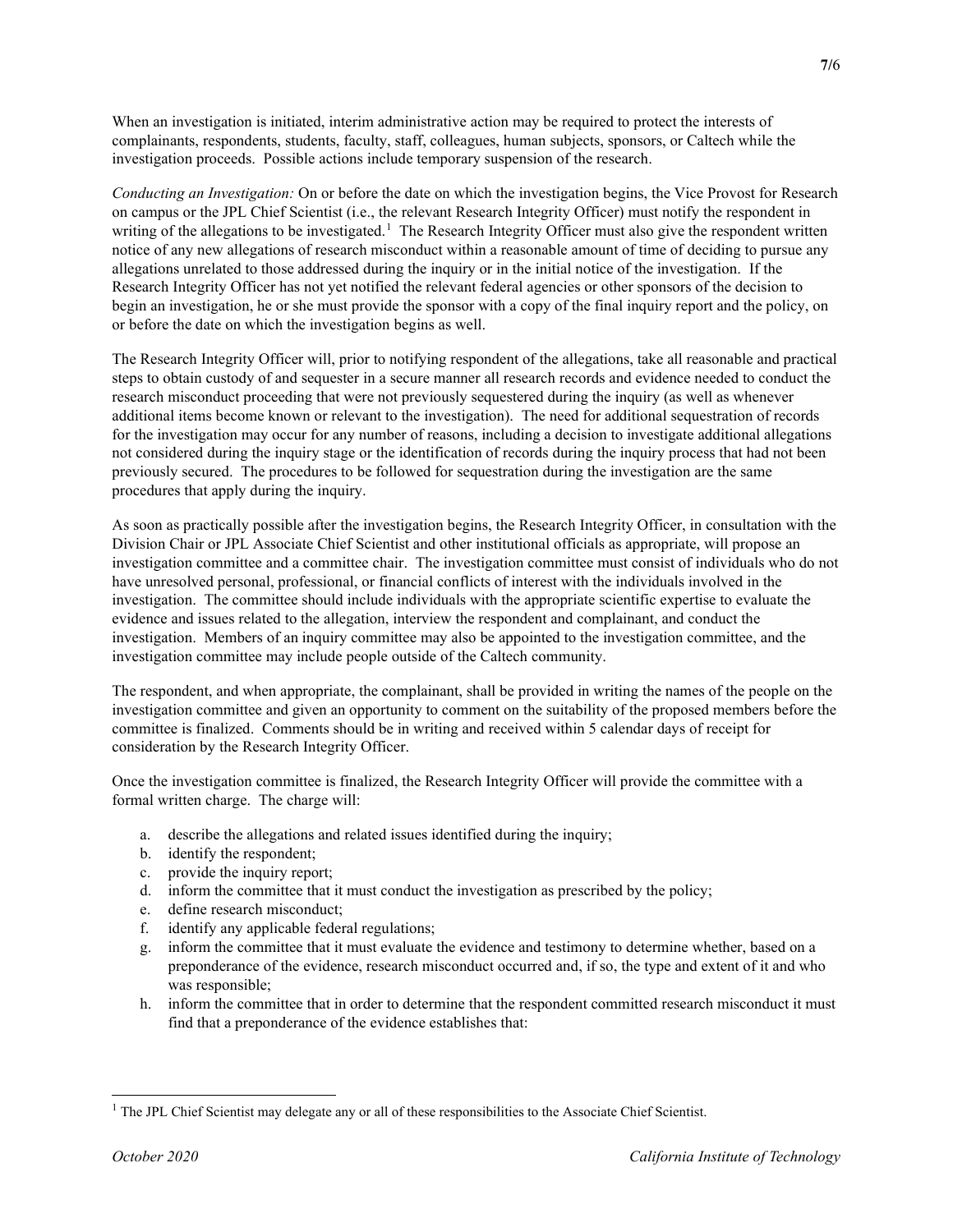- i. research misconduct, as defined in the policy, occurred (respondent has the burden of proving by a preponderance of the evidence any affirmative defenses raised, including honest error or a difference of opinion);
- ii. the research misconduct is a significant departure from accepted practices of the relevant research community;
- iii. the respondent committed the research misconduct intentionally, knowingly, or recklessly; and

i. inform the committee that it must prepare or direct the preparation of a written investigation report. The investigation committee must ensure that the investigation is thorough and sufficiently documented and that it includes examination of all research records and evidence relevant to reaching a decision on the merits of each allegation. The investigation committee must take reasonable steps to ensure an impartial and unbiased investigation to the maximum extent practical. During the investigation, each respondent, complainant, and any other available person who has been reasonably identified as having information regarding any relevant aspects of the investigation, including witnesses identified by the respondent, shall be interviewed. Each interview must be recorded or transcribed, and each witness must be provided with a recording or transcript of his or her interview for correction, for inclusion in the record of the investigation. The investigation committee must pursue all relevant, significant issues and leads discovered, including any evidence of any additional instances of possible research misconduct, and continue the investigation to completion.

The investigation should normally be completed within 120 calendar days, including conducting the investigation, preparing the report of findings, providing the draft report for comment and sending the final report to applicable federal agencies and other sponsors. However, if the investigation committee determines that additional time is required, it should immediately notify the Research Integrity Officer. If the Research Integrity Officer determines that the investigation should be allowed to continue beyond 120 days, a written request for more time, setting forth the reasons for the request, should be submitted to the appropriate funding agency or agencies. If an extension is granted, Caltech may be required to file periodic progress reports. In all cases, the reasons for the delay should be documented.

*The Investigation Report:* Once it has reached its conclusion, the investigation committee must prepare a draft investigation report. The respondent must be provided with (1) an opportunity to review and comment on the draft report; (2) concurrently be given a copy of or supervised access to the evidence upon which the report is based; and (3) be given 30 calendar days to make written comments. When it would be helpful to the investigation, the complainant may also be given an opportunity to comment on relevant portions of or the entire report within 30 calendar days as well. In some instances, the respondent and complainant may be asked to sign a confidentiality agreement before receiving the draft report. The respondent and complainant comments will be included in the record, considered, and when appropriate, addressed in the final report.

The draft investigation report must include:

- a. a description of the allegations of research misconduct;
- b. the name and position of the respondent(s);
- c. the current and former funding sources, including, for example, grant numbers, grant applications, contracts and publications listing the support, as well as any pending proposals;
- d. the institutional charge (the specific allegations of research misconduct considered in the investigation);
- e. the policy;
- f. an identification and summary of the research records and evidence reviewed;
- g. an identification and summary of any evidence taken into custody but not reviewed, and
- h. a statement of findings for each allegation of research misconduct identified during the investigation. Each statement of findings must:
	- i. indicate whether research misconduct occurred, and if so, also identify
		- the person(s) responsible for the misconduct;
		- whether the research misconduct was falsification, fabrication, or plagiarism; and
		- whether it was committed intentionally, knowingly, or recklessly;
	- ii. summarize the facts and the analysis that support the conclusion and consider the merits of any reasonable explanation by the respondent;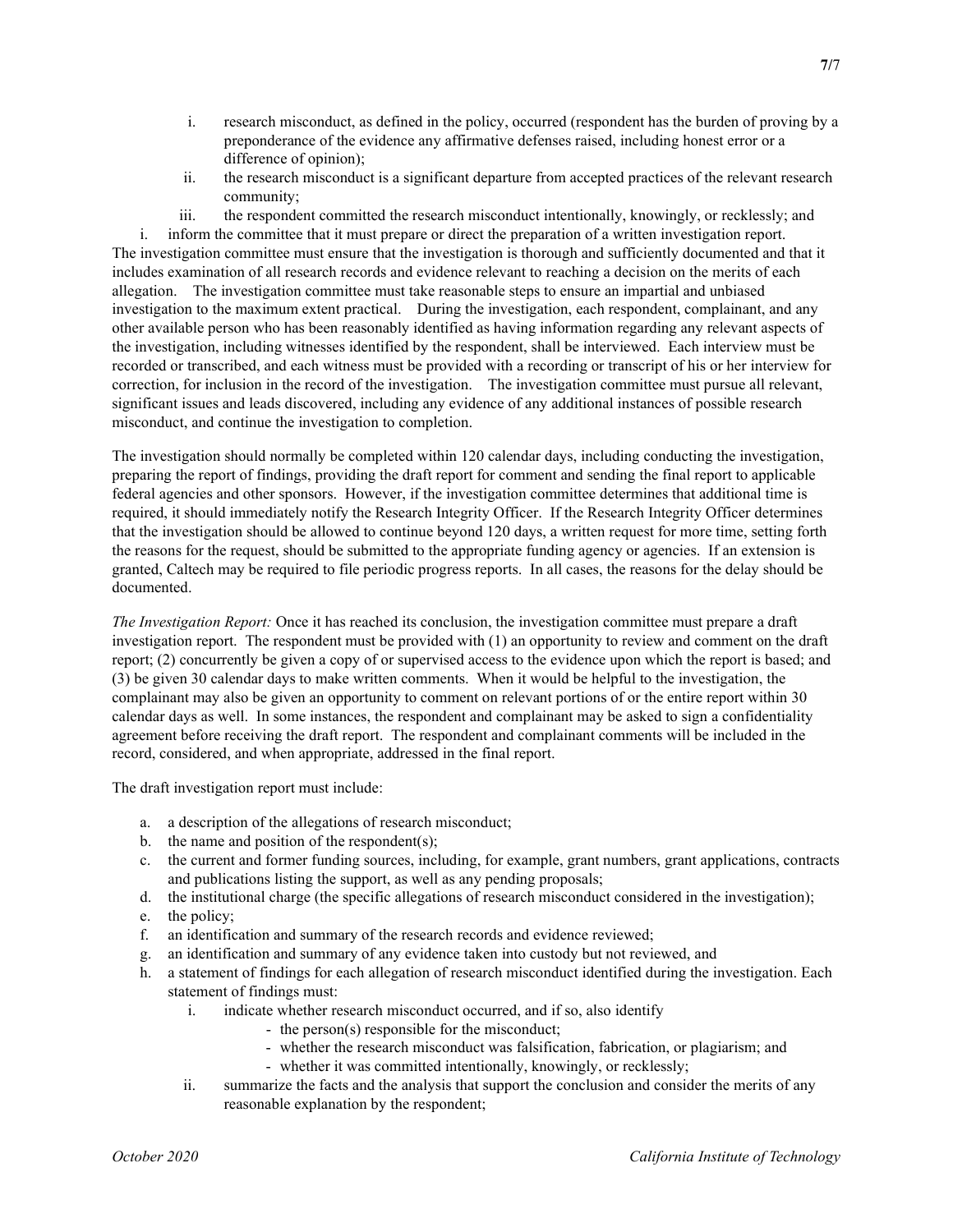- iii. identify the specific funding sources; and
- iv. state whether any publications need correction or retraction.

Before drafting the final report, the committee must consider any comments received from the complainant or respondent, and revise the report if appropriate. The final report must also include: comments on the draft investigation report by the respondent and complainant, if any, in an attachment.

# *Adjudication*

The investigation committee will transmit the final investigation report to the Provost on campus or to the JPL Director, and will also consult with them regarding the recommended institutional action(s). The Provost or the JPL Director will determine and then state, in writing, whether Caltech accepts the investigation report, its findings, and the recommended institutional actions. The JPL Director or JPL Chief Scientist will consult with the Provost regarding the recommended institutional action. When a finding of research misconduct is accepted, the proposed institutional actions to be taken in response shall also be stated in writing.

If the Provost or JPL Director's determination varies from the findings of the investigation committee, the Provost or JPL Director will, as part of their written determination, explain the basis for rendering a different decision from the findings of the investigation committee. Alternatively, the Provost or JPL Director may return the report to the investigation committee with a request for further fact-finding or analysis.

When it is determined that there is no finding of research misconduct by the Provost or JPL Director, the Provost and Division Chair or JPL Chief Scientist and appropriate Director "for" should decide what steps need to be taken to correct the record and protect or restore the reputation of all parties involved. In addition, when the allegation was made in good faith, the Provost or JPL Chief Scientist should determine what steps might be necessary to prevent retaliatory action against the complainant, as stated above in the section entitled "Confidentiality, Retaliation, and Damage to Reputation."

When it is determined that there is a finding of research misconduct by the Provost or JPL Director, the Provost and Division Chair on campus or Chief Scientist and appropriate Director "for" at JPL should determine the course of action for dealing with the misconduct, notifying appropriate federal agencies and other sponsors, and correcting the scientific record. The Provost and Division Chair will forward the investigation report to the President, along with the full record of the inquiry and investigation, and recommend sanctions and other actions to be taken. Possible sanctions against the respondent include, but are not limited to, removal from the project, a letter of reprimand, additional oversight, probation, suspension, demotion, salary reduction, termination, and revocation of a degree conferred based on the research misconduct. The JPL Director shall brief the President on any investigation or actions taken at JPL and provide a copy of the final report.

Other institutional actions that may be appropriate include, but are not limited to, withdrawal or correction of all pending or published abstracts and papers emanating from the research where research misconduct was found, retraction or correction of submitted grant applications with data emanating from the research where research misconduct was found, and restitution of funds to the grantor federal agencies or other sponsors as appropriate.

After the President or JPL Director has reviewed the investigation report, the full record of the inquiry and investigation, the recommendations for administrative action, and any recommendations for sanctions, they shall decide what actions are appropriate. The President or JPL Director should consider the seriousness of the misconduct, including whether the misconduct was intentional or reckless, was an isolated event or part of a pattern, had significant impact on the research record, and had significant impact on other researchers or institutions.

When a final determination by the President or JPL Director has been reached, the Research Integrity Officer will notify the respondent in writing and provide them with the final investigation report. When appropriate, the Research Integrity Officer will notify the complainant in writing as well. All federal agencies and other sponsors initially informed of the research misconduct proceeding must be promptly notified of the finding. The Research Integrity Officer will ensure that the investigation report, his or her findings, and a description of any pending or completed administrative actions are reported to government agencies or sponsors with applicable terms or regulations within 30 days of the determination.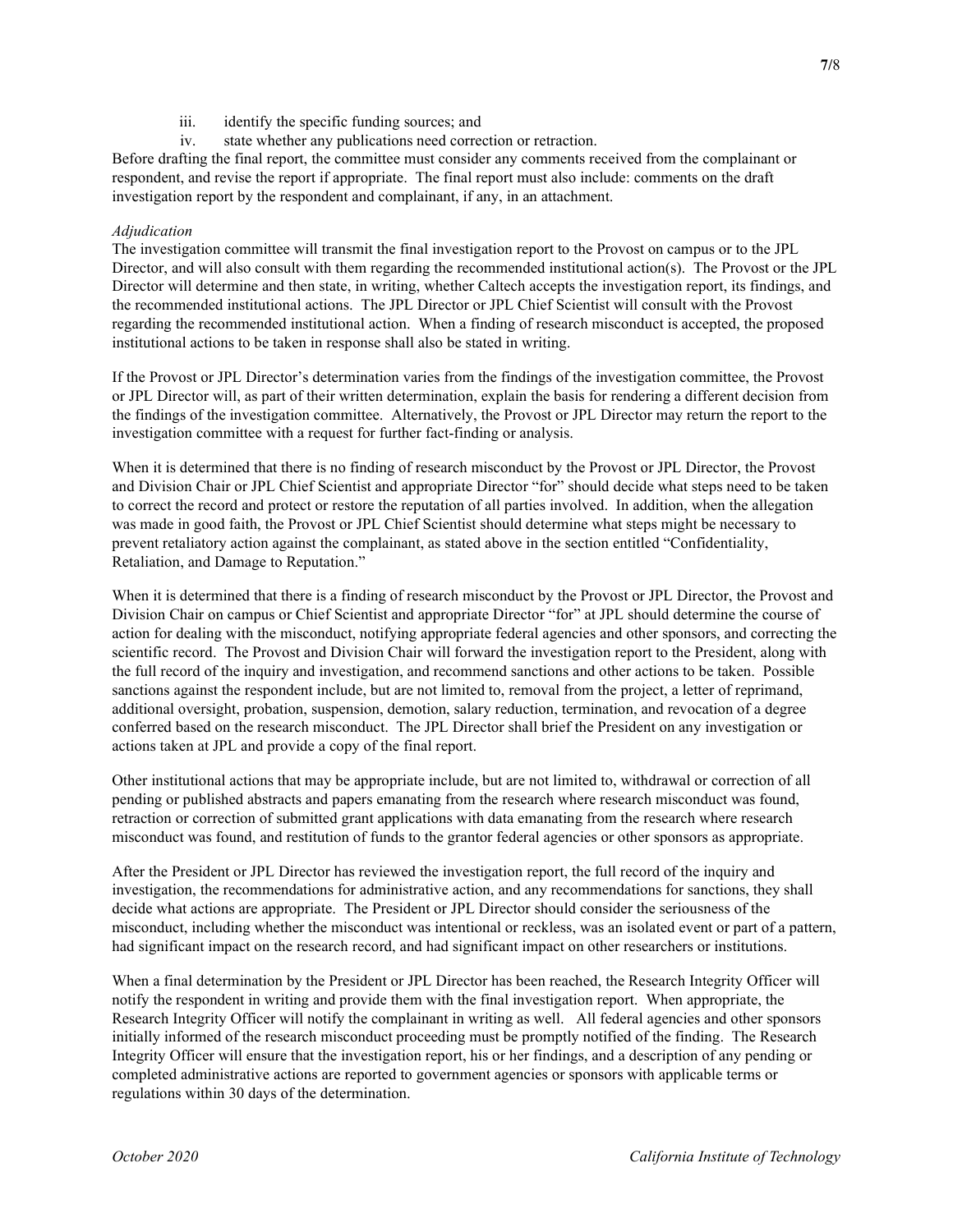# *Interim Administrative Action and Reporting*

At any point during a research misconduct proceeding, applicable federal regulations may require Caltech to notify government agencies immediately if there is reason to believe that public health or safety is at risk, there is an immediate need to protect human or animal subjects, government resources or interests are threatened, research activities should be suspended, there is a violation of civil or criminal law, federal action is required to protect the interests of people involved in the proceeding, or the research community or public should be informed. If there is a reasonable indication of possible criminal violations, relevant authorities must be informed. In addition, Caltech may take appropriate institutional action to protect the public health, federal funds and equipment, and the integrity of the research process.

Caltech is required to report to government agencies with applicable regulations when it appears a research misconduct proceeding has been made public prematurely so that the agency may take appropriate steps to safeguard evidence and protect the rights of those involved. Agencies may take interim actions, such as suspending an existing award; suspending eligibility for federal awards; proscribing or restricting particular research activities, for example, to protect human or animal subjects; requiring special certifications, assurances, or other, administrative arrangements to ensure compliance with applicable regulations or terms of an award; requiring more prior approvals; deferring funding action on continuing grant increments; deferring a pending award; and restricting or suspending participation as an reviewer, advisor, or consultant.

# *Completion of Cases*

Generally, all inquiries and investigations will be carried through to completion and all significant issues should be pursued diligently. However, in some instances, a case may be closed during the inquiry or investigation for reasons such as the respondent has admitted guilt, or a resolution with the respondent has been made.

# *Obligations to and Actions by Sponsors*

*Reporting to Funding Agencies:* For research funded by sponsors with requirements or regulations to be informed of research misconduct, at or before the conclusion of the research misconduct investigation, the Research Integrity Officer will submit the investigation report, the final institutional action, the findings, and any pending or completed institutional actions against the respondent.

*Actions by Funding Agencies:* Federal agencies and other sponsors may take action against an individual or against Caltech after a finding of research misconduct has been reported. Such actions include sending a letter of reprimand; requiring that the individual or Caltech obtain special prior approval of particular activities; requiring that an institutional official other than those guilty of misconduct certify the accuracy of reports generated under an award or provide assurance of compliance with particular policies, regulations, guidelines, or special terms and conditions; suspending, restricting, or terminating an active award; requiring special reviews of all requests for funding to ensure that steps have been taken to prevent repetition of the misconduct; requiring a correction to the research record; prohibiting participation of an individual as a reviewer, advisor, or consultant, debarring or suspending an individual or institution from participation in federal programs for a specified period after further proceedings under applicable regulations.

*Reporting to Other Parties:* After a finding of research misconduct has been made it may be appropriate for Caltech to notify professional societies, professional licensing boards, or editors of journals in which falsified reports were or will be published, the respondent's research collaborators, and other relevant parties. The Research Integrity Officer will be responsible for insuring that those actions take place.

# *Recordkeeping*

If after an inquiry, a determination is made that an investigation is not warranted, the records must be kept in a secure manner for at least seven years after the inquiry and be in sufficient detail such that a later assessment of why an investigation was not conducted can be made. When a research misconduct investigation proceeds to an investigation, the records of the research misconduct proceeding must be kept in a secure manner for at least seven years after completion of the investigation, or any related government proceeding, or any related litigation proceeding, whichever comes last.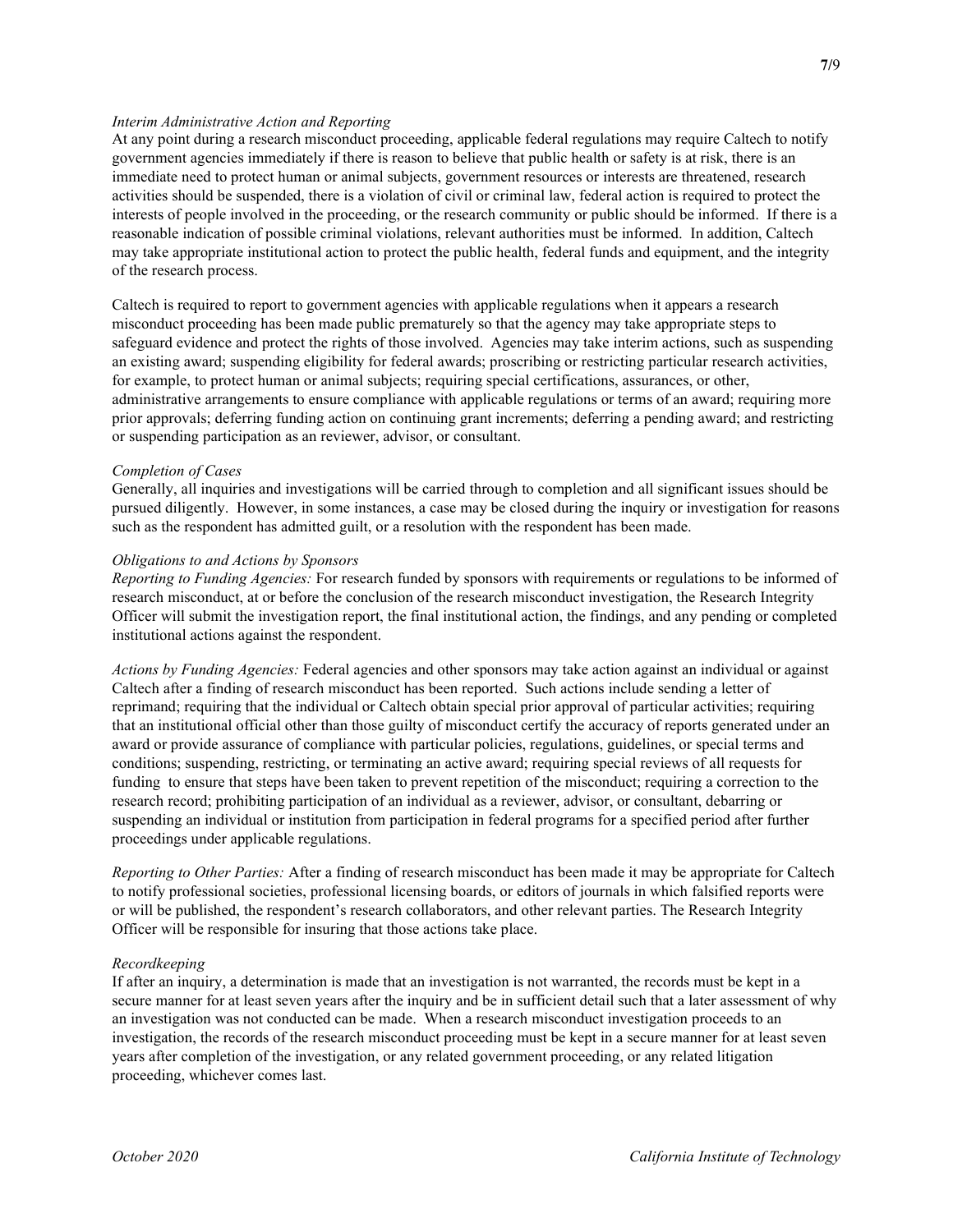Records include all relevant research records, records of the research misconduct proceeding, and the results of all interviews, including the transcripts or recordings. The records of the research misconduct proceeding include records that were secured except to the extent they were subsequently determined to be irrelevant or duplicative, the documentation of the determination of the records being irrelevant or duplicative, the inquiry report and final documents (i.e., not drafts) produced during the course of its preparation, including documentation of any decision not to investigate; and the investigation report and final documents (i.e., not drafts) produced during the course of its preparation. In addition, any information, documentation, evidence or clarification that would be helpful for an appropriate government agency to review Caltech's handling of an allegation of research misconduct must be retained as well.

Caltech may be required to transfer custody of or provide copies of records to a government agency when regulations permit a sponsor to make such a request.

# *Candidacy for Public Office*

Caltech recognizes that from time to time faculty members may choose to run for elective offices at the local, state, or national level. As long as this kind of activity can be carried out without seriously impairing the discharge of his or her duties, leave of absence will not be necessary; but when serious impairment is involved, a leave of absence without pay should be requested for the period of such involvement. The faculty member's supervisor should be kept informed as to the degree of involvement in this activity.

If a faculty member chooses to run for elective office, it is most important not to involve Caltech as an institution in the campaign. Caltech's status as a nonprofit, tax-exempt organization, as a corporation, and as a federal contractor is at stake. The faculty member should make certain that Caltech's name or seal is not used for political purposes and that Caltech's equipment, services, or supplies are not used in the campaign (except, for example, at Graphic Resources, where there are established procedures for paying for these services). This limitation includes, among other things, reproduction machines, stationery, telephones, computers, mail service, and the like. Caltech's name may be used in the body (but not on the head) of written material intended for political purposes, where necessary to identify an individual or a group, e.g., the name of a Caltech club, but it should be clearly indicated that the people involved speak only as individuals and not for Caltech.

# *Classified Work on Campus*

The Institute's policy is that no government contracts or grants are accepted if they require classified research to be carried out on campus. The Institute firmly intends to continue this policy.

However, in the past the Institute has undertaken classified studies at urgent government request in times of national emergency or critical need and would consider doing so if such circumstances arise in the future.

On several occasions, and on urgent government request, some campus facilities have been made available for limited periods for classified work by an off-campus group. This has been done when the facilities have not been available elsewhere, and the work could be done in a few days or at most a few weeks, and it was judged by the President of the Institute to be an emergency warranting an exception. Such work should be undertaken only after approval by the President upon recommendation of the responsible Division Chair for the specific instance.

## *Controlled Unclassified Information*

The Institute's policy is that no government contracts, grants, or subawards are accepted if they require either receiving or producing Controlled Unclassified Information (CUI) in order to carry out the project. Exceptions to this policy can be granted by the Provost's Office in limited circumstances if so doing is in the best interests of the Institute.

# *Conflict of Interest, Conflict of Commitment, and Technology Transfer*

Education and research in science and technology are central to the mission of Caltech. The Institute also wishes to serve society by encouraging businesses to transform results of research into products, processes, and services that will become available in the marketplace. Moreover, in many areas of research, contact with industry and entrepreneurship are essential for success, and need to be encouraged and rewarded. These legitimate interests of the Institute can sometimes come into conflict. For example, experience shows that research and teaching are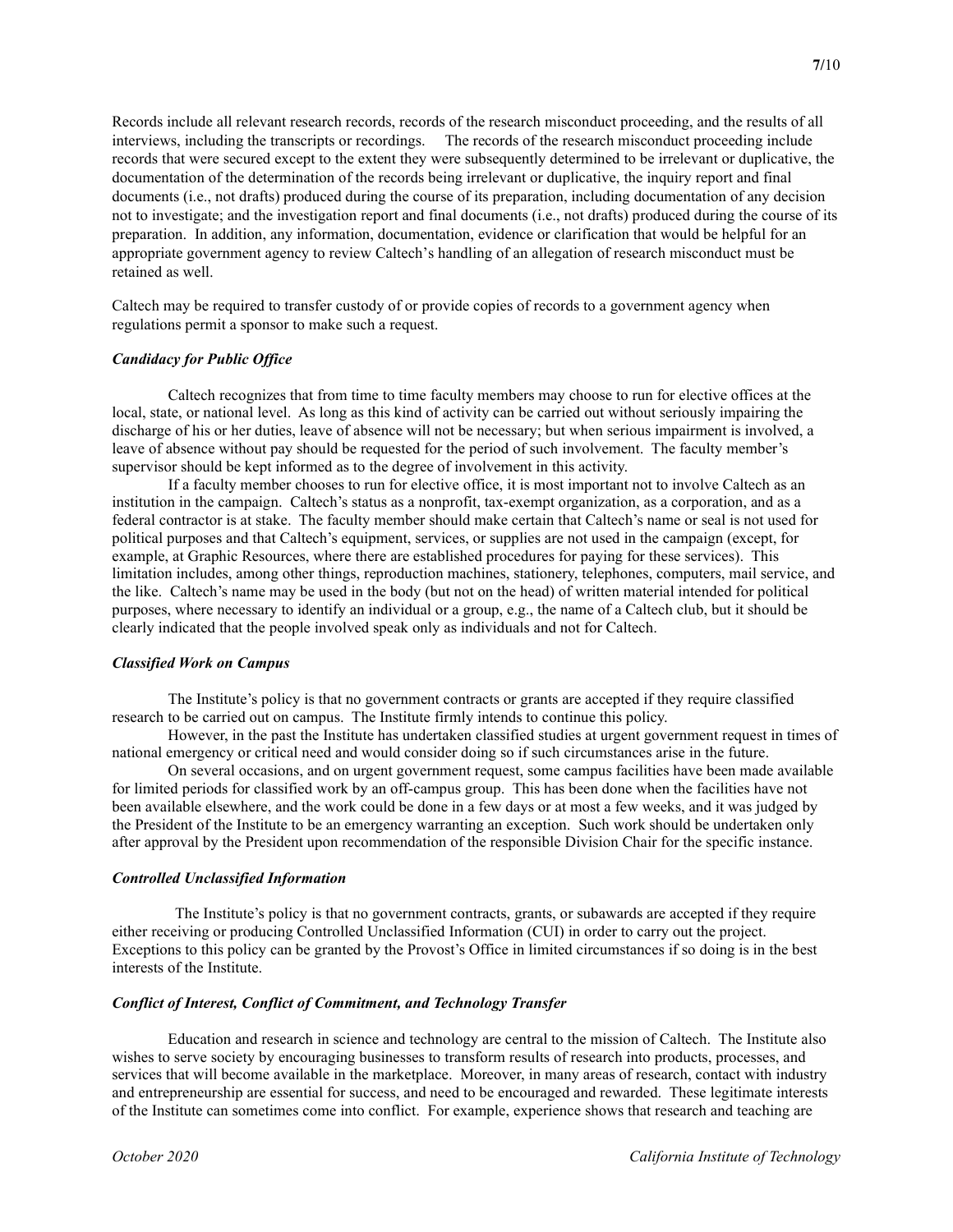best carried out in an environment that encourages the free exchange of ideas between all participants. On the other hand, private research sponsors may have good reasons for wanting to keep certain results confidential, at least temporarily. To cite another example, the most effective means of transferring technology sometimes requires active participation by a Caltech researcher in a private enterprise, as an advisor or consultant. Researchers deserve to be compensated for their work and ideas in this process. However, activities of this kind may pose real or apparent conflicts with the integrity and objectivity of research at the Institute, and with the employee's primary professional commitment, which is to the Institute.

To help the faculty and all other investigators understand their duties and responsibilities in resolving these potential conflicts, the following principles and rules have been adopted by the Institute:

# *General Principles*

Membership in the Caltech faculty involves a commitment that is full time in the most inclusive sense. Each faculty member is expected to accord complete professional loyalty to the Institute, and to arrange outside obligations, financial interests, and activities in such a way that they do not interfere with this primary, overriding commitment. This commitment applies as well to postdoctoral scholars. In addition, the Institute charges its faculty with a particularly heavy burden of responsibilities to safeguard the basic principles of research integrity, academic freedom, and public interest. When performing research sponsored by private interests, or negotiating with companies or entrepreneurs, or forming a company for commercial purposes, or engaging in any activity in which a conflict of interest may arise, it is the responsibility of the professorial faculty member<sup>[2](#page-45-0)</sup> to protect:

- 1. The integrity of all research done at the Institute.<br>2. The good name of the Institute.
- The good name of the Institute.
- 3. The academic freedom and economic rights of fellow faculty, students, postdoctoral scholars, and staff. Students, postdoctoral scholars and research faculty must be able to discuss their work freely, present results at conferences and seminars, and so on. A faculty member must never exploit the work of students, staff, or researchers for personal or professional gain.
- 4. The public interest. When government funds are involved in the support of research, the Institute's accountability to the government and the public requires that the investigators take particular care to obey all rules and regulations of the government and the sponsoring agencies. Details are to be found in the document *Managing Conflict of Interest Requirements Under Federal Sponsored Awards*, which is available in the Provost's Office, the Divisional Offices, and the Office of Sponsored Research.

# *Principles and Rules Concerning Investigator Responsibilities*

- 1. A faculty member or postdoctoral scholar may not hold a position of line responsibility in an outside enterprise for pay or profit.<sup>[2](#page-45-1)</sup>
- 2. A Caltech researcher may not spend more than an average of one day per calendar week consulting. See Consulting Activities (this chapter) for details.
- 3. Investigators are required to inform the appropriate Division Chair, immediately and in writing, through the Caltech disclosure system, of any consulting for, or financial interest<sup>[3](#page-45-2)</sup> in, a firm with which their research at the Institute becomes involved.

# *Rules Concerning Patent Rights and Research Support*

The Institute permits professors to seek research support from companies wishing to have the right to commercialize possible results of their research. To this end, it is willing to negotiate appropriate licenses to future patents in exchange for research support. In all dealings with private companies, however, the following principles and rules apply.

1. Neither the direction of Caltech research nor the interpretation of research results should be altered or appear to be altered by the commercial interests of a company. To help ensure this result, a professor must disclose all financial and business interests<sup>3</sup> in a company that supports the professor's research, the

<span id="page-45-0"></span><sup>&</sup>lt;sup>2</sup> The principles and rules also apply to emeritus faculty members who are active in research.

<span id="page-45-1"></span> $<sup>2</sup>$  A person who makes decisions and to whom others report has line responsibility. A member of the Board of Directors, or a</sup> person who only gives advice, does not.

<span id="page-45-2"></span><sup>&</sup>lt;sup>3</sup> Financial interests do not include interests in mutual funds or in blind trusts. Business interests include consulting for, holding any position of line responsibility in, board membership in, or holding any salaried position at, the company supporting the research.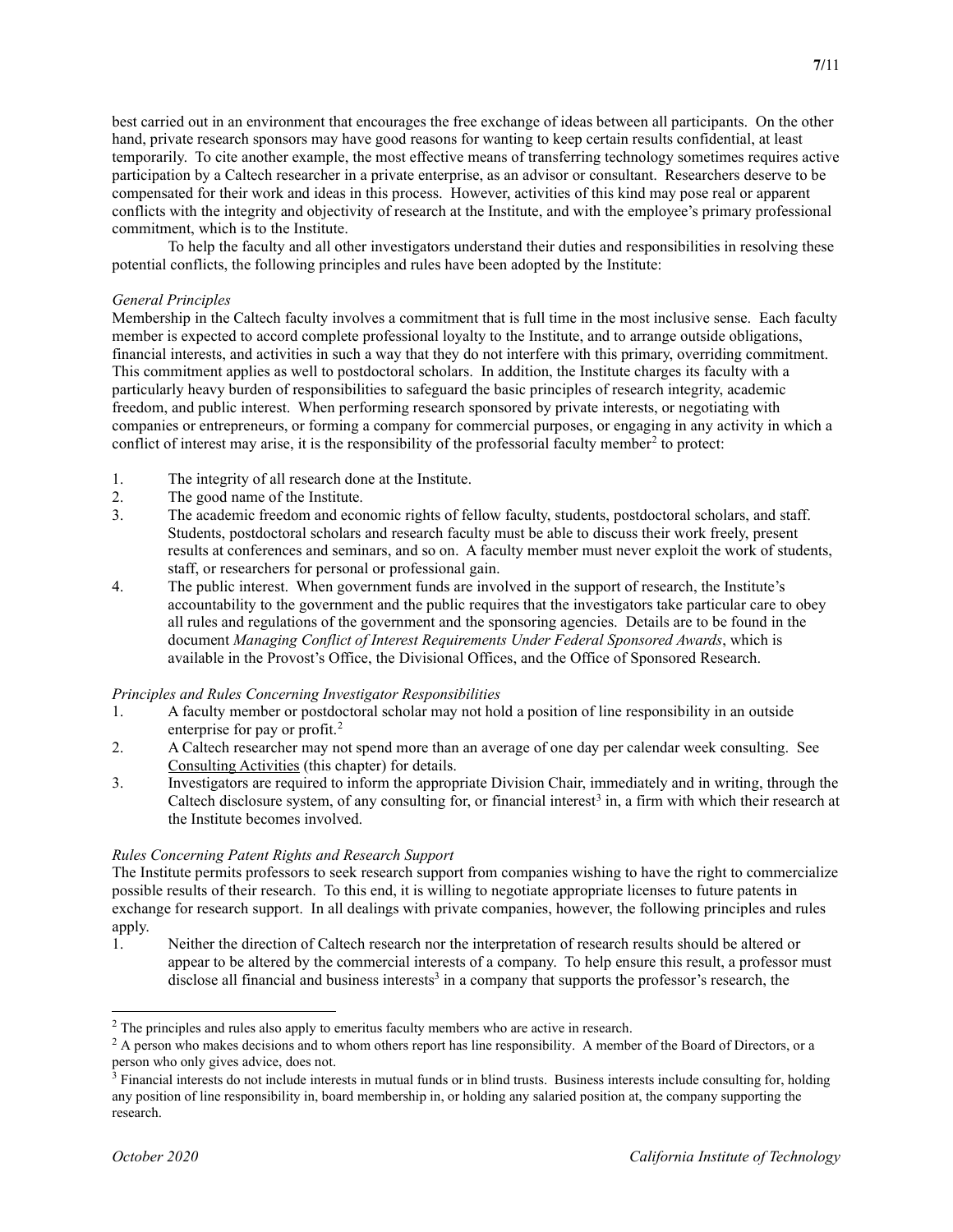company must enter into an Institute-approved sponsored research agreement, and the professor must develop and receive Institute approval of an appropriate Research Management Plan. Unrestricted gifts are welcomed from companies in which a professor has a financial or managerial interest; however, such gifts must be made to the professor's Division, or if the professor is a Division Chair, to the Institute *and* such gift funds shall not be used to support the research of the professor.

- 2. Any contract granting to a company rights to license future patents arising from research sponsored by the company must clearly delineate the scope of that work in order to distinguish it from research supported by other funds, especially public funds for which the Institute has a special responsibility.
- 3. The Institute may, in some circumstances, consider accepting financial interest in a company in exchange for licenses to patents, present or future. The Institute must then be sensitive to potential institutional conflicts of interest. It cannot, for example, permit a faculty member, postdoctoral scholar, or graduate student to work on behalf of the company as part of that person's Institute duties. It cannot accept research funds from the company except in the form of a sponsored research agreement where an Institute approved research management plan is in place to ensure that the research cannot be influenced by the financial interests of the Institute.
- 4. Circumstances may arise in which the most effective way to develop new technology is to award a subcontract, or to license a patent or copyright to a company in which either the Institute or a member of its research community has substantial financial interest. In such cases, it may appear to outside agencies or to competing companies that Caltech has acted unfairly. When a company in which the Institute or a member of its research community has substantial financial interest is chosen as a subcontractor to sponsored research, or as a licensee to a Caltech patent or copyright, care must be taken that the nature of the financial interest is fully disclosed to all relevant parties (including written disclosure to the Division Chair and to Caltech Procurement), and that sound, objective business reasons for choosing the company as subcontractor or licensee are fully documented.
- 5. The university may support the commercial sector, but it should not compete with it or be a member of it. Hence, Caltech laboratories should not perform specific commercially available tasks for the primary purpose of gaining income, nor should Caltech facilities be used to develop and commercialize a product. Caltech may enter into Facility Use or Technical Service Agreements with companies, in furtherance of Caltech's mission and to provide unique research facilities or capabilities not commonly available to the public. (See paragraphs 6 and 7 under "Consulting Activities," Item 4 under "Policies Governing Sponsored Research," and Item 5 under "Procedures for Submitting Proposals and for Accepting Awards," this chapter.)
- 6. Caltech is willing to keep sponsors fully informed about the research they support, but the Institute does not grant to outside organizations the right to delay submission or to refuse publication of research papers. Where appropriate, however, publications can be deferred for a limited period of time in order to protect patent rights, or to protect proprietary information that has been provided by a sponsor, and that inadvertently may have been included in a publication. Any such deferral will require concurrence from the Principal Investigator and the Vice Provost.
- 7. Royalty payments, consulting, or other forms of financial dealings with a commercial firm should be disclosed in accordance with Caltech Policy. Disclosures may need to be supplemented with additional information when applying for research support from a federal agency (see *Managing Conflict of Interest Requirements Under Federal Sponsored Awards* for details).

These principles and rules are designed to protect the essential interests of the Institute and its faculty, postdoctoral scholars and students while encouraging creative relationships between research and commerce by establishing guidelines within which investigators can safely operate. When a specific instance arises where interpretation of these principles and rules is required, investigators are encouraged to discuss the matter with the Division Chair, the Vice Provost for Research, or the Provost so that a sensible and legal resolution may be achieved.

# *Consulting Activities*

The Institute encourages internal consultation and exchange of information among all members of the faculty and among and within all Divisions of the Institute. Such collegial consultation and interchange is expected of all faculty members. However, in exceptional cases, where an unusual or prolonged consulting project is involved requiring the attention and time of an individual to an extent that impinges on normal academic duties, the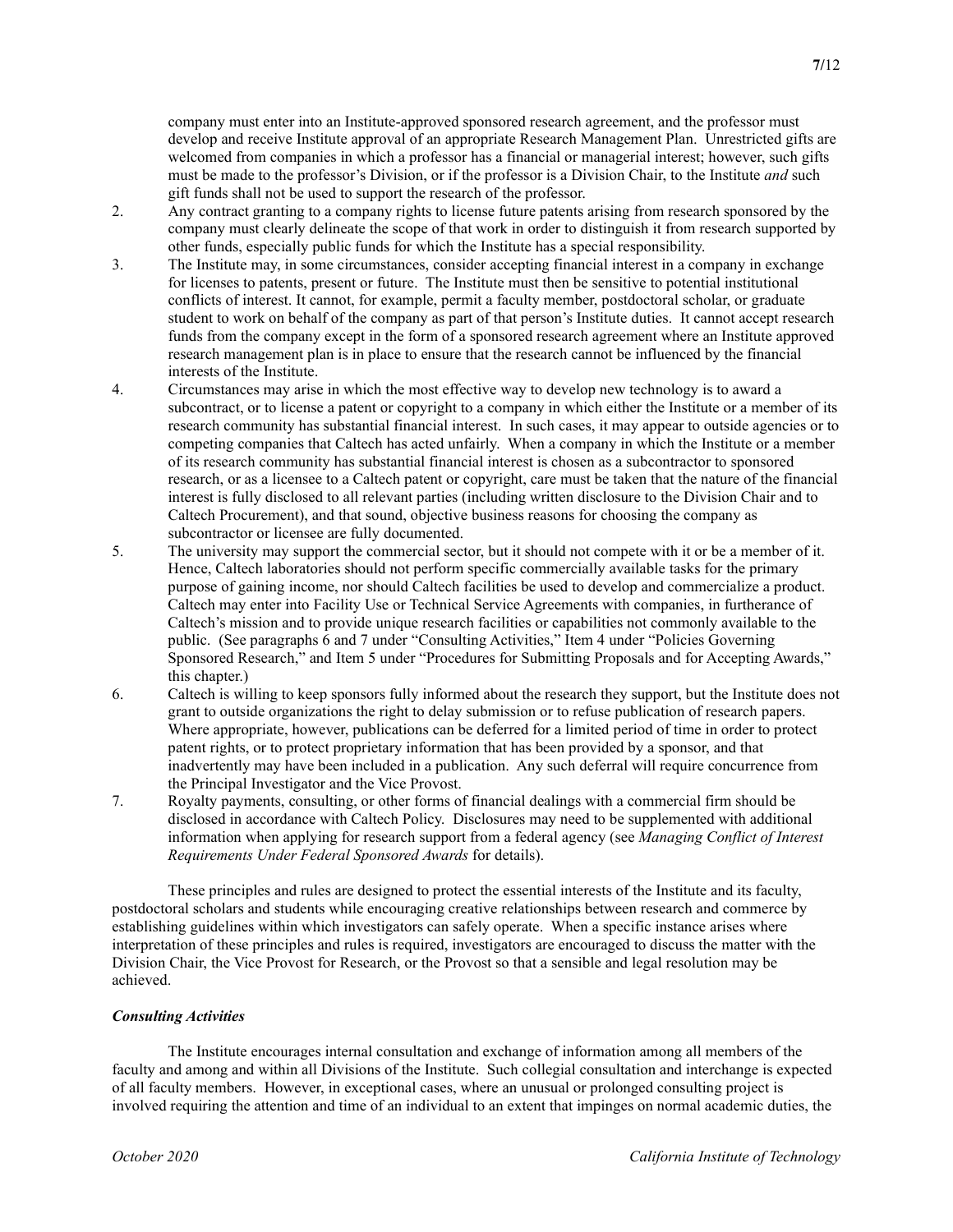President or Provost may authorize a stipend for such services to be paid to the individual and charged against the project that is served, whether or not the project is operating under a sponsor. Such arrangements are subject to the approval of the sponsoring agency.

It is recognized that a faculty member may undertake outside consulting work, provided it does not interfere with Institute duties. Consulting work is limited as follows: an average of one day per week for those on a twelve-month basis for the calendar year or one day a week for the academic year for those on a nine-month basis. Consulting should not exceed a continuous period of more than one week during the fall, winter, or spring quarters. For those on twelve-month appointments, consulting should not involve more than a single period of two weeks during the summer quarter. Accumulation of consulting time beyond these limits is not consistent with the yearround nature of faculty appointments.

Consulting privileges impose obligations on the faculty member that must be clearly understood, and in cases of doubt, the appropriate Division Chair should refer the case to the Provost.

There is a possibility of conflict of interest between outside activities and work at the Institute. In such a conflict, obligations to the Institute take priority. The federal government may become involved in questions of conflict of interest either through support of a faculty member's research or because a faculty member participates in an advisory capacity or serves on a government committee. The statement on the subject of conflict of interest issued by the American Council on Education and the American Association of University Professors, to which the Institute subscribes in principle, is available in the Provost's Office. The current Institute policy on Conflicts of Interest may be found under Institute Policies on the Human Resources web site. It is the responsibility of any faculty member who accepts outside obligations that might generate a conflict of interest, either with obligations to the Institute or obligations under federally financed research, to consult the Division Chair, the Vice Provost for Research, or the Office of Research Compliance for advice on these problems.

Consulting work represents the personal effort of the faculty member and will not be the subject of a contract involving the Institute. Scrupulous care must be taken to ensure that the name of the Institute and its letterhead are not used directly in any correspondence between the faculty member and the client, or in any reports that the faculty member may submit. It is important that the name of the Institute not appear in any publicity or commercial presentation either in promotion of future consulting services and activities or in the results of such consulting work.

To protect the Institute, the faculty member should notify the client in writing that the work is being done by an individual, that no position of line responsibility for the work can be accepted, that the Institute assumes no responsibility for the work, and that the name of the Institute may not be used in reports or publicity resulting from the work. The faculty member should also state that the faculty member has assigned rights in inventions to the Institute for inventions related to Institute work. The client should acknowledge this statement as evidence of the understanding upon which the work is to be done.

In a consulting activity, the faculty member may need to use Institute equipment. Such equipment may not be used except to a limited extent and only if it can be used without interfering with normal Institute activities. Its use must be approved by the appropriate Division Chair and the Vice President for Business and Finance who may decide that a charge for the use of the equipment may be made. Charges for the use of equipment or facilities and arrangements regarding stipends and insurance coverage for assistants other than Institute faculty or students are to be established in consultation with the Vice President for Business and Finance. If government or sponsor-owned equipment is to be used for consulting purposes, prior permission of the owner should be obtained through the Office of Sponsored Research. All unusual cases of the use of Institute facilities outside a faculty member's line of duty should be referred for approval to the Provost.

In connection with the use of Institute facilities or equipment, it should be noted that the Institute Patent Policy (later in this chapter) contains the statement: "Inventions made by employees in line of Institute duty or with the use of Institute facilities may be patented in order to protect and benefit the Institute and the public." Such patent properties are to be assigned in accordance with the Institute Patent Policy. Consulting work done by a staff member often involves developments for which the client may wish to obtain patent protection. "Consulting" will be interpreted by definition as being outside the staff member's "line of duty." Interpretation of "use of Institute facilities" is more difficult because in the literal sense an Institute facility could mean a trivial detail. There, as in the actual conduct of the consulting work itself, a considerable amount of discretion and judgment on the part of the staff member and the Division Chair must be used. Obviously, the use of Institute facilities must be kept to a minimum, but to permit no use whatever of Institute equipment in consulting work is both unrealistic and inconsistent with the Institute's expressed desire to be of service to the community, particularly when unique facilities are available. In the event that the faculty member and the Division Chair are in doubt concerning possible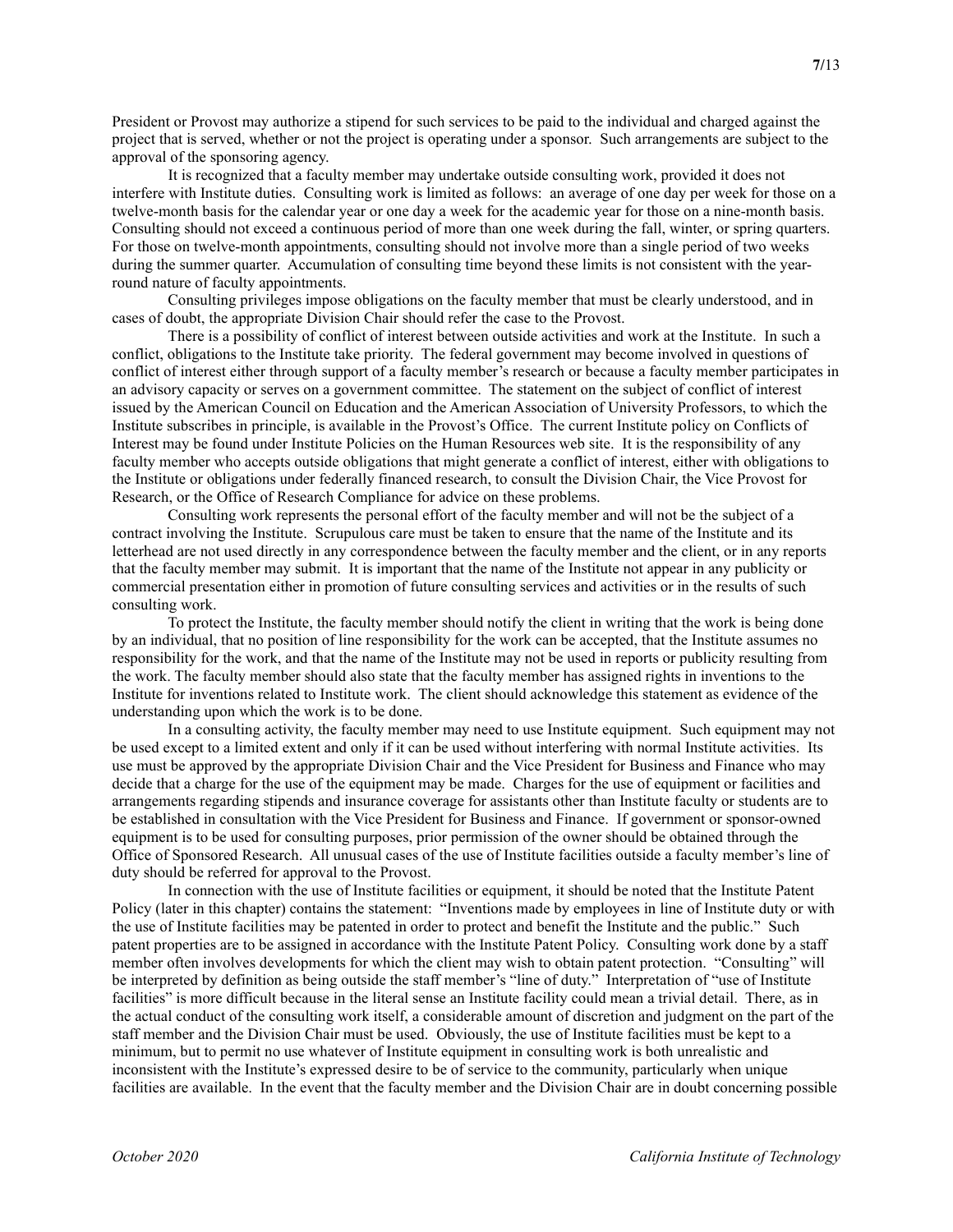Institute patent rights in a particular consulting arrangement, a recommendation should be obtained from the Provost.

# *On-Campus Activities Outside the Line of Duty*

The appropriateness of a faculty member's conducting significant personal business on Institute premises is to be reviewed by the cognizant Division Chair and to be approved by the Provost.

The non-trivial use of Institute facilities outside a faculty member's line of duty is to be referred for approval to the Provost.

# *Off-Campus Teaching*

Institute policy allows members of the professorial faculty to engage in consulting activities up to one day a week (see "Consulting Activities," this chapter). Teaching or participation in classes or seminars at other colleges or universities is permissible under these guidelines. Such teaching arrangements are to be short-term only, one-time commitments. Faculty may receive compensation for these efforts and, if listed in the catalog of another institution, should be listed with the "visiting" prefix before their title.

Even though these off-campus teaching activities fall under the general guidelines of consulting, they present some unique problems. Fixed time commitments, if the course is taught as a regular part of the curriculum of another institution, and the high visibility of such teaching arrangements, create a potential for misunderstanding. Therefore, all such arrangements must be approved by the Division Chair in advance. Note that the total commitment of time for all consulting and outside teaching activities must not exceed the one day a week limit.

# *Environmental, Health and Safety*

The Caltech Environment, Health and Safety (EHS) Office is responsible for maintaining an environment for its faculty, staff, students, and visitors that will not adversely affect their health and safety, insofar as it is reasonably within the control of the Institute to do so. The Institute will comply with federal, state, and local health and safety regulations, or in their absence will use the standards of nationally recognized advisory bodies.

The EHS Office has technical expertise in the fields of Laboratory Safety, Fire and Life Safety, Emergency Preparedness, Environmental Health, Waste Management, Occupational Health, and Radiation Safety. The EHS office provides consultative services on hazard identification, analysis, and control and assists in developing safe handling techniques for hazardous materials and hazardous waste.

The EHS Office offers a full array of training opportunities that provide technical and administrative guidance relevant to campus operations and in compliance with the law. Continuing attention to and education in safe practices cannot be assumed to be optional.

The Administrative Committee on Radiation Safety and the Institute Biosafety Committee perform initial and continuing review of all research projects and activities that involve the use of radioactive material and radiation producing machines, and biohazardous material.

All functions of the EHS Office are supportive in nature. They in no way relieve individual faculty, supervisors, and employees of their direct responsibilities for safety. The EHS Office maintains an informational website with expanded coverage on pertinent environment, health and safety issues at www.safety.caltech.edu. For further assistance contact the EHS Office at  $(626)$  395-6727 or by e-mail at safety@caltech.edu.

# *Gifts to the Institute*

In order to ensure that the conditions involved conform to Institute policy and in the interests of good longrange relations with donors of private funds, members of the faculty are expected to inform the Office of the Vice President for Development and Institute Relations of intentions to negotiate for gifts from individuals, corporations, or foundations. Such notice is to be given and approval granted prior to the actual negotiations with prospective donors to minimize possible misunderstandings that could result from multiple and uncoordinated approaches to the same donors.

In addition, those faculty members who wish to solicit prospective donors on their own or wish to enlist the help of the Development Office in soliciting private funds for their own particular projects are to first obtain approval from their Division Chair and the Provost. The Development Office then will assist faculty members in their solicitations with the understanding that the time allotted to any particular project must be a function of Institute priorities. To be regarded as a gift, the terms should not include specific deliverables nor any intellectual property rights for the donor.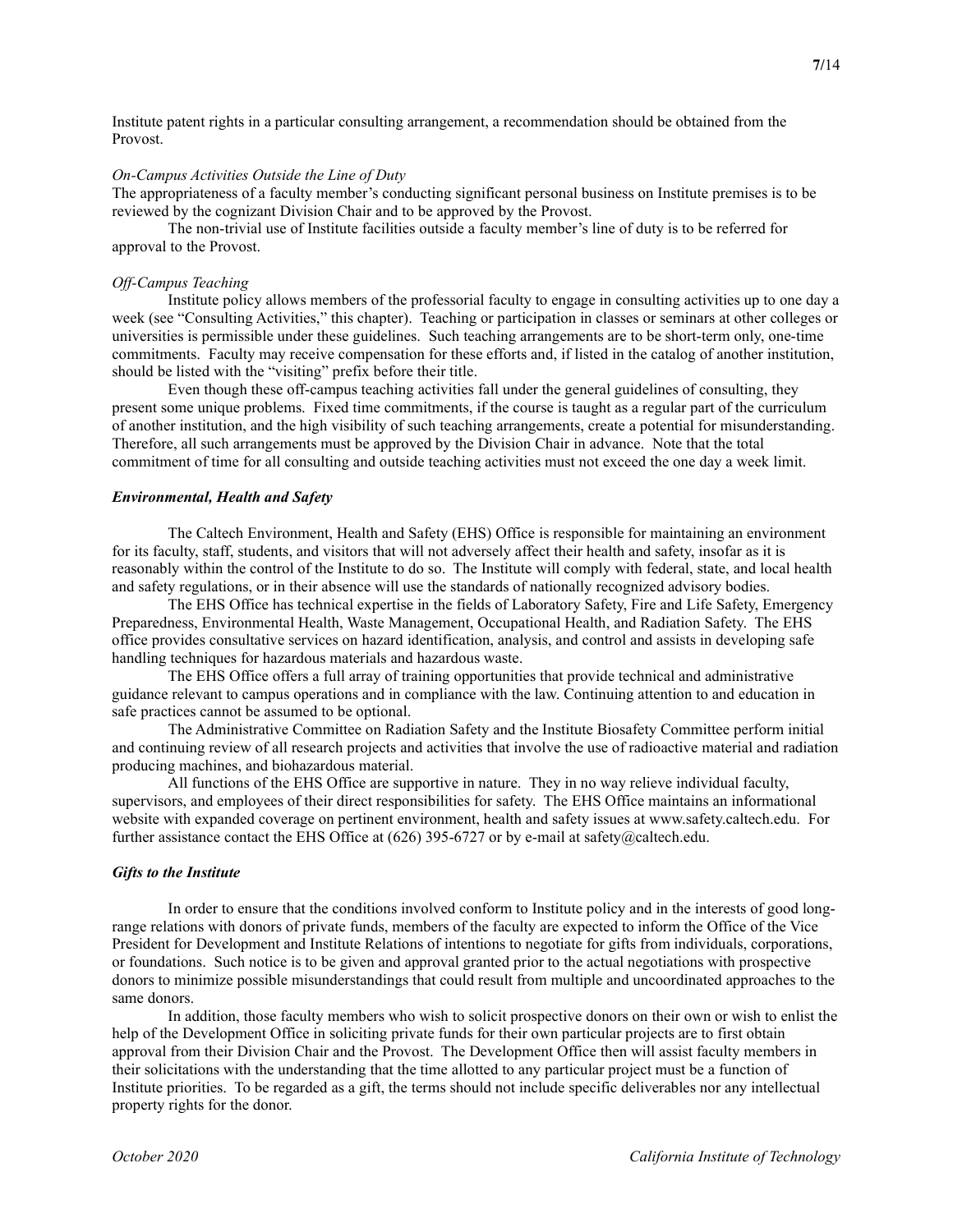When negotiations result in a favorable response, the faculty member should request or draft a letter to be sent by the donor outlining the terms of the gift to the Institute.

The President's Office, after consultation with the Provost, the Vice President for Business and Finance, and the Vice President for Development and Institute Relations concerning approval of any special financial conditions or other conditions involved, will write a letter accepting the gift under the terms agreed to, a copy of this letter going to the appropriate Division Chair and to the Provost, the Vice President for Business and Finance, and the Vice President for Development and Institute Relations.

The Vice President for Development and Institute Relations may seek the help of faculty members in making suitable presentations and proposals to potential donors.

### *Lobbying and Political Endorsements*

Because Caltech is a tax-exempt, nonprofit organization, no substantial part of its activities may be involved in attempts to influence federal, state, or local legislation. Therefore, any lobbying that might involve, in any way, Caltech as an institution must be coordinated with the Director of Government Relations, or the President's Office, so that Caltech's tax-exempt status is not jeopardized. This includes contacts by faculty members, on behalf of or using the name of Caltech, with members of Congress, state legislatures, boards of supervisors, and other law or rule-making bodies, or their staffs, for the purpose of influencing the passage or defeat of proposed legislation.

Faculty members endorsing a political candidate or a political position may use their titles and place of employment only for purposes of identification.

### *Nepotism*

When a close relative of a faculty member is being considered for employment, appointment, reappointment, promotion, salary increase, or tenure in the same Division, the responsible Division Chair should seek advice from sources other than the faculty member in question. The Provost and, if appropriate, the Vice President for Business and Finance will review all cases.

It is the policy of the Institute to discourage situations where Institute employees act as supervisors of close relatives or spouses, or others with whom they have a close relationship outside the Institute that might influence their judgment in a supervisory role.

# *Patent Policy*

Adopted by the Executive Committee of the Board of Trustees on March 13, 2007

Inventions made by employees in the line of Institute duty or with the use of Institute facilities may be patented in order to protect and benefit the Institute and the public. Title to such patents is to be assigned to the Institute or, if appropriate, the sponsor. The cost of acquisition of such patents shall in no instance be borne by the employee.

It is the policy of the Institute that such patents be used for the public benefit. If there are innovations or discoveries that result in the filing of patent applications and the acquisition of patents, the Institute intends to serve the public interest by prudent and appropriate efforts to transfer the technology to those who will facilitate public use. When this result is achieved by the licensing of an invention or patent, income and/or equity may accrue to the Institute under terms negotiated at the Institute's discretion.

Where income is derived from such licensing, the inventor or inventors, collectively, will receive 25% of the income received by the Institute after the deduction of 1) unreimbursed external expenses associated with obtaining, maintaining, licensing and/or enforcing the patent or rights associated with the invention; and 2) the share of the income owed by Caltech to a third party pursuant to an income-sharing agreement between Caltech and the third party. In the event of multiple inventions in a license agreement, each inventor shall receive a proportion of that income according to Caltech internal procedures.

Where equity is derived from such licensing, the Institute will make no distribution of equity to inventors, but will make the distribution set forth in the previous sentence from the proceeds of the orderly sale of the securities at such times and in such amounts as determined in the sole discretion of the Institute in accordance with Institute policy, after the further deduction of brokerage and related expenses incident to the sale of the securities.

Inventors may opt, by means of a charitable donation to the Institute, to have all or any part of their share of the net income to be applied to support research of their choosing within the Institute. The Institute will then match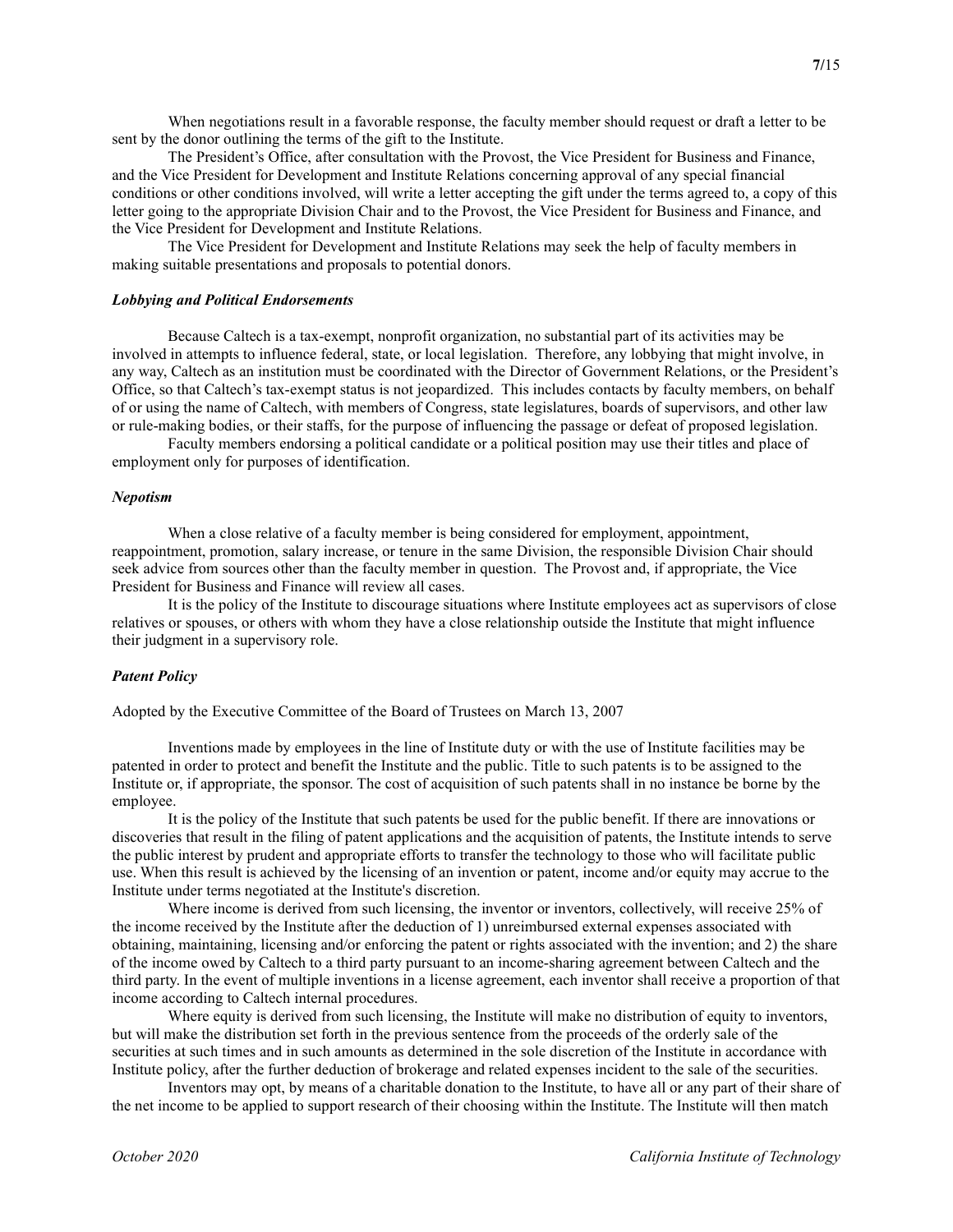the amount contributed by the inventor for the research, on a dollar-for-dollar basis, so as to provide total research support from such income up to 50% of the net income received by the Institute. Inventors who elect to contribute may subsequently elect instead to retain their share of the net income from future royalties.

The remainder of the income derived by the Institute from the licensing of patents, after payment of the inventor(s)' shares will be applied to the furtherance of instruction and research. The Institute retains the right not to pursue the filing of any patent application, and not to pursue commercialization of any invention. In that event, the Institute may choose to assign the patent rights to the inventor(s) if that is consistent with its legal obligations.

All Institute employees shall sign a Patent and Copyright Agreement assigning their rights to patents or inventions that they may make in the line of their duties, or with any use of Institute facilities, to the Institute or, if appropriate, its sponsor.

Individuals who work on governmental or industrial projects undertaken by the Institute are required to sign such supplemental agreements as are necessary to enable the Institute to fulfill its contractual obligations in regard to patents.

All employees shall report to the Institute immediately any innovation or discovery that might reasonably be considered to be of a patentable nature and that arises in the line of their duties, or as the result of any use of Institute facilities. This obligation is not intended to interfere with the prompt publication of research results.

Inventions made by employees or students outside the line of Institute duties on the inventor's own time without any use of Institute facilities are not the property of the Institute. Patents from such inventions should be administered so as not to involve the Institute name.

It is important that inventors disclose to the Institute any funding from an agency of the United States Government that may relate to inventions. The Federal Bayh-Dole Act and implementing regulations (37 C.F.R. 401) grants patent rights to the Institute for inventions made under most federally funded research. In return, the Institute has reporting obligations regarding such inventions to the funding agency, and must grant a license to the government for its own use.

Any dispute concerning this policy or the distribution of royalties shall be resolved by appeal to the Provost.

The Institute places no restrictions on the rights or activities of Postdoctoral Scholars and Research Faculty in their subsequent careers after they leave Caltech. If departing Research Faculty or Postdoctoral Scholars require access to research data, computer programs, material samples, biological specimens or other research materials that they helped develop while at Caltech, the Institute will negotiate with them to provide continuing reasonable access to such materials, appropriate to the circumstances and consistent with its legal requirement to maintain originals of data and other results arising from sponsored research.

# *Procedure for Acquiring New Facilities*

Policy and procedure on new facilities are guided by the Board of Trustees through its Committee on Buildings and Grounds.

Requests and justification for new facilities will be presented to the Provost and the Vice President for Business and Finance. Subsequent major steps include further definition of fund sources, description, location, and costs. Additional major steps in the process include retention of architect, facility program, schematic design, working documents, contractor selection, construction, and activation. Authorization to proceed from one major step to another is usually contingent upon review and approval by the President and the Trustees' Committee on Buildings and Grounds.

# *Protection of Human Subjects*

The Committee for Protection of Human Subjects performs initial and continuing review of all research projects and activities in which the California Institute of Technology is concerned that involve any use of human subjects or of tissues directly obtained from human subjects. The committee is particularly concerned that

- 1. The rights and welfare of subjects are adequately protected.
- 2. The risks to subjects are outweighed by potential benefits.
- 3. Appropriate informed consent of subjects is obtained.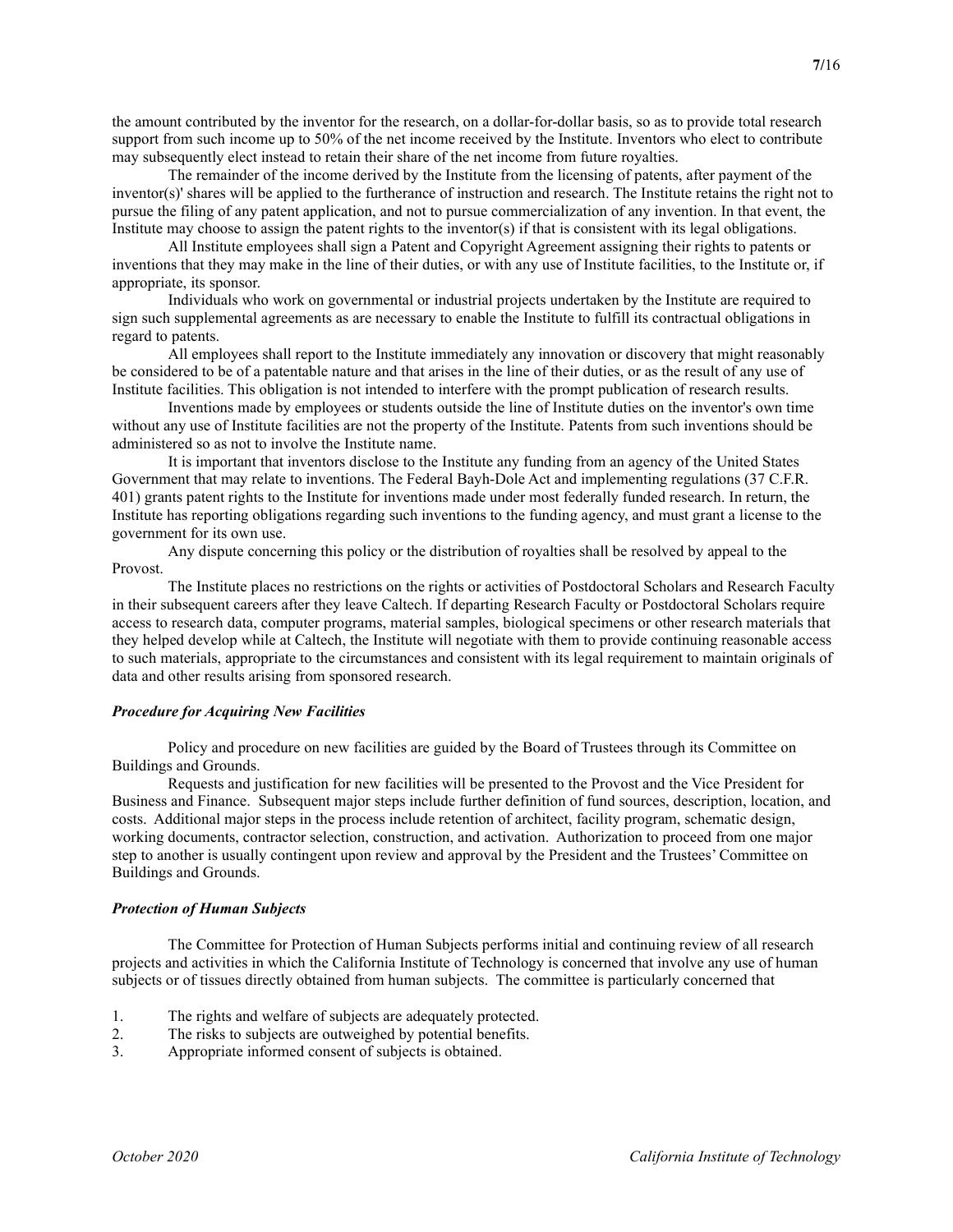Committee reviews are conducted in a manner to ensure the exercise of independent judgment of the members. Members will be excluded from judgment on projects or activities in which they have an active role or a conflict of interest.

No research project involving the use of human subjects shall be undertaken and no application for funds for the support of a research project involving human subjects shall be submitted from the Institute without the knowledge and approval of this committee.

# *Publications*

# *Costs of Publications*

Insofar as possible, when contract or grant support is not available, it is the Institute's policy to bear reasonable expenses involved in the publication of the results of research in the various professional journals. Staff members should consult the Chairs of their Divisions for the procedures to be followed.

# *Depositing Publications*

All members of the faculty are encouraged to deposit reprints of their publications in their Division offices for the benefit of their colleagues and graduate students.

# *Research Involving Vertebrate Animals*

The Administrative Committee on Animal Care and Use serves as the Institute's Institutional Animal Care and Use Committee (IACUC) and performs initial and continuing review of all research projects and activities in which the California Institute of Technology is concerned that involve the use of vertebrate animals or of tissues directly obtained from vertebrate animals. The committee is particularly concerned with procedures for the care, housing, use, and treatment of such animals.

Committee reviews are conducted in a manner to ensure the exercise of independent judgment of the members. Members will be excluded from judgment on projects or activities in which they have an active role or a conflict of interest.

No research project involving the use of vertebrate animals shall be undertaken and no application for funds for support of a research project involving vertebrate animals shall be submitted from the Institute without the knowledge and approval of this committee.

# *Royalties and Copyrights*

Copyrights to and royalties from textbooks, reference works, submissions to scientific journals, and other copyrightable materials (except for computer software, which is treated below) produced by faculty members as a part of their normal teaching and scholarly activities at the Institute and that do not result from projects specifically funded in whole or in part by the Institute or by a sponsor of the Institute, shall belong to the author or authors and may be retained by them. If, on the other hand, the Institute provides funds, or a sponsor's funds, to finance (in whole or in part) a specific research or educational project and copyrightable materials are produced by employees as a result of the project, copyrights and royalty rights shall be owned by the Institute.

All rights to computer software, including computer programs, computer databases, and associated documentation ("computer software"), whether copyrightable or patentable, produced by employees or students in the line of Institute duty or with the use of Institute facilities, shall be owned by or assigned to the Institute, regardless of the source of funds used to produce the computer software. Computer software produced outside the line of Institute duty and on the author's own time, and without the use of Institute facilities, is not the property of the Institute.

Where the Institute receives income from the licensing or use of computer software or other copyrightable material belonging to the Institute, the author or authors, collectively, will receive 25% of the income received by the Institute after the deduction of unreimbursed legal expenses associated with obtaining and maintaining protection for the copyrightable material. If an author chooses to return any part of the royalty income to Caltech as a charitable donation, the Institute will match the donated amount in a fund to be applied to research of the author's choosing. The remainder of income derived by the Institute from the licensing or use of copyrights or computer software, after payment of the author's shares, will be applied to the furtherance of instruction and research. The Institute retains the right not to pursue the registration or commercialization of any copyrightable material, including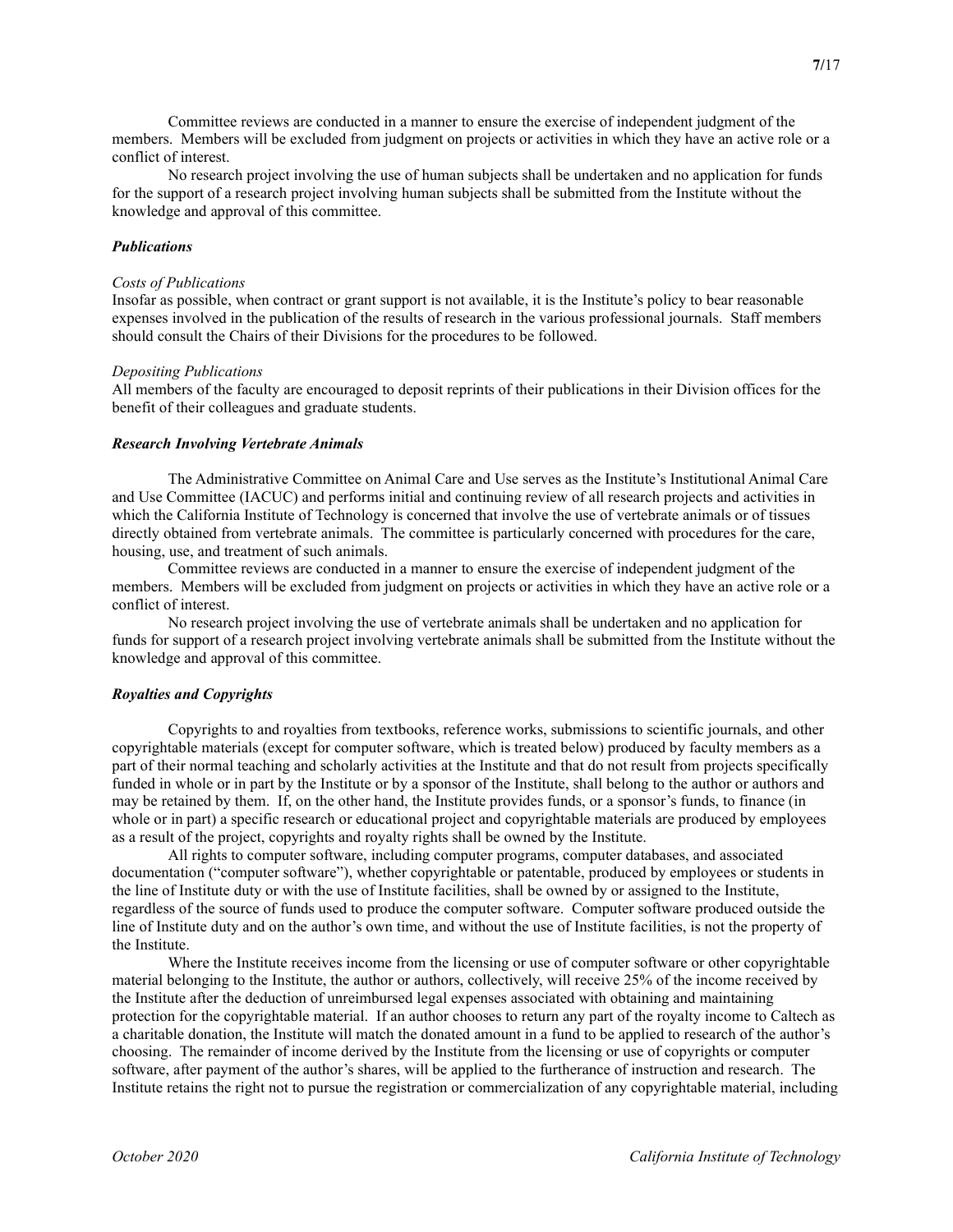computer software. In that event, the Institute may choose to assign the copyrightable material to the author(s) if that is consistent with its legal obligations.

All Institute employees shall sign a Patent and Copyright Agreement assigning their rights in copyrightable materials authored in the manner set forth above. A copy of the agreement may be obtained from the Faculty Records Office.

All employees shall report to the Institute immediately any matter that might reasonably be considered to be of a copyrightable nature and that arises in the line of their duties, or as the result of the use of Institute facilities. This obligation is not intended to interfere with the prompt publication of research results.

Any dispute concerning this policy or the distribution of royalties shall be resolved by appeal to the Provost.

The Institute places no restrictions on the rights or activities of postdoctoral scholars and research faculty in their subsequent careers after they leave Caltech. If departing research faculty or postdoctoral scholars require access to research data, computer programs, material samples, or other research materials that they helped develop while at Caltech, the Institute will negotiate to provide continuing reasonable access to such materials, appropriate to the circumstances and consistent with its legal requirement to maintain originals of data and other results arising from sponsored research.

# *Authorship Disputes*

The faculty and students of the California Institute of Technology are committed to disseminating the results of their research. Therefore, it is common practice to publish the results in professional journals, conference proceedings, and monographs. The authorship of these publications reflects the contributions of all participants in the research, following the accepted practices of the field of study and the Caltech honor code. Authorship requires a significant contribution to the conceptualization, design, execution, evaluation of the data and/or interpretation of the research and a willingness to assume responsibility for one's specific contributions to the research. In addition to authors, it is normal to acknowledge the contributions of people who assisted in the research but did not significantly contribute to the research reported in the publication.

While the broad principles regarding who is listed as an author are universal across fields, practices including the order of authors in multi-authored publications vary by discipline. It is long-standing practice at Caltech that the supervising member of the professorial faculty (the lead member of the professorial faculty in the case of collaborative research) makes the final decisions regarding the authorship of publications because the principal investigator is in the best position to understand the practices of the field and relative contributions of all authors.

On rare occasions, there are disputes regarding authorship. These may result from, but are not limited to, co-authors believing that their place in the list of authors does not fairly reflect their contributions, acknowledged individuals believing that their contributions are significant enough to merit authorship, and collaborative projects across different fields of study that have different practices. It is the policy of Caltech that authorship disputes do not constitute research misconduct.

# *Avoiding Authorship Disputes*

Many of these disputes arise from mismatched expectations. Therefore, early, ongoing and open dialog is the most effective means of avoiding an authorship dispute. It is recommended that

- 1. members of the faculty have ongoing conversations with their students, postdoctoral scholars, and collaborators about their authorship expectations and practices;
- 2. authorship be discussed at the beginning of any collaboration and the discussion continue on an ongoing basis as the research evolves; and
- 3. authorship be discussed as soon as a publication is conceived and that discussion continue through the preparation and finalization of the publication;
- 4. members of the faculty consult authorship guidelines provided by agencies such as the National Science Foundation and National Institutes of Health, as well as various technical journals and professional societies in framing their decisions about authorship issues.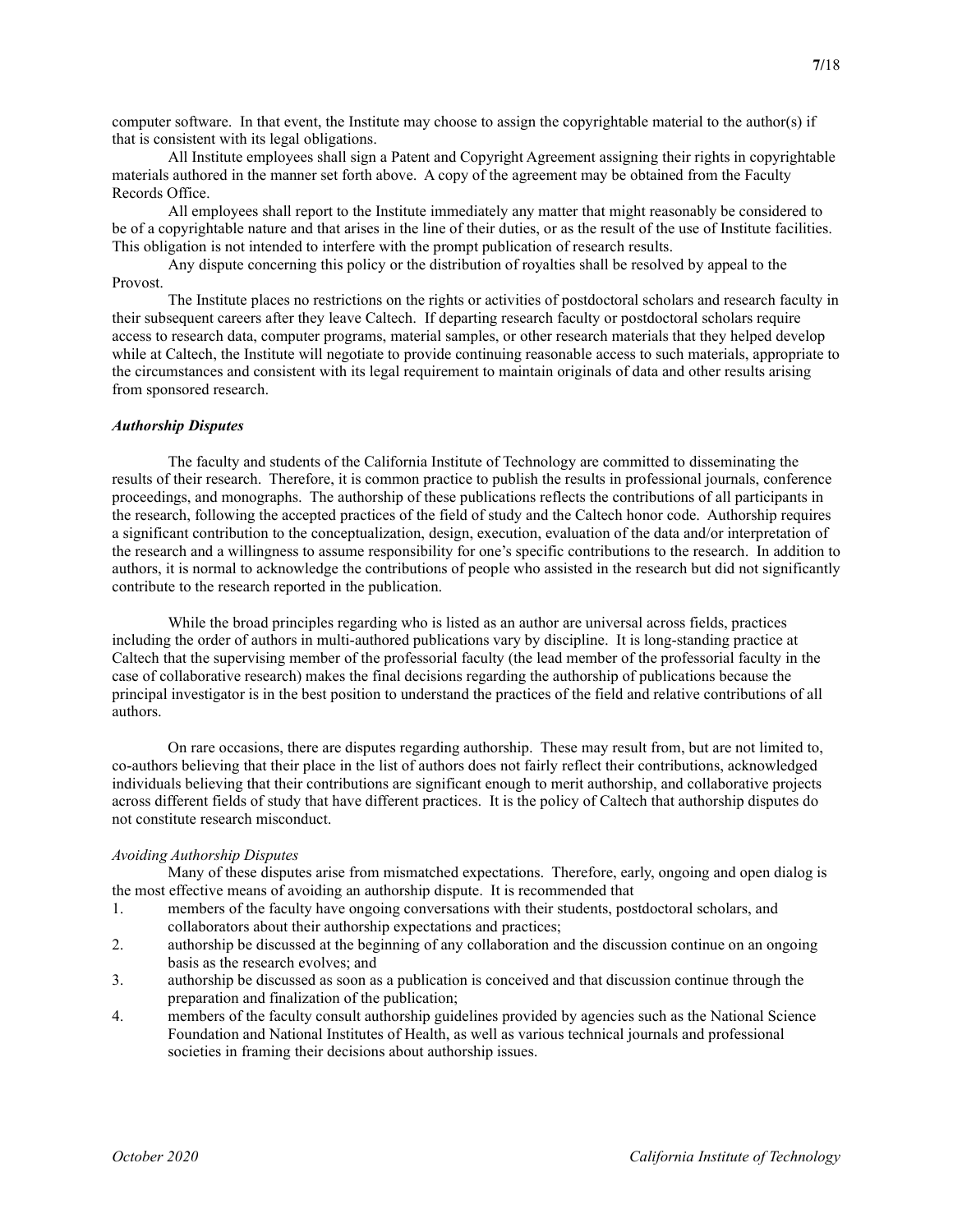- A. If the publication is a result of *research in a single research group*, any disputant who wishes to dispute a decision by the professorial faculty member should follow the following process:
	- 1. Work with the faculty member to try to resolve the dispute;
	- 2. If this does not lead to a resolution, appeal to the Division Chair. The Division Chair will work informally with the faculty member and the disputant to try to resolve the dispute;
	- 3. If this fails, the disputant asks the Division Chair to launch a formal authorship dispute process. The Division Chair, either in person or with the assistance of another uninvolved member of the professorial faculty, will study the matter in detail and make a recommendation in writing to the faculty member. The faculty member may either accept the recommendation or reject it. The rejection has to be in writing, and must explain in the detail the rationale for the rejection of the recommendation. The decision of the supervising faculty member stands. The Division Chair will inform the Office of the Provost of the outcome of the process. The report will include the parties involved, the process, the written recommendation and response. This ends the process.
- B. If the publication is the *result of a collaboration between two research groups* at Caltech, any disputant who wishes to dispute a decision by any of the collaborating professorial faculty members should follow the following process:
	- 1. Work with the collaborating faculty members to try to resolve the dispute;
	- 2. If this does not lead to a resolution, appeal to the Division Chair (or Division Chairs if people from more than one division are involved). The Division Chair(s) will work with the collaborating faculty members and the disputant to try to resolve the dispute;
	- 3. If this fails, the disputant asks the Division Chair to launch a formal authorship dispute process.
		- a. If all the collaborating faculty members are in agreement on the course of action, the Division Chair(s) will follow the process described in A3 above.
		- b. If the collaborating faculty members are not in agreement on the course of action, the Division Chair(s) will appoint a three-member committee of uninvolved members of the professorial faculty to study the matter in detail and make a recommendation in writing. The collaborating faculty members may either accept the recommendation or reject it. The rejection has to be in writing, and must explain in the detail the rationale for the rejection of the recommendation. If all collaborating faculty reject the recommendation, their decision is final and the Division Chair(s) will follow the process described in A3 above. If one collaborating faculty member accepts while another rejects this recommendation, the Division Chair(s) will inform the Office of the Provost of the outcome of the process. The report will include the parties involved, the process, the written recommendation and response. The Provost will convey the fact that there is an authorship dispute and the recommendation of the faculty committee to the publisher of the publication. This ends the process.

# *Sponsored Research and Other Sponsored Activities*

This section outlines the policies and procedures involved in soliciting and accepting financial support from external sponsors for research and other types of externally supported activities.

The Office of Sponsored Research is the Institute administrative office responsible for providing information and administrative guidance to faculty and staff in the preparation and submission of proposals as well as the negotiation and acceptance of awards for the external support of sponsored research and other activities. The office is the official Institute contact point for sponsored activities when a formal agreement, grant, contract, or cooperative agreement with the Institute is contemplated that includes terms and conditions such as ownership of intellectual property and/or data; rights to publish; specification of deliverable items (e.g., periodic research reports, hardware, software, etc.); limitations on the use of funds; specification of milestones, objectives, or spending plans that are required for collecting funds; or specified time periods over which the activity is to be conducted in order for the Institute to receive payment. The sponsors include federal agencies, state and local government agencies, corporations, other universities, independent or government supported research laboratories, voluntary health organizations, or other organizations that customarily support research at colleges and universities.

The Offices of Corporate or Foundation Partnerships within the Development Office provide assistance and guidance in approaching philanthropic foundations and corporations for obtaining gifts and grants that can be used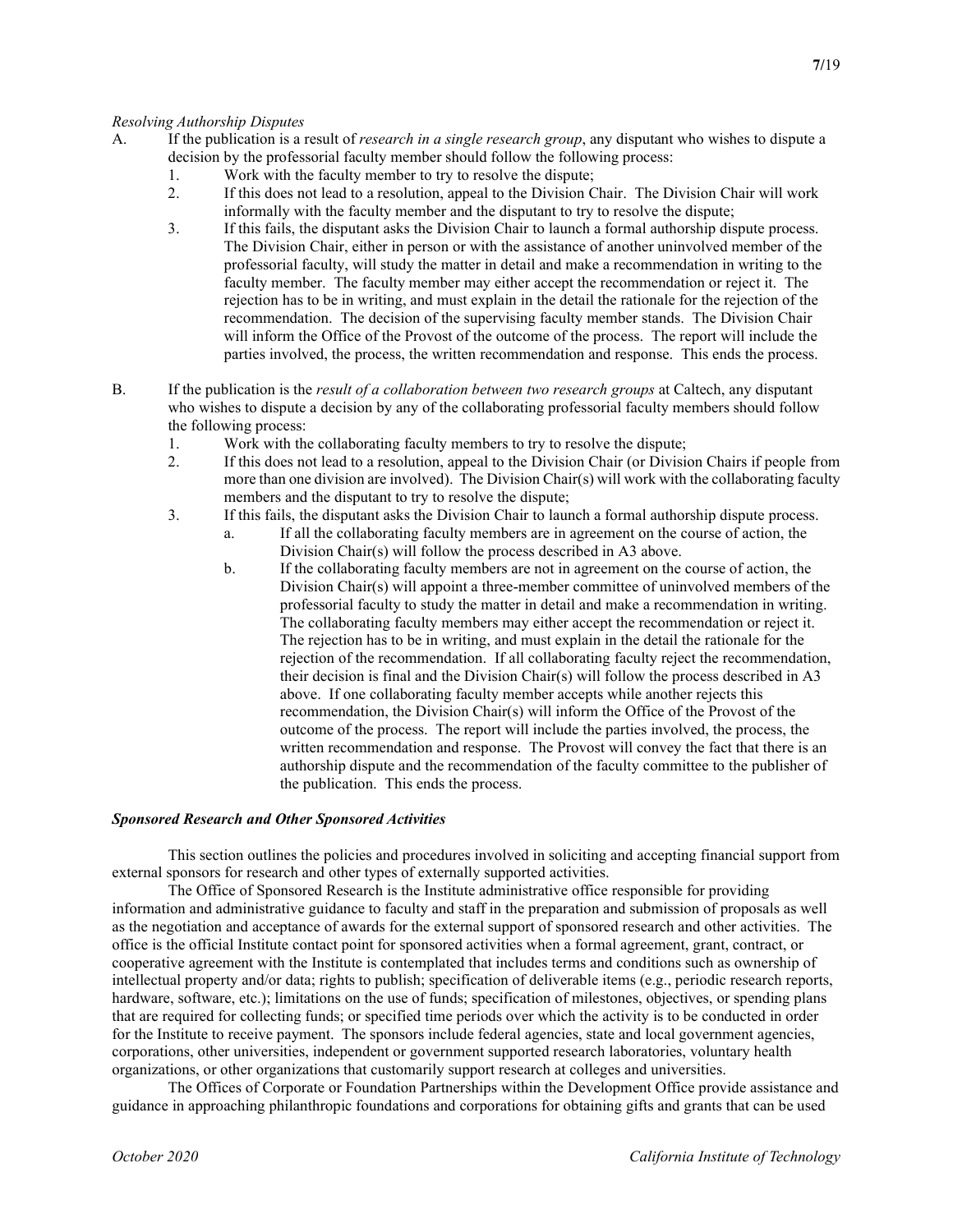for the support of research where the contemplated award to the Institute does not impose conditions on reporting, deliverables, and accountability that are generally found in sponsored projects.

# *Policies Governing Sponsored Research*

The extent of the Institute's research program and its ability to be a leader in performing world-class research has been facilitated by the extensive external support obtained from grants and contracts awarded by federal and nonfederal sponsors. While it may be considered desirable to have such external support in order to maintain the magnitude of the Institute's research programs, it is essential that the Institute retain control of its research program and undertake research activities that contribute to its educational and scholarly objectives. To these ends the following policies have been established:

- 1. Faculty members of professorial rank and senior research faculty, under conditions described in Chapter 4, may serve as principal investigators on sponsored research projects. Other faculty, members of the Beckman Institute, postdoctoral scholars, members of the professional staff, or, on rare occasions, other staff members, with the approval of their Division Chair and the Vice Provost, may serve as principal investigator under special circumstances and with the understanding that a supervising professorial faculty member assumes responsibility for the validity and importance of the research and management of the budget. The Institute discourages the use of the term co-principal investigator, except in unusual circumstances. Normally, each project should have a single Principal Investigator, with collaborating individuals listed as co-investigators. More information about the policies and procedures regarding sponsored research can be obtained from the Caltech Office of Sponsored Research.
- 2. Principal investigators and other key members of the sponsored project research team are expected to comply with Institute policies regarding performance of research at the Institute. In addition, they must pay particular attention to those policies and procedures of the sponsor covering certain types of compliances and associated assurances that the Institute must submit when seeking support from the sponsor. The principal investigator will assume the responsibility for seeing that all key members of the research team are familiar with these regulations and policies and that all required assurances and compliances are filed in a manner consistent with good project management and/or required deadlines. Typical federal statutory requirements include assurance of freedom from federal debt; assurance that notification will be given of debarment, suspension, or other personal legal action involvement with a unit of local, state, or federal government; agreement to disclose any type of lobbying activities; familiarity and compliance with procurement integrity and anti-kickback requirements; compliance with policies on ownership of intellectual property, data, and other forms of products resulting from research; adherence to governmentapproved Institute policies and assurances governing the use of human subjects and animals, the use of radioactive materials or radiation-producing sources, the use of techniques involving recombinant DNA molecules, and the use, transportation, or disposal of hazardous materials; and compliance with policies governing conflict of interest or misconduct in science, to name a few. Information on or copies of these regulations and associated assurance documents can be obtained from the Office of Sponsored Research or the Office of Research Compliance.
	-

3. The Institute accepts awards, in the form of a grant, contract, or other type of legal agreement, from an external sponsor for the support of a faculty member's research project if the terms and conditions are consistent with the following principles:

a. The scope of the work shall involve research falling clearly within the Institute's educational and research program, supplementing or making a positive addition to that program, and being of such nature that the Institute would undertake the research if its own funds were adequate.

b. The Institute shall be free to publish and otherwise disseminate the results of sponsored research performed by faculty, staff, or students.

c. To comply with the sponsor's requirements on distribution and other uses of research results, the Institute will normally own the technical data and other products generated from a sponsored project, with the principal investigator and other key members of the research team being permitted to retain copies of such data and information for their own use.

d. Ownership of intellectual property generated from the research shall be governed by the Institute's current policies. Generally, the Institute will retain title to all inventions and possible resulting patents arising from externally sponsored research (see "Patent Policy," this chapter). The sponsor will be given a nonexclusive, royalty-free license, without the right to sublicense, to use or practice a patented invention made solely by Institute employees and resulting from work supported by that sponsor at the Institute.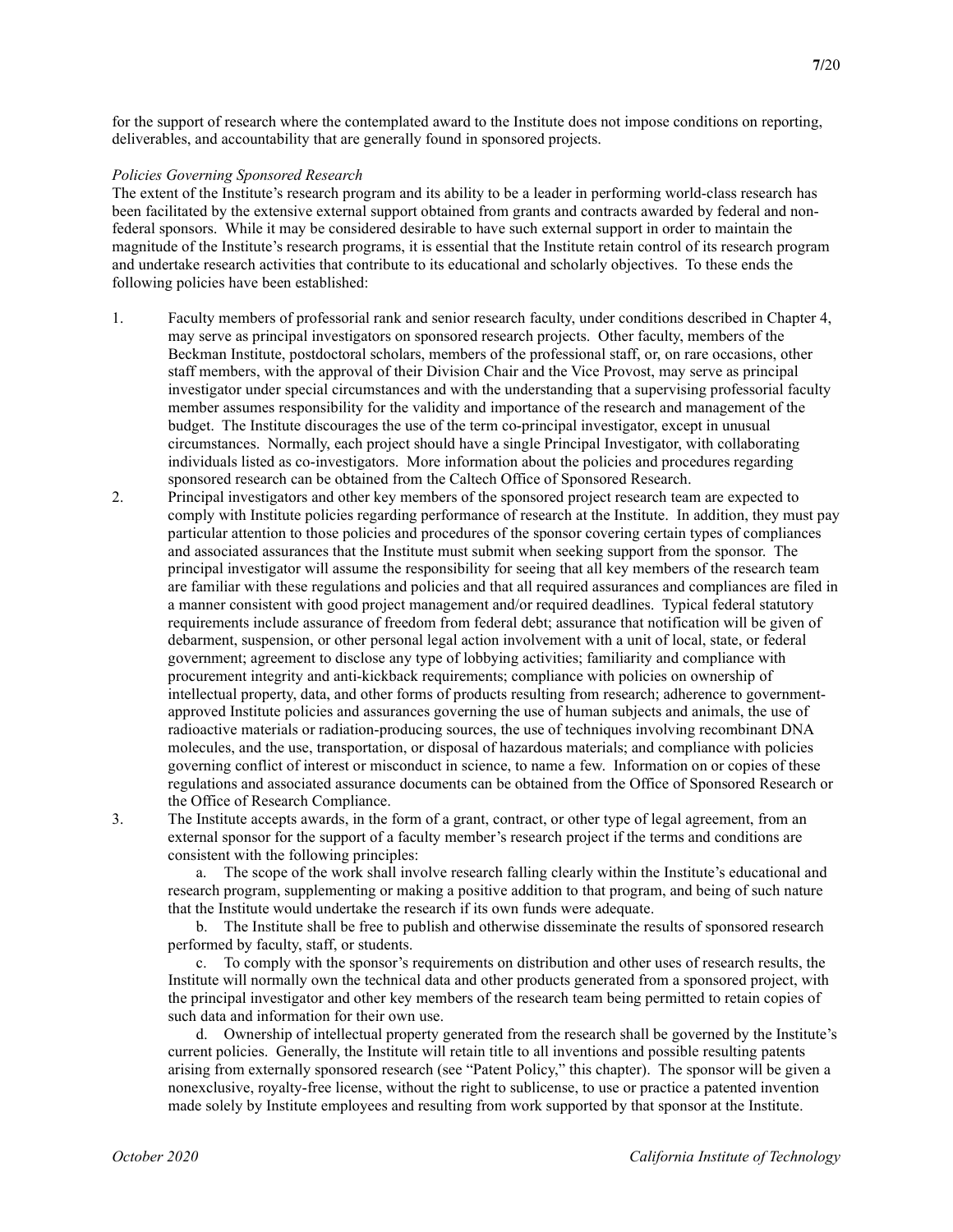Under some circumstances, the Institute may negotiate to grant the sponsor the option of securing an exclusive royalty-bearing license on such inventions and resulting patents (see "Rules Concerning Patent Rights and Research Support," under "Conflict of Interest, Conflict of Commitment, and Technology Transfer," this chapter). Inventions and resulting patents made jointly by Institute and sponsor employees shall be jointly owned. Copyrights shall be owned by the Institute when the copyrighted work is considered to be a work made in the line of Institute duty or with the use of Institute facilities (see "Royalties and Copyrights," this chapter). Licensing of Institute-owned copyrights will generally follow the same policies as for licensing of inventions and patents. Other rights may be granted to the sponsor only with the approval of the Patents and Relations with Industry Committee and, in some cases, the Board of Trustees.

e. The Institute will not undertake classified or proprietary research. Further, the Institute normally does not desire to receive information that the sponsor considers proprietary or confidential.

f. Arrangements with the sponsor shall not impose restrictions on the Institute that are in conflict with its established policies and practices, and should permit performance of the research in the same manner as research financed with the Institute's own funds.

g. Any deviation from the policies set forth under (a) through (f) above requires specific approval of the committee(s) concerned, the President, and if deemed by the President to be desirable, the Board of Trustees. In particular, with suitable approval, awards for work falling outside the Institute's normal program may be undertaken for the government in times of emergency, or if it in other ways qualified as a unique service to the community or the nation's security or well-being.

h. Results of sponsored research or testing shall not be used for advertising, publicity, or other commercial purposes, nor shall the name of the Institute be used in any way, whether in the form of written or verbal statements, that could constitute or imply an endorsement by the Institute of any commercial product or service, without the prior written approval of the Institute.

- 4. The Institute has certain unusual, or even unique, items of equipment or facilities for conducting tests and investigations of various kinds. When mutually advantageous arrangements can be agreed upon, and when the work cannot be conducted as well in the sponsor's own laboratories or in a commercial laboratory, such equipment or facilities may be used for conducting tests or investigations for outside agencies, or the Institute may undertake to design, build, and operate special facilities on a sponsored basis. All such arrangements require the use of a Facilities Use or Technical Services Agreement, negotiated by the Office of Sponsored Research.
- 5. An individual serving as a principal investigator on, or assigned to participate in, sponsored research (whether or not any portion of the individual's salary is charged to the sponsored research funds) shall not by virtue of such an arrangement receive extra compensation unless there is clear and compelling evidence that such duties constitute added responsibilities above and beyond the individual's normal work assignment. When in the judgment of the President or a designee, the direction of important Institute affairs (whether sponsored or not) warrants an adjustment in salary, the individual may be awarded an increase in recognition of the increased responsibilities. Such an increase should be clearly designated as contingent upon the continuation of the additional responsibilities or activities, and the individual will be informed as to what portions, if any, of the salary are on a contingent basis.

# *Procedures for Submitting Proposals and for Accepting Awards*

1. Before making any commitment to a potential sponsor, or submitting a written proposal or application for a contract, grant, cooperative agreement, or restricted gift, the faculty member who is to serve as principal investigator or otherwise assume responsibility for the performance of the research program shall make sure that:

a. the project is consistent with the mission and objectives of the Institute and, where appropriate, the Division;

b. the personnel, space, and other necessary physical resources are available or have been provided for in the budget;

- c. commitments for Institute cost sharing or matching funds have been secured;
- d. commitments by proposed participating individuals and/or organizations have been secured; and

e. required Institute and sponsor clearances, approvals, and where necessary, permissions to deviate from Institute policies, have been identified and steps are under way to have these obtained in a timely manner.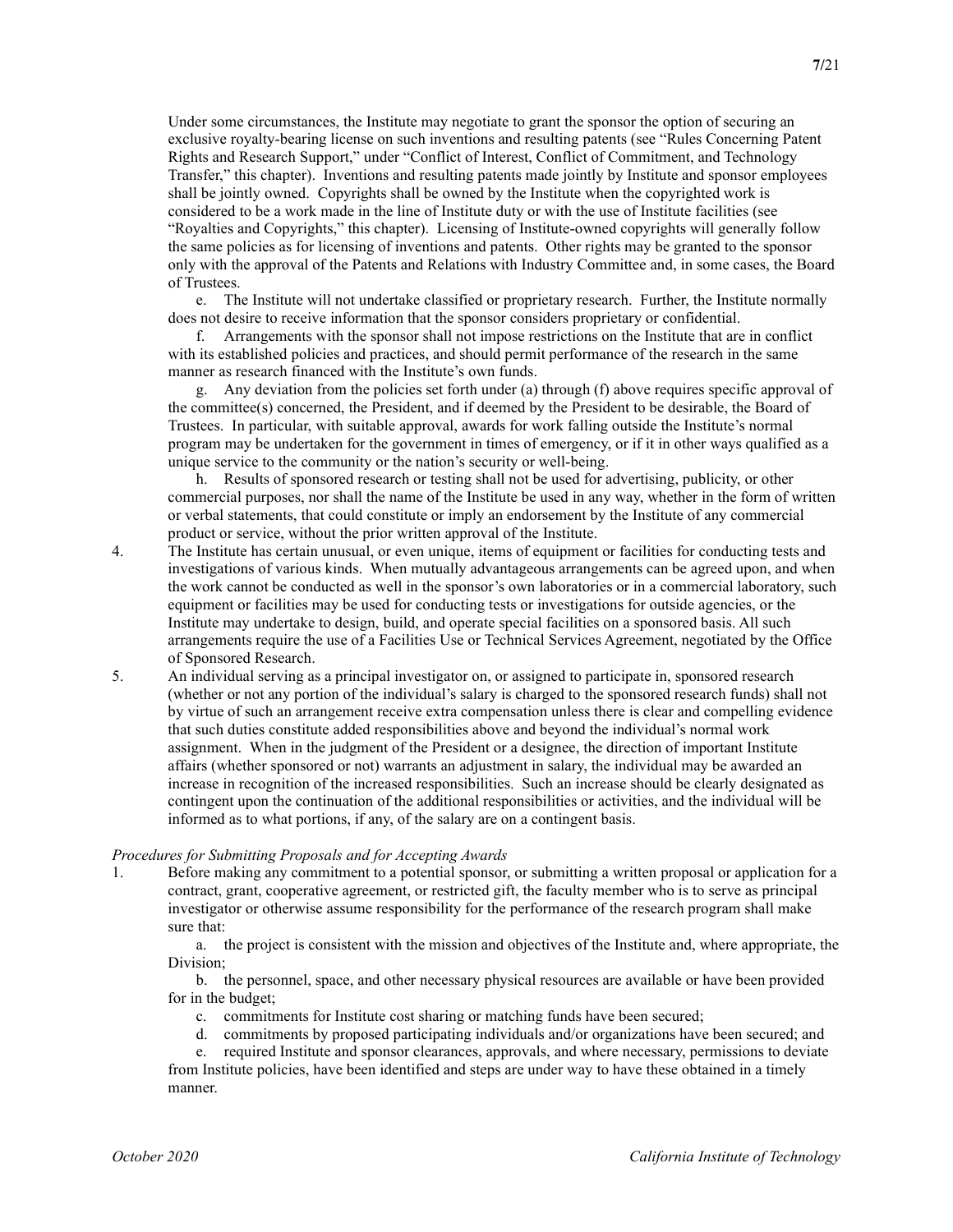2. The following offices or individuals can be contacted for guidance and assistance in dealing with a potential sponsor and submitting a proposal or application:

a. The Division Office—to resolve issues about the content of the planned program; the level of effort of principal investigator and other key individuals; potential possible conflict of interest situations; availability of required resources such as required matching funds, space, and undergraduate and graduate students; and any other matters that would impact the Division or the faculty member's functioning within the Division.

b. The Office of Sponsored Research—for application forms, information on sponsoring agency and Institute policies on sponsored research, budget preparation assistance, and required certifications and/or assurance documents. Sponsored Research can supply sample agreements for use with non-federal sponsors and will normally negotiate the sponsored award terms and conditions on behalf of the Institute.

c. The Offices of Foundation Relations or Corporate Relations—to obtain information and assistance in pursuing restricted or unrestricted gift support or grants from corporations or philanthropic organizations.

d. The Office of the Vice President for Business and Finance—for unusual financial requirements or deviations from the Institute's normal policies on costs to be included in research proposal budgets.

e. The Office of Technology Transfer or the Office of General Counsel—for advice and assistance on matters pertaining to disclosure, ownership, and/or licensing of intellectual property.

f. The Vice Provost—for matters pertaining to the Institute's policies governing research and for approval to serve as a principal investigator for individuals who do not hold a professorial faculty appointment.

g. The Office of Research Compliance—for information regarding compliance with federal and state research regulations and Institute policies governing research.

- h. The Provost—for matters pertaining to academic policy.
- i. The President—for matters of general policy.
- 3. Formal proposals or applications requesting external funding for research and other sponsored activities must be submitted either by the Office of Sponsored Research or the Offices of Foundation Relations or Corporate Relations. All applications for new, noncompeting continuation, renewal, or supplemental awards or revisions to proposals or program budgets requested by the sponsor must be accompanied by a completed Division Approval Form (DAF) that will have the signatures of the appropriate Institute officials who are required to approve certain aspects of the application and contemplated research program. Both new and renewal proposals for sponsored research are required to be reviewed and approved by the Administrative Committee on Sponsored Research, prior to acceptance of any award resulting from the submission. In addition, new proposals that have proposed budgets of \$1,000,000 per year or more and renewal proposals having budgets in excess of \$2,000,000 per year, or any proposals that the President designates, must receive approval from the Executive Committee of the Board of Trustees prior to acceptance of an award. In cases where an agreement is negotiated between a potential sponsor and the Institute prior to submission of a formal proposal, or funds are awarded by a sponsor with the submission of a proposal through normal Institute channels, a statement of work, a budget, and a completed DAF must be processed through the Office of Sponsored Research and approved by the Administrative Committee on Sponsored Research and, when appropriate, the Executive Committee of the Board of Trustees before the Institute will execute the agreement or accept the award. The Office of Sponsored Research will arrange for these reviews and for the necessary Institute signatures on the proposal or application and will negotiate any requirements contained in the award document offered by the sponsor that impact compliance with Institute policies on sponsored research.
- 4. Proposals for testing programs require approval from the Division Chair or other official responsible for oversight of the laboratory or facility to be used in the testing program, and the Office of Sponsored Research.
- 5. Proposals requesting funding for research from external companies in which Caltech employees may have an interest shall be handled by the Office of Sponsored Research, but such requests for funding must be cleared by the Division Chair, and an approved Research Management Plan must be in place prior to the start of negotiations with the company for sponsoring research.
- 6. Requests for restricted and unrestricted gifts to the Institute shall be reviewed by the office of the Vice President for Development and Institute Relations and the Provost before approval by the President.
- 7. Proposals for awards to support graduate student fellowships, individual graduate student financial support applications, and institutional graduate student traineeship applications, require the approval of the Dean of

**7/**22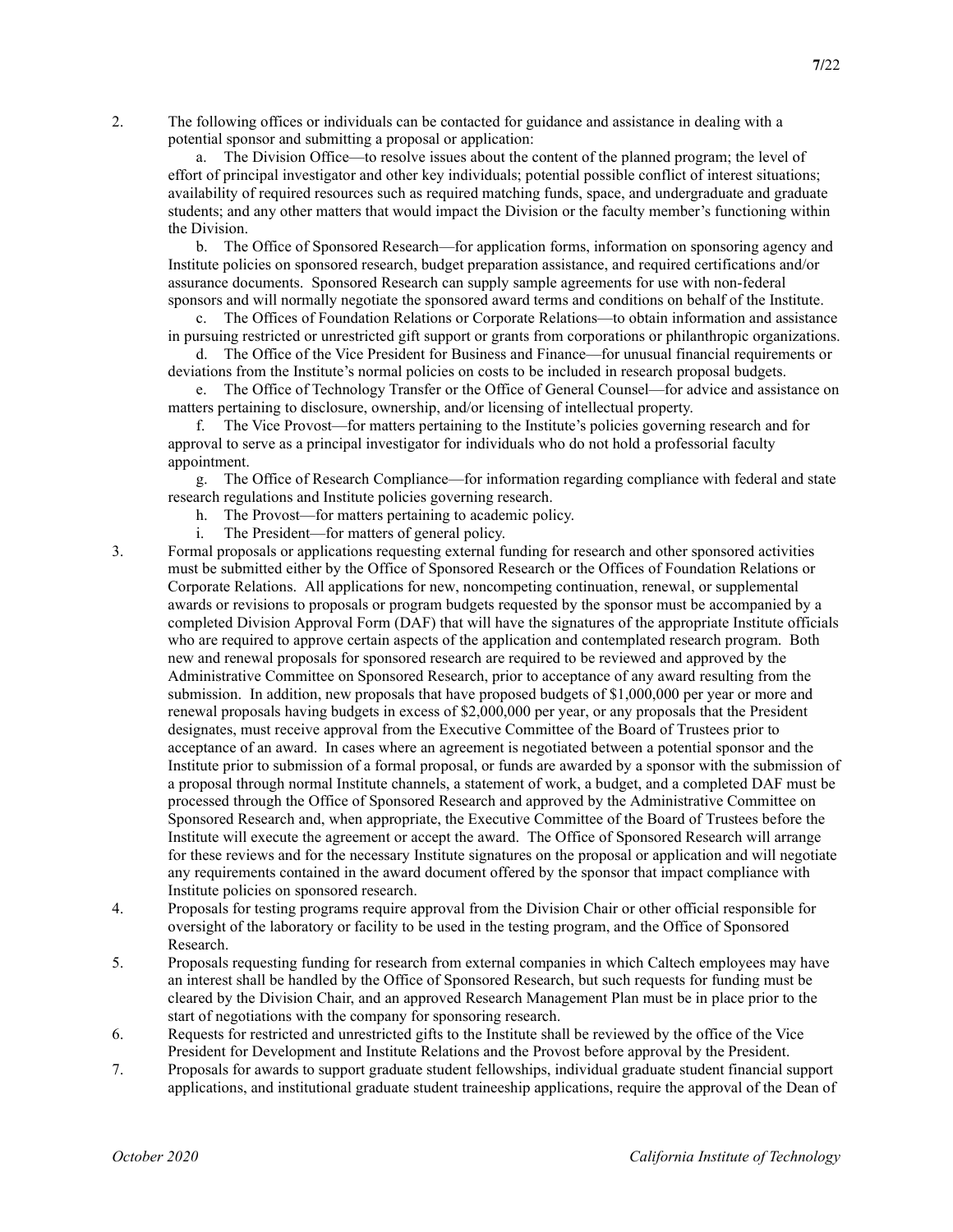Graduate Studies on the DAF, in addition to the normal Division approval, prior to submitting the application to the Office of Sponsored Research for processing and signature.

- 8. Requests for support of educational projects, summer institutes, and similar activities, as well as proposals for support for the purchase of equipment or renovation of facilities shall be handled by the same procedures as described above except that no review and approval by the Administrative Committee on Sponsored Research is required.
- 9. Requests for use of Caltech Facilities or Technical Services provided by Caltech shall be handled by the Office of Sponsored Research who will consult with all appropriate administrative offices.

# *Taping of Public Speeches*

It is the practice of the Institute to tape public campus speeches of topical or historical interest. (Public speeches are defined as those given outside normal academic channels in settings easily accessible to public attendance.) However, no taping will be undertaken by the Institute, and no Institute tapes will be made available to the public, without the speaker's permission.

# *Travel*

All travel will be in accordance with the "Caltech Travel Policy" issued by the Office of Financial Services, or as they may be amended, together with any special instructions enumerated below. Information regarding coverage under the Institute's blanket trip-insurance policy may be obtained from the Human Resources office.

# *Method of Transportation*

The Board of Trustees has ruled that Institute employees are not permitted to use privately owned aircraft while traveling on Institute business.

# *Travel to Meetings*

Within the limits of their budgets, and in the absence of contract or grant support, the Divisions may provide financial assistance to faculty members who are presenting papers at meetings of national professional societies or are attending important committee meetings in this country.

The Institute is required for income tax purposes to report payments for travel unless an accounting has been filed showing that the travel expense was equal to or in excess of the travel grant.

### *Travel on Institute Business*

Faculty members and other employees who travel on authorized Institute business will be reimbursed for necessary expenses incurred in connection with such travel. Upon return, the individual is required to submit a travel expense report to the Travel Department, itemizing expenses of the trip within 30 days after completion of the trip.

# *Travel Chargeable to Special Funds and Government Agreements*

Reimbursement of travel expenses from special appropriations or funds requires the approval of the person responsible for administering the fund. Travel performed in connection with a government agreement will, in addition, be regulated by the provisions of that agreement.

### *Tuition Exemption*

Children of employees may attend the Institute as undergraduate students without payment of the tuition fee, subject to the following provisions:

- 1. The parent must be a full-time, benefit basis employee who has fulfilled the probationary period of employment with the Institute.
- 2. The children must satisfy the regular entrance requirements of the Institute, whether for admission to the freshman class or to one of the upper classes by transfer from another institution of college rank;
- 3. The children must maintain standards of scholarship and conduct considered satisfactory by the deans;
- 4. The children of eligible parents will continue to be eligible if the parent remains at the Institute, retires under an established Institute retirement plan, is on an approved leave of absence, or dies;
- 5. If a parent, whose children are receiving tuition benefits, ceases to be eligible for reasons other than retirement, disability, or death, such tuition benefits shall cease; and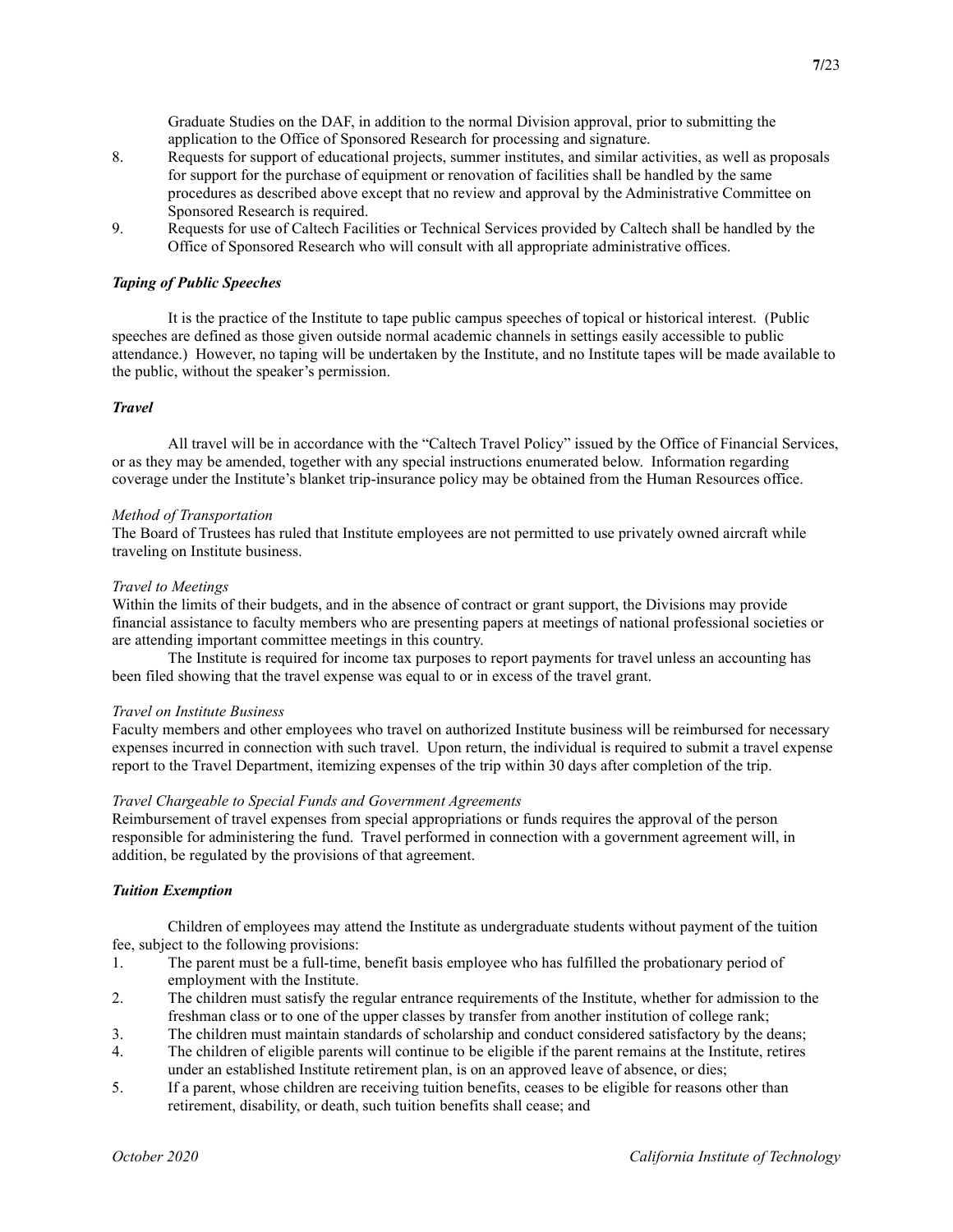6. Children of employees may complete the term they are currently enrolled in if their eligible parent is on leave of absence without salary.

Children are defined as natural born, legally adopted, stepchildren who live at the same address as the employee, and foster children who live in the home of an employee or have been supported primarily by the employee for at least three (3) years immediately prior to enrollment at the Institute.

Eligibility for tuition exemption does not exclude such undergraduate students from consideration, on the same basis as other undergraduates, for cash grants which may be made to students of high scholastic standing upon demonstration of financial need.

# *Use of the Institute's Name*

Caltech does not approve or endorse specific commercial products or services. Normally the Institute does not permit its name to be used at all in publicity for such products or services, but specific exceptions to this rule may be approved by the Vice Provost if they are deemed to be in the best interests of the Institute.

Other rules concerning the use of the Institute's name may be found in this chapter under "Consulting Activities" and "Candidacy for Public Office."

# *Institute Policies*

# *Where to find other Institute Policies*

The following policies can be found at<http://hr.caltech.edu/services/policies>

- Acceptable use of Electronic Information Resources
- Compliance with Export Laws and Regulations
- Conflicts of Interest
- Disability and Reasonable Accommodation
- Environmental, Health, and Safety
- Nondiscrimination and Equal Employment Opportunity
- Sexual Misconduct
- Substance Abuse
- Unlawful Harassment
- Whistleblower Policy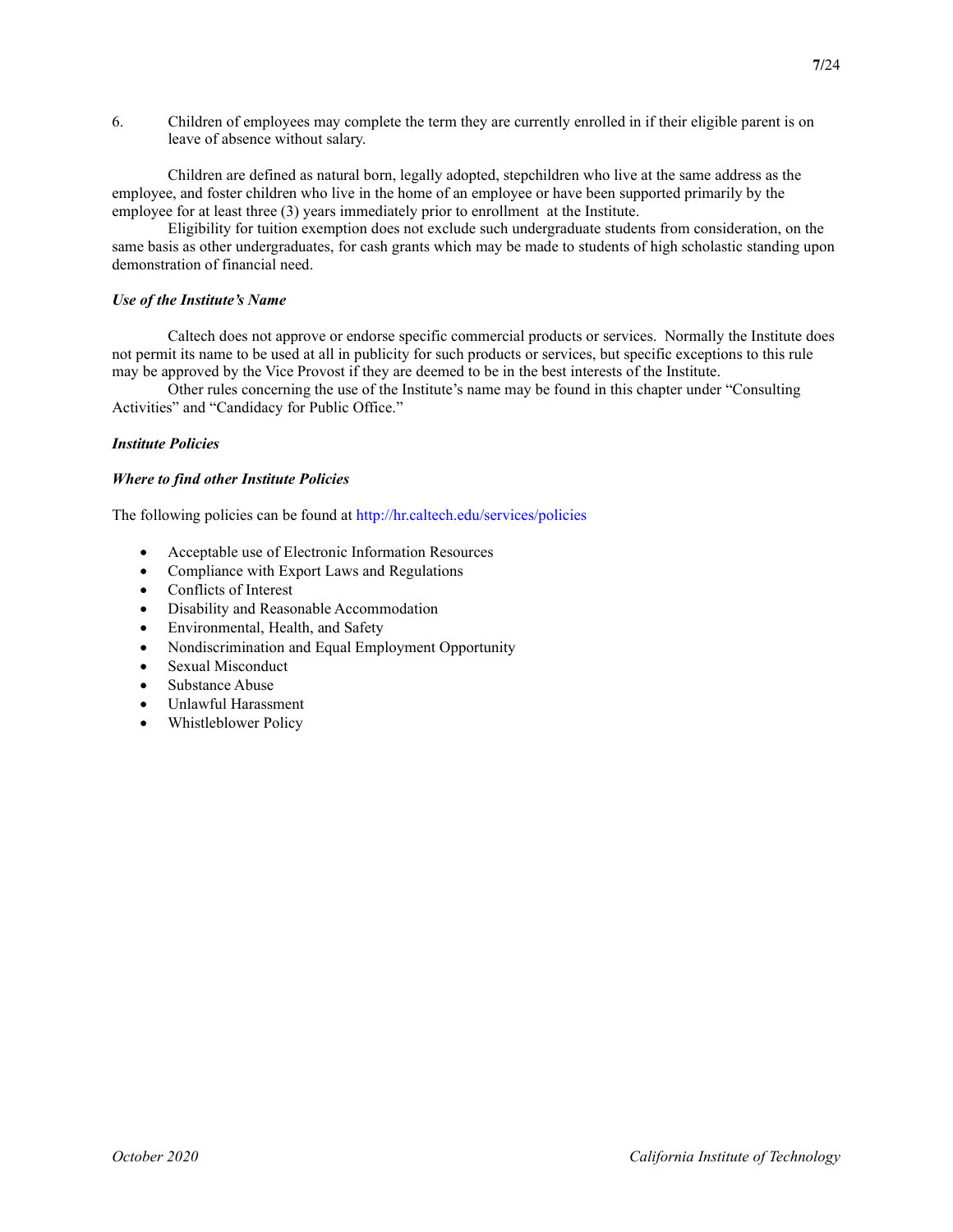# Policies Relating to Students

# *Absence Reports*

Although class attendance records are not required, faculty members are requested to report to the Dean of Students any continued absence on the part of students in their classes.

# *Auditing Courses*

Persons not regularly enrolled in the Institute may audit courses if they obtain the consent of the instructor in charge of the course, and the Dean of Undergraduate Students or Dean of Graduate Students, as appropriate, and pay the required fee in the amount specified in the current issue of the *Caltech Catalog*. Registered students are not charged for auditing. No grades for auditors are turned in to the Registrar's Office, and no official record is kept of the result of the work done.

# *Course Changes*

The phrase "course changes" is to be construed as including the introduction of new and the dropping of old subjects of instruction, and changes in the curriculum or requirements of any option of study.

- 1. All course changes are to be submitted first to the appropriate Division Chair, then, if approved, to the Chair of the Curriculum Committee and/or the Graduate Study Committee. Whenever new courses are involved, the Division Chair should see that each is provided with a course number, a total number of units (with the unit distribution as to class, laboratory, and preparation), the specific term or terms in which the course will be offered, a brief description to appear in the catalog, the prerequisites (if any), and, if possible, the name of the instructor.
- 2. On receipt of the recommendations of the faculty committees, the Faculty Board takes action, subject to possible reviews by the faculty as a whole as provided in the faculty bylaws.

It is obviously desirable that course changes appear in the *Caltech Catalog* for the academic year in which they go into effect. To this end, they should be initiated as early as possible. The courses cannot appear in the catalog for the next academic year unless they are approved at or before the last Faculty Board meeting of the academic year, which is normally in mid-May. Appropriate time should be allowed for consideration by the faculty committees in advance of the Faculty Board meeting.

# *Examinations*

Special examinations for individual students are to be avoided except when required by schedule conflicts, illness, or other special circumstances. The time and place for special examinations are to be arranged by the instructor.

The last day for the removal of conditions and incompletes is scheduled about three weeks after the beginning of each term. The exact date appears in the calendar in the catalog. If an examination is necessary, it should take place before that date. These are not considered special examinations and are subject to the same rules as are other scheduled tests.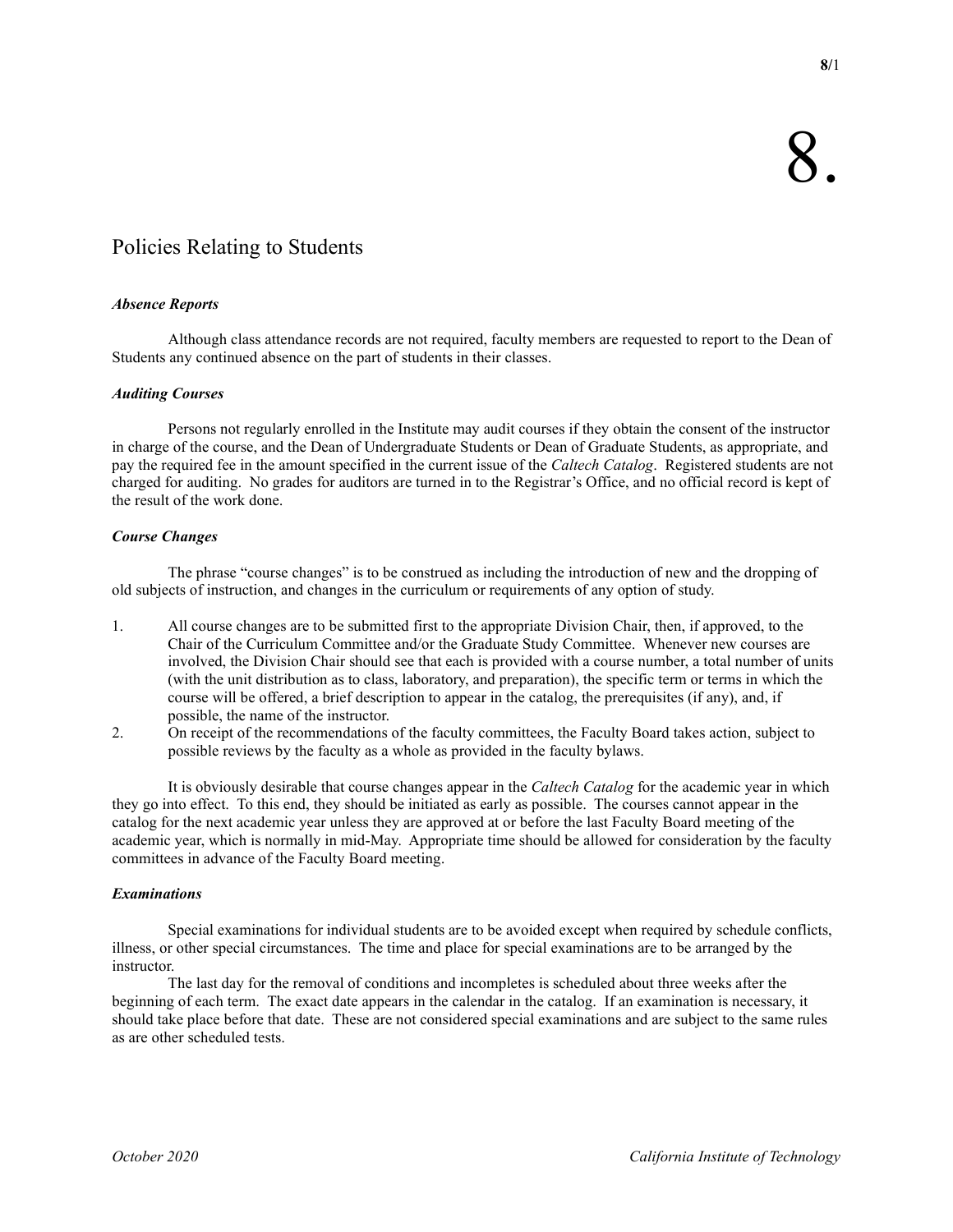# *Faculty Responsibilities for Students*

Faculty members are expected to act as advisors to the undergraduates. All freshmen are assigned to faculty advisors who interest themselves in the freshman's progress and advise on questions or problems. All members of the three upper classes are assigned to option advisors who interest themselves in the students'selection of courses, their progress toward their degrees, and, eventually, in their placement in industry or graduate school.

Serving as thesis advisor to a graduate student is often among the most important responsibilities of a faculty member. In addition, in the graduate options, graduate students may be academically associated with an informal group of the faculty governing the option. Faculty members from each area of graduate study are also available for consultation on problems concerning academic programs, degree requirements, financial aid, etc. Faculty members serve on thesis examining committees and oral examinations for graduate degrees.

# *Faculty/Student Relations*

Coordination and cooperation between students and faculty with regard to campus affairs are secured through the presence of students on faculty committees through the Office of the Vice President for Student Affairs, and by means of other less formal mechanisms.

# *Guidelines for the Graduate Student-Faculty Advisor Relationship*

This section is repeated in the Caltech Catalog under Graduate Policies and Procedures. Please see the catalog version for up-to-date page references.

The relationship between a faculty advisor and graduate student should be founded on mutual respect and open communication. Advisors and students should discuss the nature of their working relationship early and continue this discussion throughout their period of collaboration to ensure mutually understood and compatible expectations. These discussions should be frequent and open, and should include not only work, research goals, and performance reviews, but also change of status, time for personal and family responsibilities, time off (see catalog), and concerns about academic or work situations. Both the student and advisor have the obligation to initiate meetings as necessary to ensure the success of the relationship.

After achieving candidacy, each Ph.D. student should be assigned a thesis advising committee of three or more faculty members. This committee should meet informally at least once a year beginning in the fourth year of graduate study.

The graduate student-faculty advisor relationship should be guided by norms of fairness and professionalism. Both faculty and graduate students should avoid relationships that conflict with their respective roles and duties at Caltech. Both are bound by the prevailing policies prohibiting discrimination and harassment (see catalog). Concerns relating to academic or work situations should be raised promptly between the persons directly involved and handled informally if possible. Both students and advisors have the responsibility to raise and address concerns and conflicts promptly, honestly, and in a manner that conforms with academic integrity and professionalism. Caltech policy requires that students' concerns be addressed fairly and promptly and prohibits the retaliation or discrimination against students for appropriately voicing or raising a concern.

If a problem remains unresolved or if direct discussion is not possible, a student can seek assistance from Division officers (e.g., Option Representatives) or the graduate deans. At any time a student may request that discussions remain confidential. For more details about sources of assistance, consult the graduate option regulations (see catalog) and the Student Problem Resolution Process (see catalog).

# *Field Trips*

Instructors in charge of field trips should notify the Registrar's Office at least five days in advance of the date of such trips. The Registrar's Office will, in turn, notify the instructors whose classes will be affected by the absence of students. In the case of small groups, students should notify their instructors.

# *The Honor System*

The honor system at the Institute also covers course work including examinations, tests, laboratory reports, and homework. It applies to both undergraduate and graduate students. Instructors should always keep in mind that